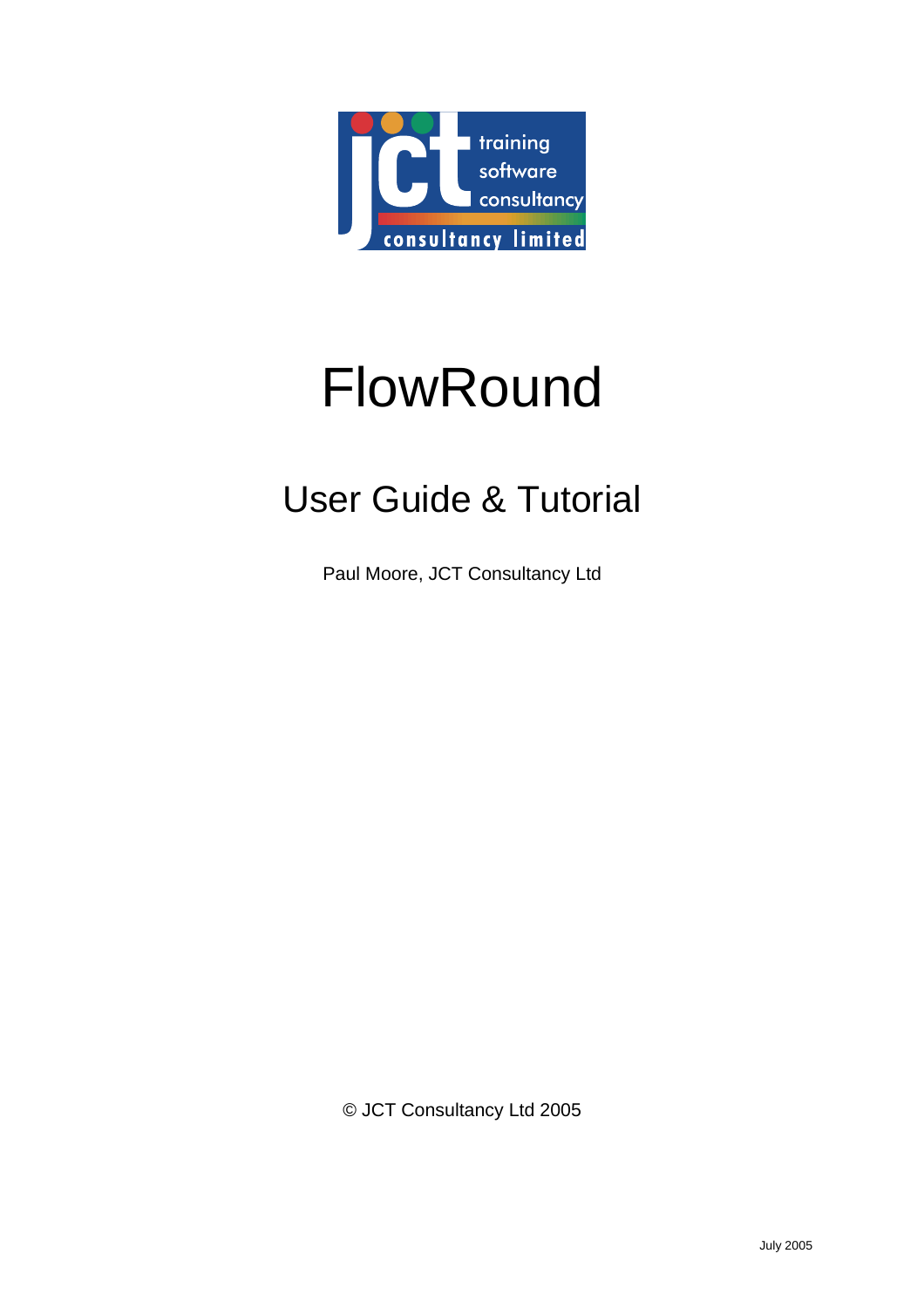# **Contents**

# 1 Introduction

# 2 Installation and Setup

# **3 FlowRound Basics**

| 16 |
|----|
|    |

# 4 Building a Roundabout Model using FlowRound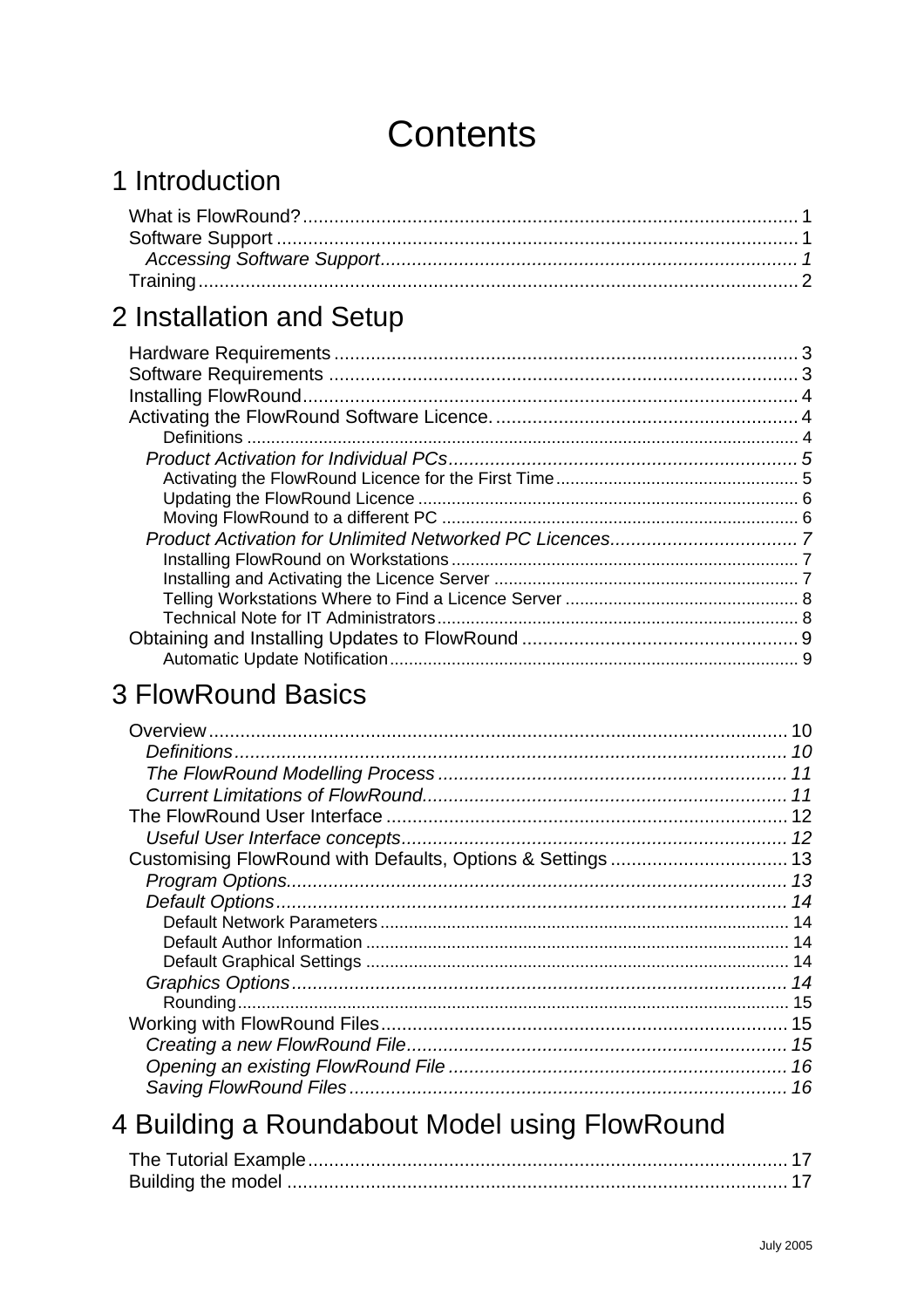| Step 1: Creating the Basic Layout using Arms and Lanes 17         |  |
|-------------------------------------------------------------------|--|
|                                                                   |  |
|                                                                   |  |
| Step 2: Defining Traffic Movements using Lane Connectors.  22     |  |
|                                                                   |  |
| Step 4: Building and Validating Routes through the Roundabout  25 |  |
|                                                                   |  |
|                                                                   |  |
|                                                                   |  |
|                                                                   |  |
|                                                                   |  |
|                                                                   |  |
|                                                                   |  |
|                                                                   |  |
|                                                                   |  |
|                                                                   |  |
|                                                                   |  |
|                                                                   |  |
|                                                                   |  |
|                                                                   |  |
|                                                                   |  |
|                                                                   |  |
|                                                                   |  |
|                                                                   |  |
|                                                                   |  |
|                                                                   |  |

# 5 Reporting & Printing

| Exporting the Network Diagram to DTP and Word Processors  50 |  |
|--------------------------------------------------------------|--|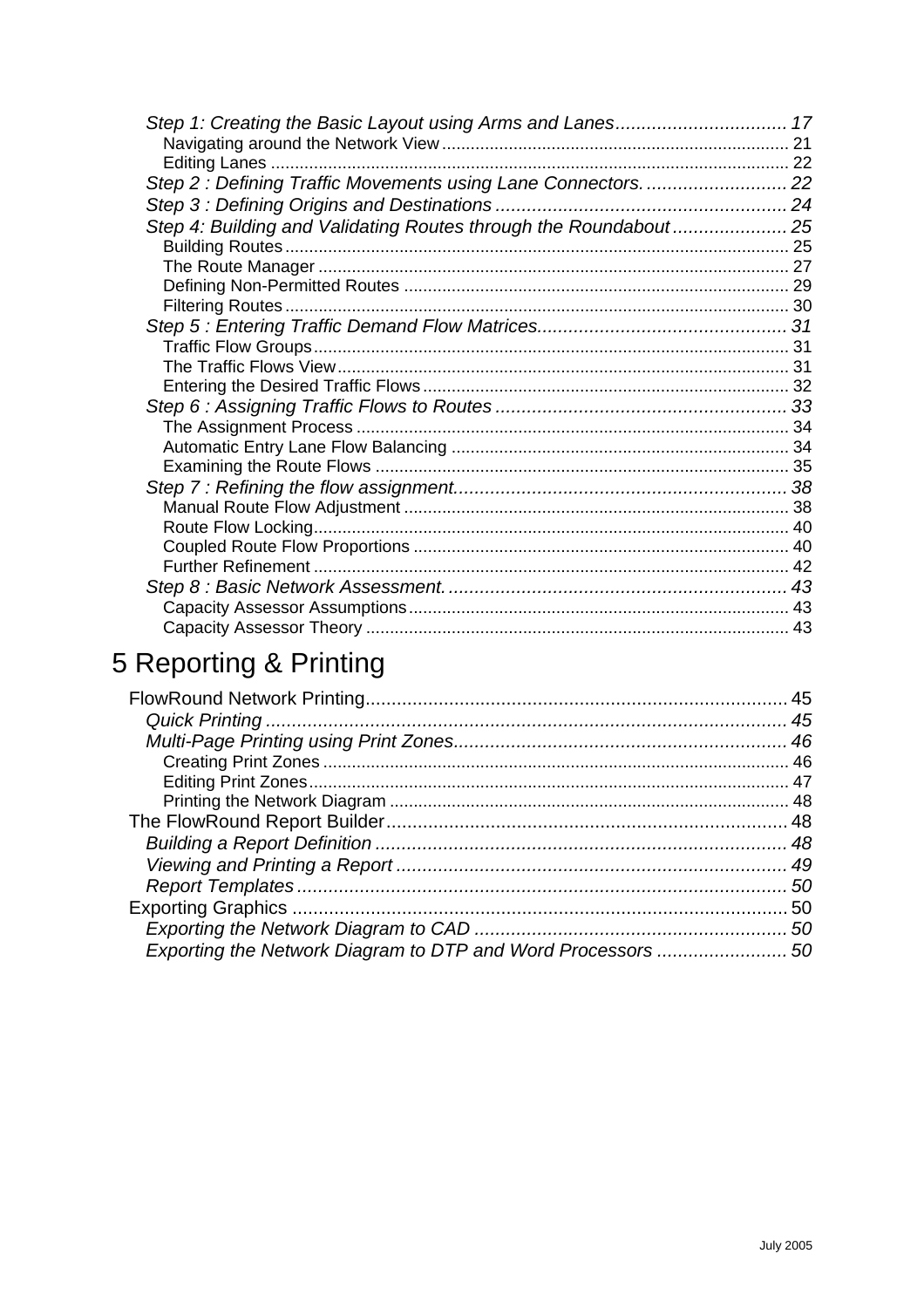# <span id="page-3-0"></span>**1 Introduction**

Welcome to the FlowRound User Guide. This User Guide aims to provide all the information you require to learn and use FlowRound. As you will have noticed this User Guide is an electronic document. Providing the documentation in this format gives you, the user, many advantages in navigating and searching the manual compared to traditional paper documentation and allows us to make amendments and additions more easily, keeping the documentation more up to date.

# **What is FlowRound?**

FlowRound is a graphical tool for developing and analysing traffic flow patterns on roundabouts. It can be used for both conventional and signalled roundabouts and is particularly useful for assessing roundabouts designed with spiral lane markings. It aims to provide the traffic engineer with a canvas on which traffic flow patterns on the roundabout can be developed based on a roundabout design and the engineers knowledge of likely traffic behaviour at the junction. Potential problems with the design can be examined and the consequences of design changes studied. When a feasible design has been arrived at, the software then provides output in a form that assists further, more detailed modelling, in tools such as TRANSYT.

# **Software Support**

Full Software Support for FlowRound is available free of charge for the first 12 months after purchase. Software Support provides the following benefits:

- Free telephone/email advice on the use of FlowRound.
- Basic roundabout design advice for schemes being designed using FlowRound. A full consultancy service is available at additional cost if more detailed advice is required.
- Free access to the FlowRound Software Support Web Site. This web site includes advice on using the software, frequently asked questions and news of software updates.
- Free software updates which can be downloaded from the FlowRound Software Support website. These include both bug fixes and minor feature updates. Major new versions are not included.
- Free attendance at FlowRound User Groups.

To register for your free 12 months software support please return the Software Support Agreement sent to you with FlowRound. After this period has expired, paid software support is available from JCT Consultancy Ltd. Please see the Software Support Agreement or contact JCT Consultancy Ltd. for more information on software support.

# *Accessing Software Support*

Software Support can be accessed by any of the following means:

- On our Web Site at www.jctconsultancy.co.uk
- By Email at [support@jctconsultancy.co.uk.](mailto:support@jctconsultancy.co.uk)
- By Telephone (09:00 to 17:00 UK Time) on (01522) 754681.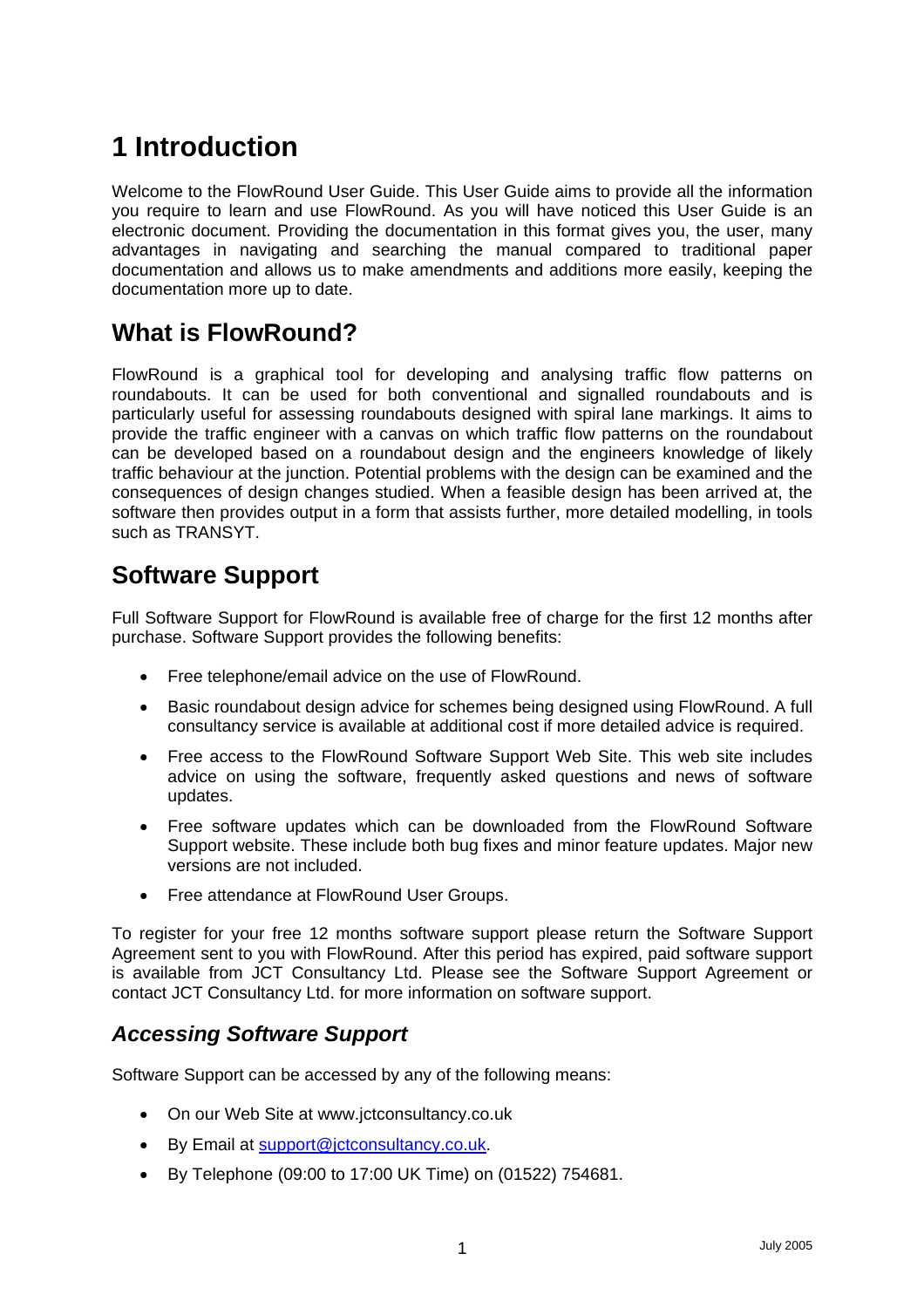- <span id="page-4-0"></span>• By Fax on (01522) 753606.
- By Post at: JCT Consultancy Ltd., Unit 4, 22 The Green, Nettleham, Lincoln, United Kingdom, LN2 2NR

# **Training**

JCT Consultancy Ltd. provides a wide range of training courses covering both the use of our software and general traffic signal design.

FlowRound is taught both as an integral component of our residential courses and as short standalone courses. For upcoming courses, please see the course diary on our web site www.jctconsultancy.co.uk.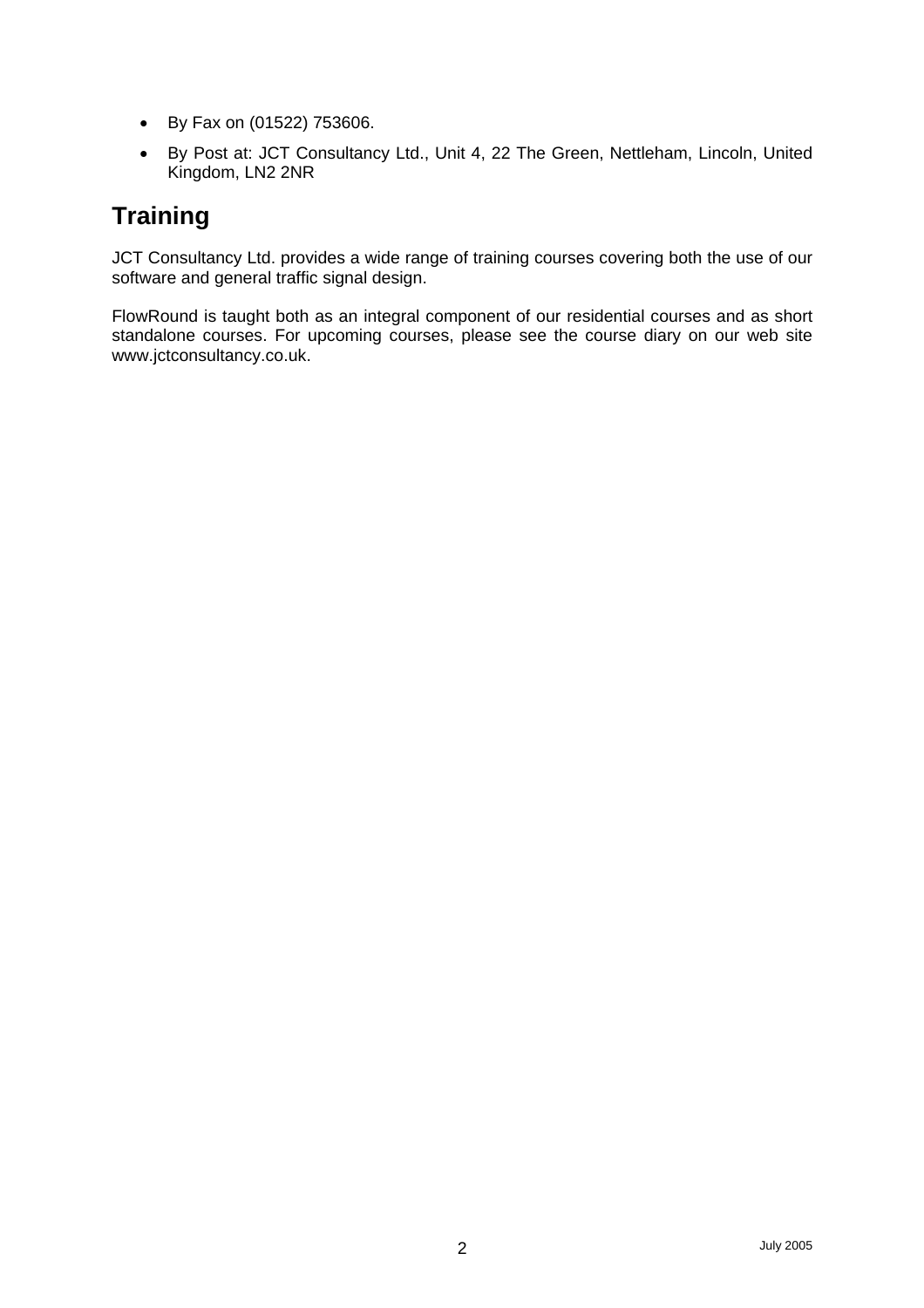# <span id="page-5-0"></span>**2 Installation and Setup**

# **Hardware Requirements**

The minimum hardware requirements for FlowRound are not onerous, however, as with all computer aided design software a well specified graphics system will make the software much easier to use and more productive. The minimum hardware specification should therefore be treated as just that – a minimum on which the software will be useable. The suggested hardware specification will significantly increase FlowRound's usability and should be adhered to wherever possible.

Minimum Hardware specification

- Pentium PC with at least a 400Mhz processor.
- 64Mb RAM. (This is mainly used by Windows)
- 10Mb of free hard disk space.
- Minimum Graphics resolution of 1024x768 with 16.7M colours.
- 17" Monitor CRT or LCD.
- CD Drive (required for installation only).
- A two-button mouse.

Suggested Hardware specification

- Pentium PC with at least a 1 GHz processor.
- 128Mb RAM. (This is mainly used by Windows)
- 10Mb of free hard disk space.
- Minimum Graphics resolution of 1280x1024 with 16.7M colours.
- 19" Monitor CRT or LCD.
- An additional monitor (with compatible graphics card(s)) is useful but not essential for very large or complex signal roundabouts.
- CD Drive (required for installation only).
- A three-button wheel mouse. Not essential but extremely useful for zooming graphical views.

Please note that depending on the version of Windows you are using, the hardware requirements for Windows may exceed the above.

# **Software Requirements**

FlowRound can be used on any of the following platforms:

- Microsoft Windows XP
- Microsoft Windows 2000 with Internet Explorer Version 5.5 or above.
- Microsoft Windows 98 with Internet Explorer Version 5.5 or above.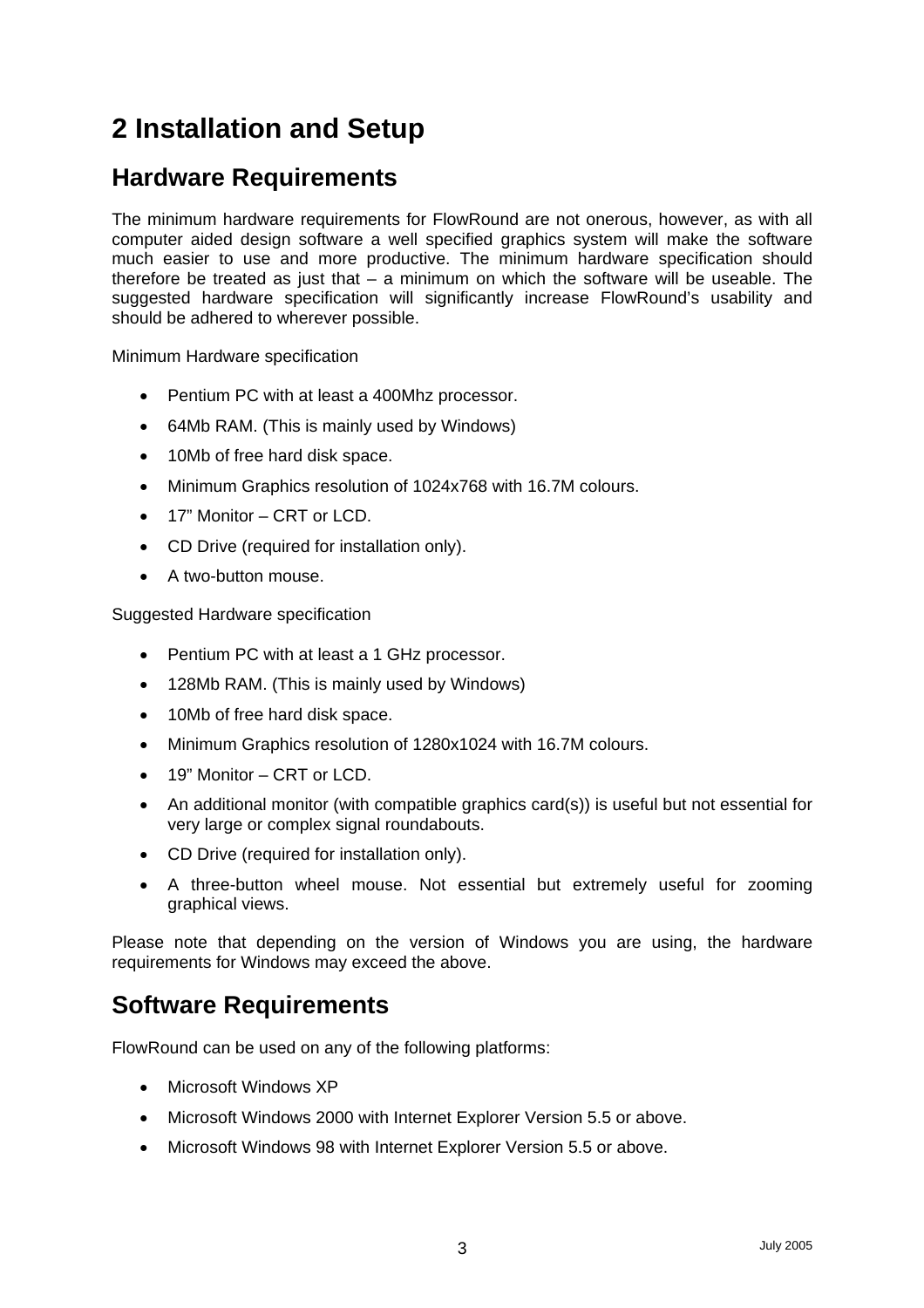<span id="page-6-0"></span>Although FlowRound is not formally supported on earlier versions of Windows, it is envisaged that FlowRound should run successfully on Microsoft Windows NT Version 4 with Internet Explorer Version 5.5 or above.

# **Installing FlowRound**

**Before attempting to install FlowRound on Windows XP, Windows 2000 or Windows NT V4.0, please ensure you are logged in as an administrator. Antivirus software may also interfere with installation in which case it should be temporarily disabled until installation is complete. This may require assistance from your IT department.** 

To install FlowRound:

- 1. Insert the FlowRound CD into the computers CD Drive.
- 2. If setup starts automatically, simply follow the on screen prompts from the setup program.

Alternatively if setup does not run automatically

- 1. Click on the "Start Button".
- 2. Choose "Run" from the start menu.
- 3. Enter the command "x:setup.exe" where x is the drive letter of your CD drive.
- 4. Follow the on-screen prompts from the setup program.

When Setup is complete, FlowRound can be started by choosing "FlowRound" from the Programs section of the Start Menu.

# **Activating the FlowRound Software Licence.**

FlowRound includes a sophisticated copy-protection mechanism to prevent software theft by unlicensed copying or installation of the software. The system has been designed to place as little burden as possible on legitimate licensed users whilst discouraging casual copying of the software. We regret having to require activation; however, it has become increasingly necessary over the past few years due to a high number of often inadvertent but serious breaches of licence conditions.

#### **Definitions**

The following definitions are useful in understanding the activation process:

- **Installation ID.** A 16-character code that is unique for an installation of FlowRound on a particular PC. The Installation ID is created by FlowRound and is based on a number of physical characteristics of the PC.
- **Activation Code.** A 20-character code provided by JCT Consultancy to unlock or activate the software on the PC. The Activation Code is calculated to be a match for an Installation ID and is therefore unique for each PC. Only if a copy of FlowRound's Installation ID has a correctly matching Activation Code will FlowRound run.
- **Licence Server.** A separate program that hands out licences to FlowRound workstations. This is only used on sites with Unlimited Network Licences and avoids IT Staff or users having to separately activate each PC on the network. The Licence Server also verifies PCs are actually located on the licensed site. It would normally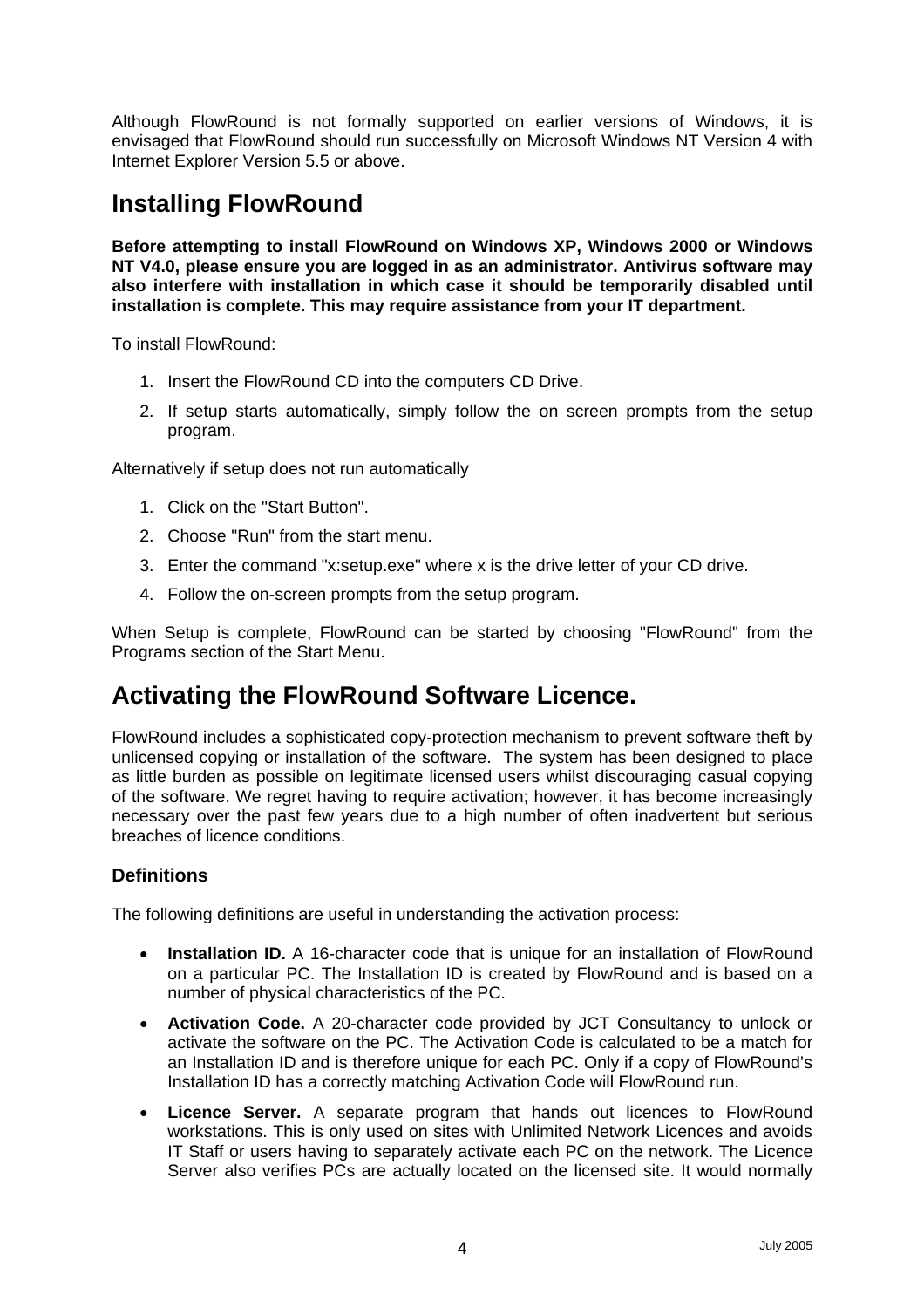<span id="page-7-0"></span>be installed and run on a server, or other PC that is switched on most of the time users wish to use FlowRound.

• **Workstation.** The users computer on which FlowRound is run on. Also sometimes referred to as a Client PC.

# *Product Activation for Individual PCs*

Individual PC activation applies only to Single PC, Four PC and Ten PC site licences and is not available for Unlimited Networked PC Site Licences.

Installing FlowRound either from CD or by downloading will install a copy of FlowRound on your PC. The software will however only work as a restricted demonstration copy unless it is activated following the procedure below. You may install the software and use it for demonstration purposes on as many PCs as required; however only the number of PCs actually licensed may be activated to allow fully functional use. Licences can be freely transferred between computers using the procedure described later in this section.

#### **Activating the FlowRound Licence for the First Time**

The activation procedure is as follows:

- 1. When running FlowRound for the first time the software will present a dialog box showing information relating to the activation status of the software on the particular PC. This will show the activation status to be 'Not activated'. If the OK button is clicked, the activation process will be cancelled and FlowRound will run in demonstration mode. It can still be activated later by choosing 'About FlowRound…' from the 'Help…' Menu and proceeding as below.
- 2. Clicking the 'Activate…' button will start the activation process by requesting the type of activation. In this case, select the first option labelled '1PC, 4PC or 10PC Licence'. Activation for Unlimited Network Licences is covered later in this section.
- 3. Determine your FlowRound Site Licence ID. This is the six-character code shown on both the order documentation accompanying FlowRound and also on the FlowRound CD. If you do not know your Licence ID please contact JCT Consultancy at this point to obtain it. Having determined your Licence ID enter it as requested and click 'Continue'.
- 4. FlowRound will provide you with an Installation ID that is a customised code for the installation of FlowRound on your PC. The Installation ID should be sent to JCT Consultancy either by email or by telephone. If your email system is compatible, a hyperlink is provided in the activation dialog box that will email your details to JCT. JCT will provide you with a customised activation code for your PC by return. Whilst waiting for your code you can leave the Activation Dialog box if desired using the 'Activate Later' button. You can return to the dialog at any point following the same procedure as above.
- 5. When you receive your Activation Code, it should be entered into the 'Activation Code' section of the Activation dialog. Clicking the 'Continue' button will then activate FlowRound and display the relevant licence details, which you should check to ensure they conform to your FlowRound licence agreement.
- 6. You will now be able to use FlowRound with no restrictions on your PC.
- 7. If your licence allows, further PCs can be activated using the above procedure.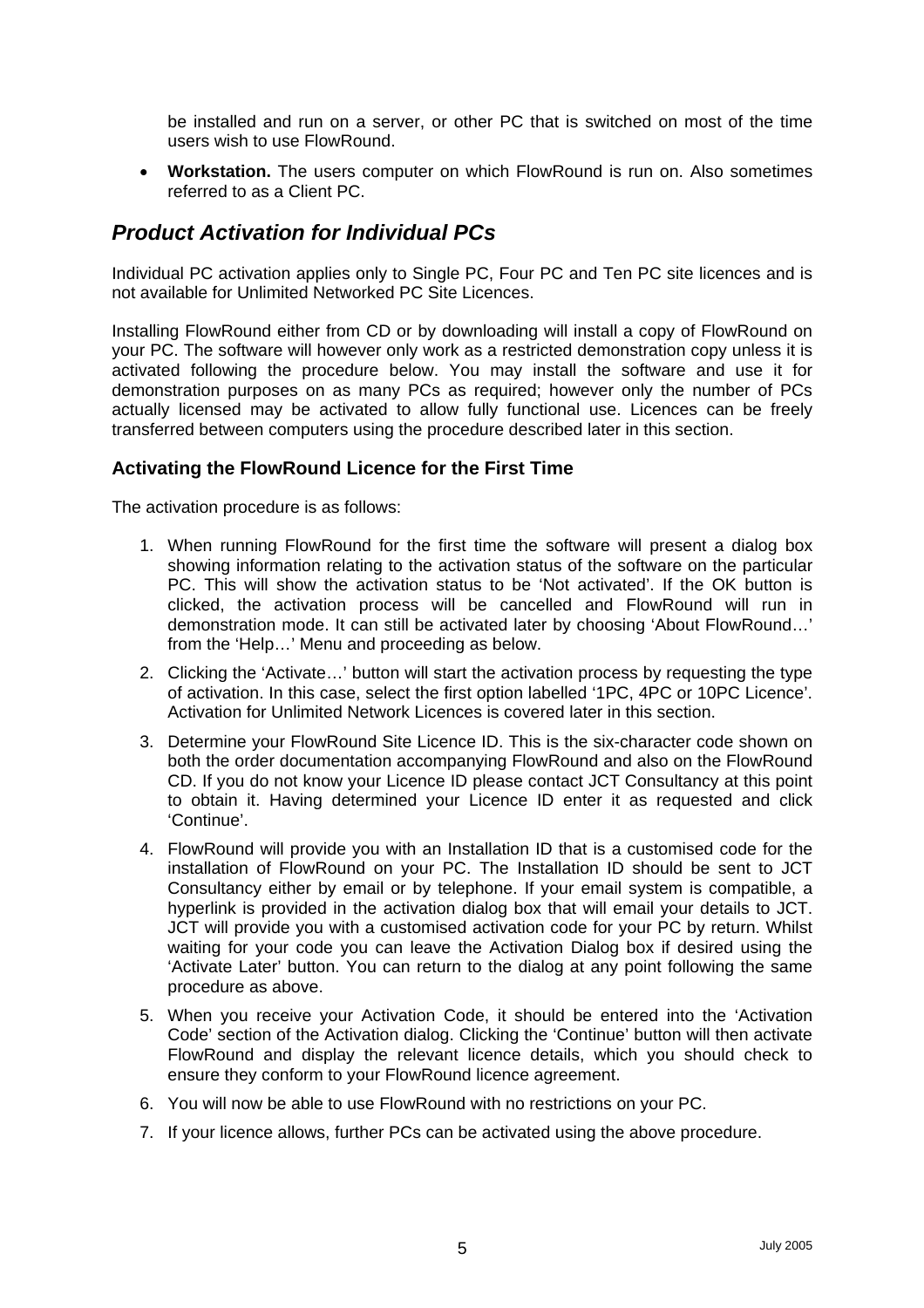#### <span id="page-8-0"></span>**Updating the FlowRound Licence**

Once activated FlowRound can be updated with minor updates without the need to reactivate after each update. It may however be occasionally necessary to update the product activation details; for example, when software support is renewed it will be necessary to apply a new activation code to activate software support features, such as the ability to download updates, for a further year.

To update Product Activation:

- 1. Choose 'About FlowRound…' from the 'Help…' menu within FlowRound.
- 2. Click on 'Change Activation'.
- 3. If your Licence size is not changing, confirm your Licence ID by clicking 'Continue'. If you are upgrading your licence size, a new Licence ID will have been supplied with your upgrade documentation. Please ensure any new Licence ID supplied is used as retaining the old Licence ID may lead to inadvertent copy protection issues in the future.
- 4. FlowRound will provide a new Installation ID. This will be different from the Installation ID originally used when activating FlowRound for the first time.
- 5. Send the Installation ID to JCT as described above.
- 6. JCT will supply a matching Activation Code by return. When you receive the new Activation Code, enter it in the space provided and click 'Continue'.
- 7. Check the updated licence details displayed are as expected.

#### **Moving FlowRound to a different PC**

The Product Activation system used by FlowRound ensures that the software can only be used on the number of PCs actually licensed. If it is necessary to permanently remove, FlowRound from a PC, the licence can easily be transferred to a new PC using the following procedure, by which the licence on the old PC is deactivated, and an Activation Code to activate a new PC provided. **Please note that is essential you deactivate FlowRound on the old PC before uninstalling FlowRound or disposing of the PC.** 

On the new PC:

- 1. Install FlowRound as normal.
- 2. Follow the instructions in 'Activating FlowRound for the first time' up to the point where FlowRound provides an installation ID. This Installation ID would normally be sent to JCT who would supply an Activation Code. Do not send this code to JCT – the old PC being deactivated will use the new PCs Installation ID to provide the Activation Code for the new PC.
- 3. Make a careful note of this Installation ID for use in the next step.

On the Old PC:

- 1. Choose 'About FlowRound' from the 'Help' menu.
- 2. Click the 'Transfer Licence' button.
- 3. Enter the Installation ID from the new PC as provided above.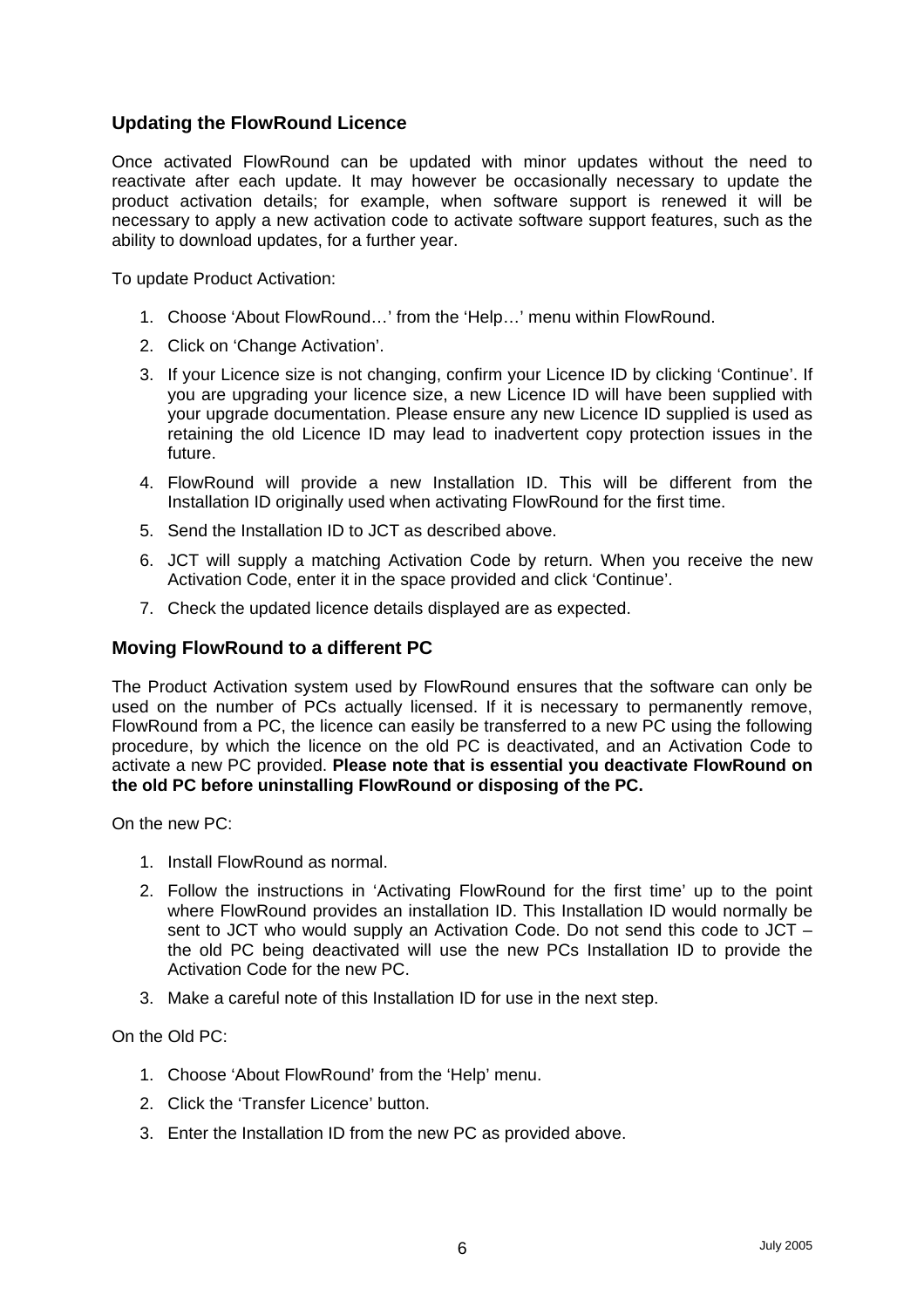<span id="page-9-0"></span>4. An activation code for the new PC is provided. Make a note of this activation code. FlowRound on the Old PC has now been deactivated and can only be used as demonstration software.

On the New PC:

- 1. Either take up where you left off the new PC above or if FlowRound has been closed follow the activation procedure as described above in 'Activating FlowRound for the first time' up to the point where an activation code is required.
- 2. Enter the Activation Code provided from the old PC.
- 3. Click 'Continue'. FlowRound should now report that the new PC has been successfully activated, and provide details of the activated licence.
- 4. Check that the licence details are as expected.
- 5. FlowRound is now correctly licensed on the new PC.

# *Product Activation for Unlimited Networked PC Licences*

For users with Unlimited Networked PC Licences (UNPCL) it is not necessary to activate each PC individually, instead workstations obtain a licence from a central licence server, which authorises them to run FlowRound. This benefits users by removing the need to handle large lists of Installation Ids and Activation codes, and also avoids the security risk of JCT handing out a potentially unlimited number of individual PC activations for FlowRound, which may inadvertently migrate away from the licensed site.

### **Installing FlowRound on Workstations**

FlowRound is installed on each workstation the same way as for non-networked installations as detailed above in 'Installing FlowRound'. However, Product Activation does NOT need to be carried out on each Workstation. If desired the FlowRound CD may be copied to a networked server and FlowRound installed over the network, however setup must be run on each Workstation whether locally or using a remote installation system.

#### **Installing and Activating the Licence Server**

The Licence Server installation files are located in the 'LicServer' folder on the FlowRound installation CD. Two different versions are provided, one for Licence Servers running on Windows 98 and one for Licence Servers running on Windows 2000 or XP. To install the Licence Server, run setup.exe from the relevant subfolder, and follow the on-screen prompts.

Once the Licence Server has been installed, it needs to be activated to give out FlowRound licences to Workstations. This process is carried out using the Licence Server Administration Utility that is located on the Windows 'Start' menu, under 'JCT Consultancy Licence Server', on the Licence Server PC. This utility allows an administrator to activate the Licence Server for FlowRound using a similar procedure to that described above for activating an individually licensed Workstation. Once activated no further activation is required for the Licence Server or Workstations except for major product upgrades or software support renewals.

The PC on which the Licence Server is installed should be continuously available to Workstations over the network whenever they are in use, however each Workstation will store a local copy of its licence for a number of days allowing server restarts and maintenance to take place without adversely affecting FlowRound users.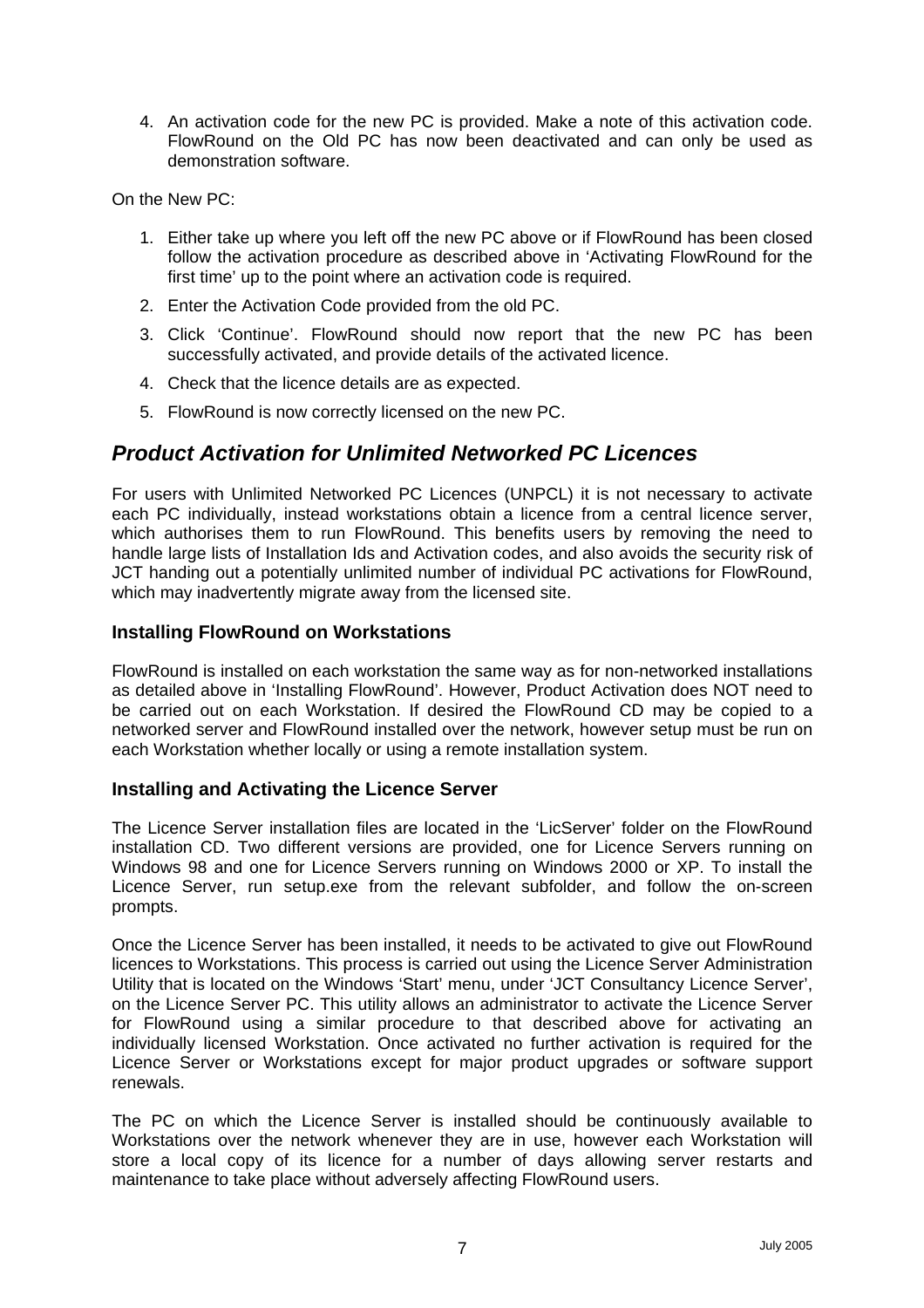### <span id="page-10-0"></span>**Telling Workstations Where to Find a Licence Server**

As Workstations default to being individually licensed each Workstation must be told to use a Licence Server and also where the Licence Server is located on the network. This can be achieved either by manually configuring each Workstation or by using a Software Deployment System pre-configure the licence mode and Licence Server location in each Workstation's registry.

#### **Manual Configuration of Workstations**

- 1. When running FlowRound for the first time the software will present a dialog box showing information relating to the activation status of the software on the Workstation. This will show the activation status to be 'Not activated'. If the OK button is clicked, the activation process will be cancelled and FlowRound will run in demonstration mode. It can still be activated later by choosing 'About FlowRound…' from the 'Help…' Menu and proceeding as below.
- 2. Clicking the 'Activate…' button will start the activation process by requesting the type of activation. In this case, choose 'Network Unlimited Licence'.
- 3. Click 'Discover IP Address of Licence Server'. FlowRound will search the local network for a FlowRound Licence Server. If one is found its IP address is stored as the Workstations default Licence Server. If the Licence Server has not yet been set up yet or cannot be discovered automatically, the Licence Servers IP address can be entered manually. If you do not know the correct IP address please consult your IT Department, or the person responsible for installing and setting up the FlowRound Licence Server.
- 4. Click 'Connect' to attempt to connect to the FlowRound Licence Server. If the connection is successful, FlowRound will display details of its licence. If the Workstation cannot connect to the Licence Server, ensure that the Licence Server is running and the Workstation can access the Licence Server across the network without interference of firewalls or similar security software.

#### **Centralised Configuration of Workstations**

Workstations can also be configured to use a particular Licence Server by using a third party Software Deployment System such as Microsoft SMS or Operations Manager to deploy additional configuration information to the registry of Workstations at installation. If you wish to use this feature, please obtain the Advanced Configuration User Guide from JCT Consultancy. This describes in detail the registry entries required to fully customise the licensing of Workstations on Unlimited Networked PC Sites.

#### **Technical Note for IT Administrators**

Please note that the Licence Server must be visible to the Workstation and be on the same IP subnet to allow the Unlimited Networked PCs Licence to function correctly. To use the Unlimited Networked PCs Licence the network must be configured to allow the Licence Server and Workstation to communicate using TCP on the port selected in the activation configuration. Please also note that the FlowRound Licence forbids the forwarding of broadcasts from the Licence Server to segments of a network geographically located outside of the FlowRound Site.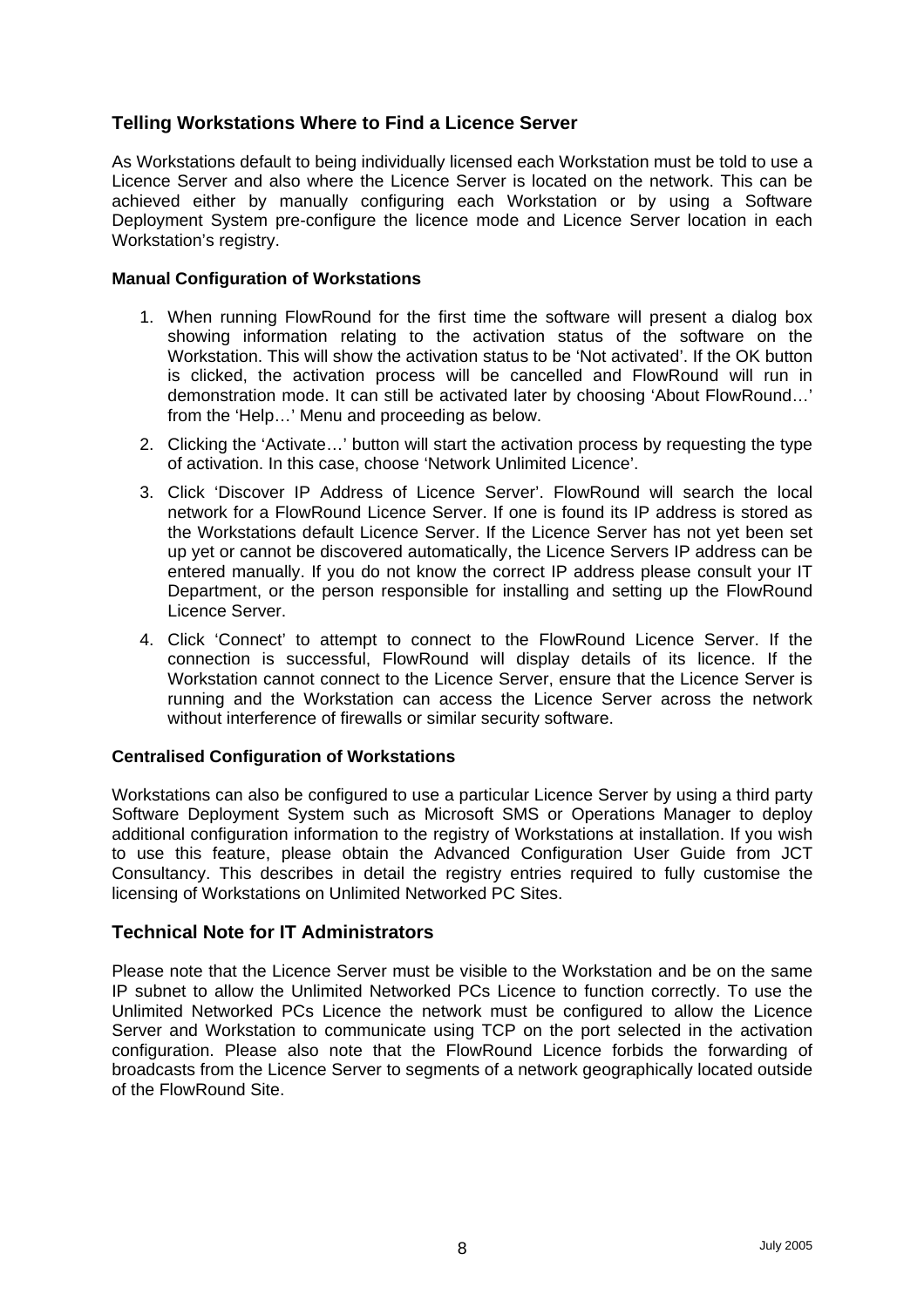# <span id="page-11-0"></span>**Obtaining and Installing Updates to FlowRound**

Users with current software support have free access to FlowRound updates via the software support section of our web site www.jctconsultancy.co.uk. Updates will generally include bug fixes, minor requested enhancements and documentation updates.

To download updates please access our software support section of our web site www.jctconsultancy.co.uk where full instructions are provided for downloading and installing FlowRound updates.

In the vast majority of cases, updates will not require the FlowRound licence to be reactivated.

#### **Automatic Update Notification**

If desired FlowRound can automatically notify you when updates to the software are available to download from the JCT Consultancy Web Site. In order to respect any concerns for privacy FlowRound installs with automatic update notification switched off, and asks whether you would like to enable this when FlowRound is run for the first time. Updates can easily be switched on at any time using the 'Program Options' dialog box accessed from the FlowRound 'File' menu. FlowRound transmits no personal information to JCT Consultancy when checking for updates.

#### **Technical Note**

The automatic update notification uses your computers Internet connection and should operate correctly provided your computer or company's firewall allows access to http over port 80. Please contact us if automatic update does not work correctly on your computer, as it MAY be possible (with the agreement of your IT department) for us to reconfigure FlowRound to work with your firewall.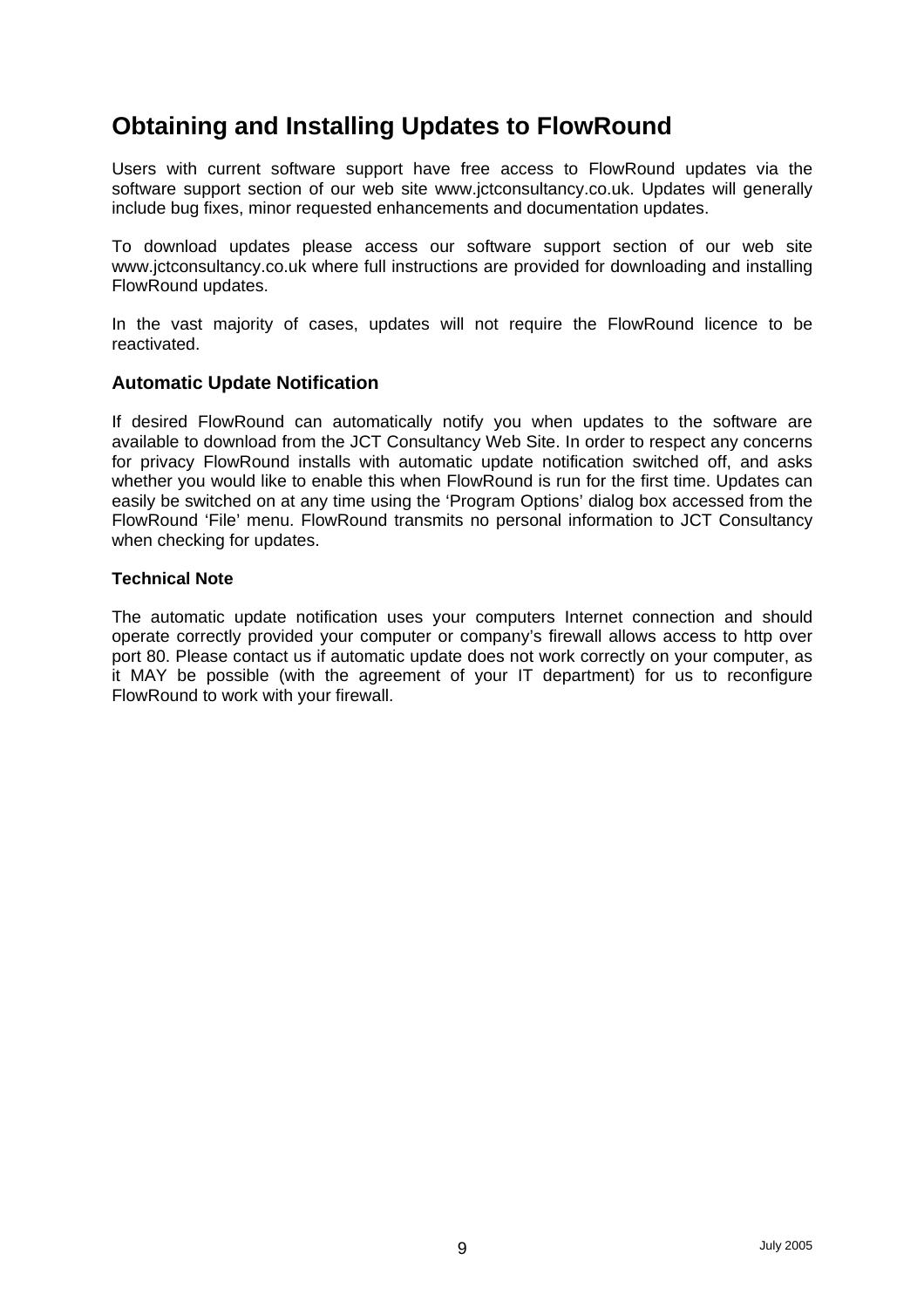# <span id="page-12-0"></span>**3 FlowRound Basics**

# **Overview**

This section introduces some of the more basic FlowRound concepts and aims to familiarise you with the software's main concepts.

# *Definitions*

This section introduces a number of useful concepts and definitions, which it is helpful to become familiar with before starting to use FlowRound.

- **FlowRound Network.** One of the most important elements of FlowRound is a model of the lane structure of the road space forming the roundabout. This model is called the Network as it consists of a linked network of Lanes and other objects describing the possible traffic movements through the roundabout.
- **Arms.** Each Arm represents a one-way section of carriageway forming part of the roundabout. Generally, a different Arm will be used for each roundabout Entry, each Exit and each section of circulatory carriageway. FlowRound gives each Arm a type of Entry, Exit or Circulatory depending on how the Arm is connected to the rest of the Network. Each Arm contains a number of Lanes.
- **Lanes.** Each FlowRound Arm contains a number of Lanes describing the number of lanes of traffic on the ground. Each Lane may be regarded as either infinitely long, which assumes the Lane extends back to any previous Arm, or short, which assumes traffic enters the Arm on a different infinitely long Lane before entering the short Lane.
- **Lane Connectors.** Lane Connectors join each Lane to Lanes on other Arms that are allowed to provide or receive traffic to or from the Lane. The Lane Connectors model how the roundabout's road markings dictate the way traffic should flow between Lanes.
- **Zones.** A Zone represents an origin and/or destination for traffic entering or leaving the roundabout. Each Zone is associated with an Entry Arm, an Exit Arm or both.
- **Routes.** A Route represents a unique path through the roundabout from one Zone to another. As each Route is comprised of a sequence of individual Lanes and Lane connectors, a number of different Routes can exist between any two Zones. Each of the Routes represents a different choice of Lanes for drivers travelling between two Zones.
- **Origin-Destination Matrix.** Traffic Flows through the roundabout are represented by a matrix that specifies the traffic flow between two Zones.
- **Desired Flow.** A Desired Flow is an Origin-Destination Flow specified by the user.
- **Actual Flow.** An Actual Flow is an Origin-Destination flow that is aggregated from all Route Flows between two Zones.
- **Route Flow.** A Route Flow is the flow on an individual Route between two Zones. A Route Flow can either be entered manually or can be estimated by FlowRound based on the desired Origin-Destination Flows and assumptions regarding drivers' behaviour in choosing Routes through the roundabout.
- **Difference Flows.** The Difference Flows are calculated as the difference between the Desired and Actual Origin-Destination Flows. They provide a measure of how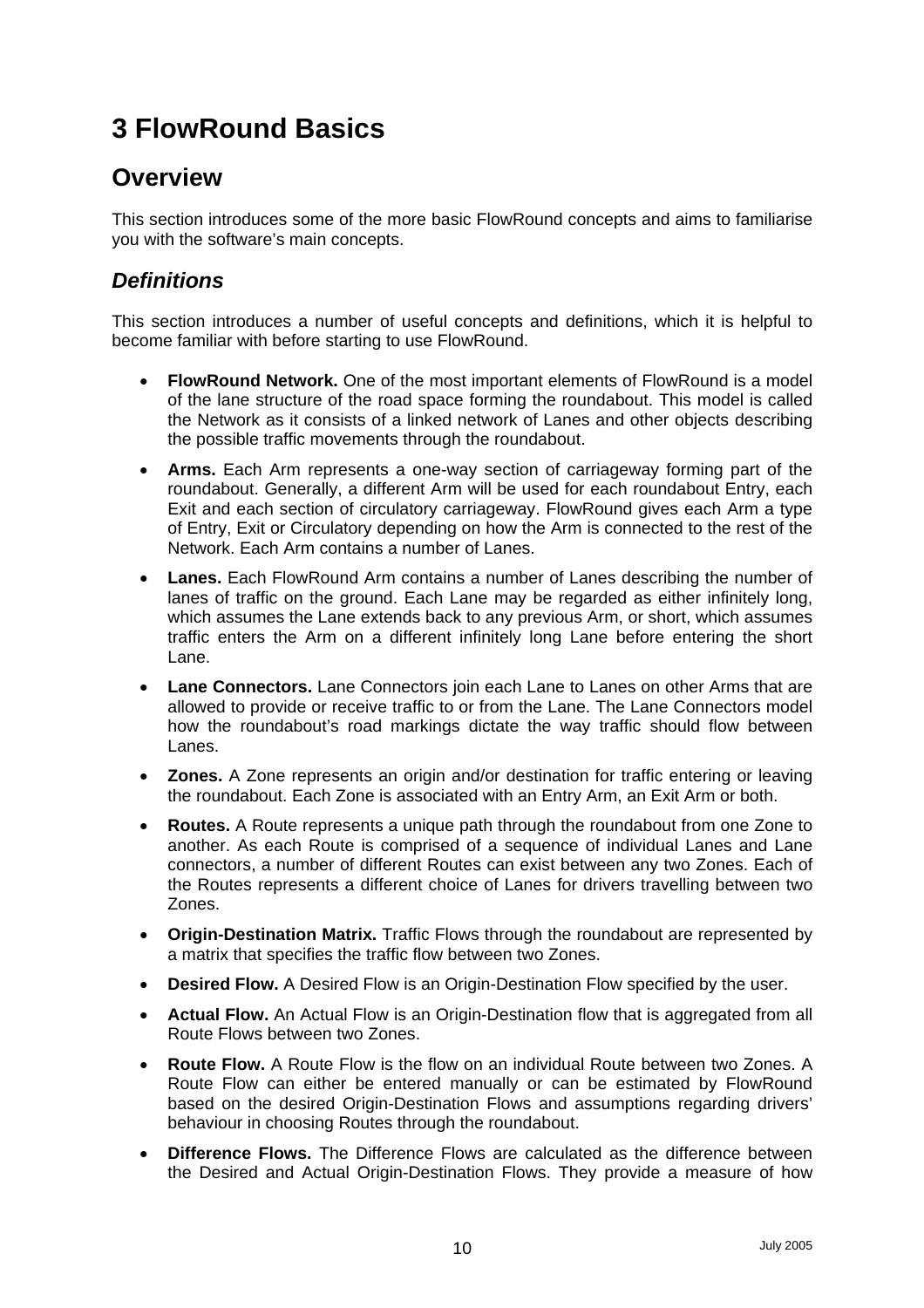<span id="page-13-0"></span>well the current Route Flows aggregate to match the Desired Origin-Destination flow totals.

• **Flow Group.** A Flow Group represents a set of Desired, Actual and Route Flows for a particular period of time, for example the Morning Peak hour.

### *The FlowRound Modelling Process*

FlowRound provides the following features and facilities:

- A graphical editor allows a model of the roundabout's lane structure to be defined. This includes the number of Lanes on each Entry, Exit and Circulatory Arm as well as identifying the feasible movements between Lanes.
- FlowRound automatically analyses the roundabout Lane structure to find all possible Routes through the roundabout between Entries and Exits.
- A graphical Route Manager is used to examine the possible Routes through the roundabout. The Route Manager allows possible but unfeasible Routes to be quickly identified and discarded.
- Desired traffic flows through the roundabout are entered as Origin-Destination matrices. Any number of Flow Groups can be defined with an Origin-Destination matrix for each group.
- Traffic flows are assigned to Routes through the roundabout. The software provides a number of methods of flow assignment allowing a range of choices between accuracy and speed of assessment. For example, an Entry Lane Balancing option is provided which gives an unrefined set of Route Flows very quickly. Alternatively, Route Flows can all be specified manually in great detail, but at a cost of a longer design time. Generally, a combination of both automatic and manual methods is used to find the optimal balance between accuracy and design time.
- FlowRound graphically shows the Route Flows passing through Lanes at a number of levels of aggregation ranging from total Lane Flows to individual Origin-Destination flow components on each Lane. As Route Flows are changed, either automatically or manually, the Lane Flow Diagram is updated allowing the immediate effect of design and flow assumption changes to be seen immediately.
- Detailed study of the Lane Flow Diagram quickly highlights design issues such as poor lane spiralisation or poor lane usage.
- Design changes can be made to address any problems with rapid feedback of the consequences of making changes.
- When a final design has been arrived at, a range of reporting and printing facilities can be used to present the roundabout's traffic flows in a form that facilitates input into more detailed modelling packages such as TRANSYT.

# *Current Limitations of FlowRound*

FlowRound is designed as a tool for working with roundabout traffic flow patterns and visually evaluating the feasibility and sensibleness of a Lane Flow structure. Once a potentially feasible design is arrived at, the further more detailed (and more time consuming!) analysis of the Network, including the design of signal plans and calculation of performance indices, is then carried out in other packages such as LINSIG and/or TRANSYT.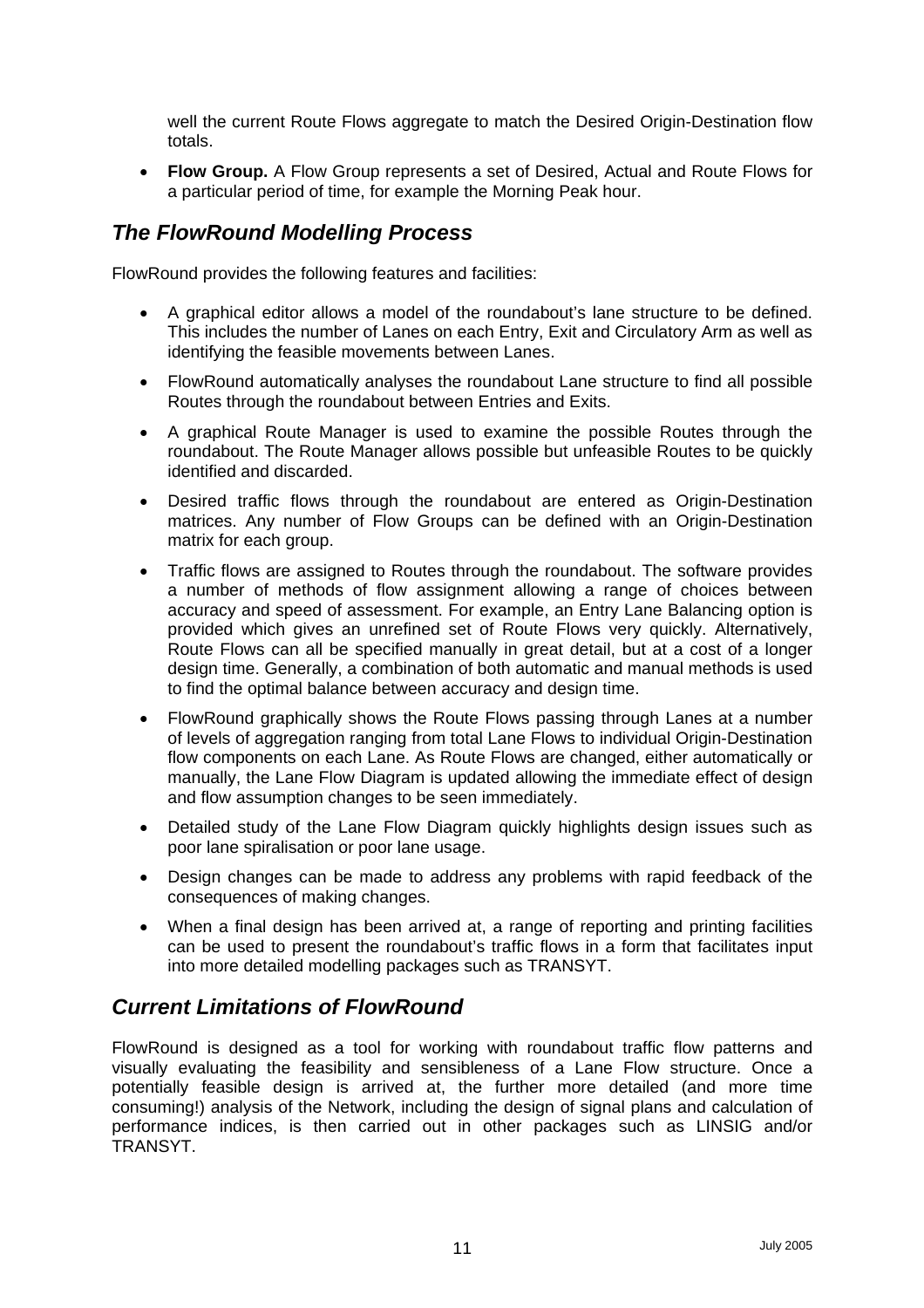# <span id="page-14-0"></span>**The FlowRound User Interface**

The FlowRound model is edited using a sophisticated graphical user interface that has been developed to ensure data can be quickly entered and edited. The user interface also aims to allow the user to control the amount of information displayed at once, providing choice between a data display that is very dense but shows a lot of information at a glance, and a less dense display that is neater but shows less information at once.

The FlowRound user interface consists of the main program window, which contains the following:

- **Main Menu.** The main menu is located along the top of the FlowRound main Window and is the primary method for carrying out tasks in FlowRound. Unless otherwise stated all tasks in FlowRound are carried out by choosing the relevant command from this menu. If a menu command is shown in grey, this means it is not currently possible to carry out the command. For example, the 'Edit Zone' command is shown in grey if no Zone is currently selected, as FlowRound does not know which Zone to edit.
- **Status Bar.** The Status Bar is shown along the bottom of the main window and displays useful information about the current FlowRound model.
- **Network View**. The Network View shows a Lane Flow diagram of the current FlowRound Network and optionally displays the Route Manager to the right of the Network Diagram.
- **Route Manager.** The Route manager is used to manage the display of Route information in the Network View. It displays and allows editing of a list of Routes used by the model, and also provides a number of controls that allow the amount and format of data displayed on the Network Diagram to be controlled.
- **Traffic Flow View.** The Traffic Flow View displays and allows editing of both the traffic Flow Groups used in FlowRound and the Desired Origin-Destination flow matrix for each Flow Group.
- **The Report Builder.** The Report Builder allows Report Templates to be built and detailed reports produced. The reports are in rich-text format that can be imported into most word processors.

### *Useful User Interface concepts*

When editing the FlowRound model a number of standard concepts apply. These are:

- **Data Items.** A data item is a generic term for the different types of data edited in FlowRound. For example, Arms, Lanes, Lane Connectors, Zones, and Routes are all 'Items'. The different areas of the Network View show different items either graphically or as text.
- **Selecting an Item.** Clicking on an item in a FlowRound view will select it. The selected item will be shown in red. Many menu commands require you to first select an item before choosing that command. For example, before choosing the command 'Edit Lane' you must have selected a Lane. Menu commands that cannot be carried out because an Item has not been selected are shown in grey and cannot be chosen. In some instances, more than one item can be selected at once by holding the control (Ctrl) key down whilst selecting the Items.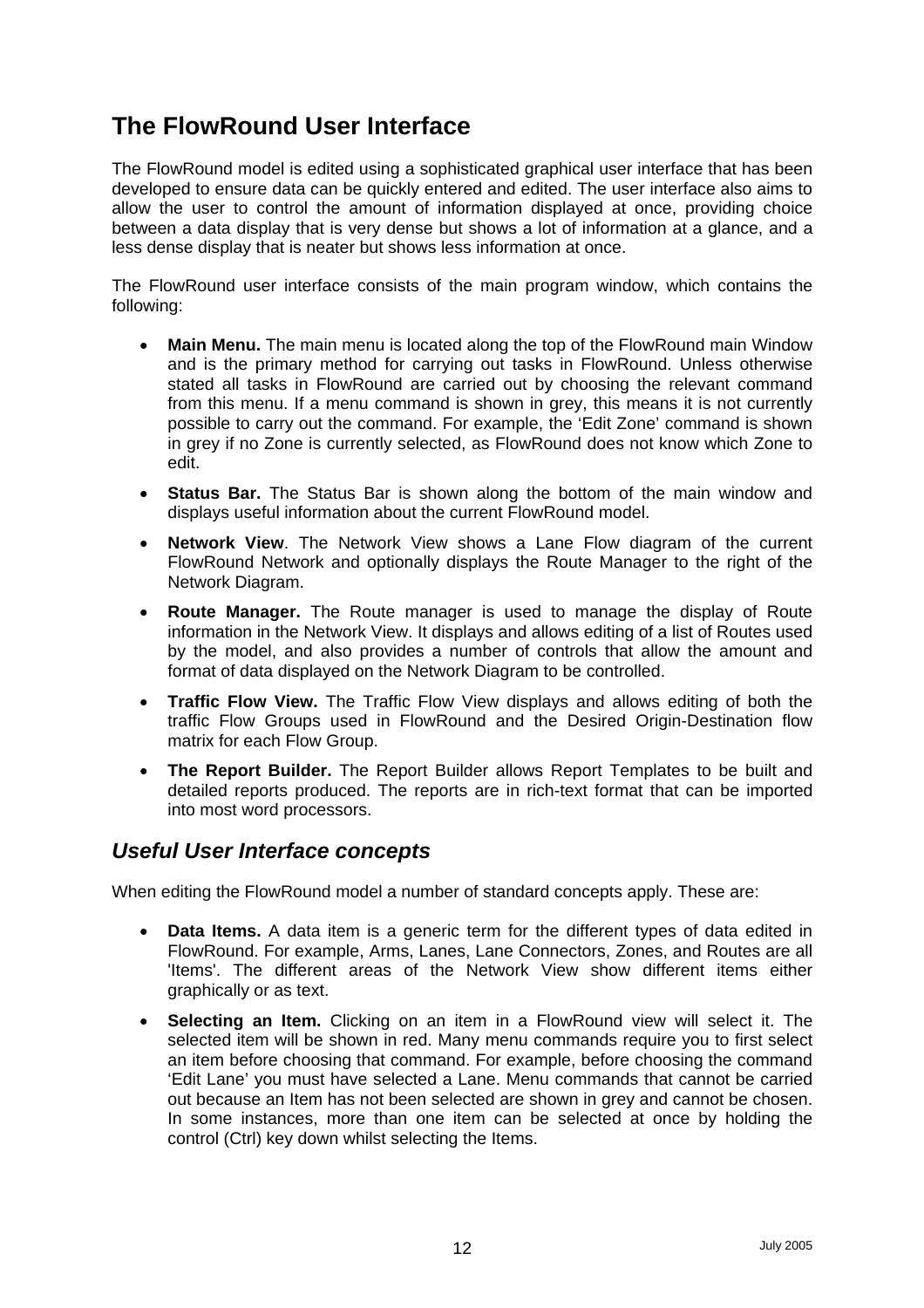- <span id="page-15-0"></span>**Pop-Up Context Sensitive Menus.** Clicking on a View with the right mouse button will display a 'pop-up' menu containing a choice of commands relevant to the item clicked on. All commands displayed on pop-up menus are also available on the FlowRound main menu. Not all Views will have a pop-up menu.
- **Editing an Item by double clicking.** An Item can always be edited by selecting it and choosing 'Edit' from the main menu or pop-up menu. Alternatively, for some items, as a shortcut, you can double click the item to edit it. This does not apply where there may be more than one way to edit an item.
- **Using a wheel-mouse.** If you have a wheel mouse FlowRound will use the wheel for zooming graphical views and scrolling through lists. The use of a wheel mouse is strongly recommended as they are inexpensive and make zooming graphical views very easy.
- **Undo.** Any command can be undone by choosing 'Undo' from the edit menu. Up to 100 previous commands can be undone and if necessary redone.
- **Options and Preferences.** Many settings such as defaults for new Networks and graphics colours can be customised using the options dialog box on the File menu.
- **Always on Top.** Each of the main Views contain a pushpin button to the right of the views title bar. Clicking the pushpin will force the View to remain on top of other Views even if one of the other Views is the active View where data is being edited. If two or more Views are set to 'Always on Top' and overlap, the most recently active View will be on top. When using this option you should be careful not to lose smaller Views behind larger Views set to 'Always on Top'.

# **Customising FlowRound with Defaults, Options & Settings**

FlowRound has a wide range of options and setting which allow it to be customised to fit your own way of working.

# *Program Options*

Program options specify how FlowRound will work on the computer on which it is installed. The Program Options are changed using the 'Program Options' dialog box accessed from the FlowRound 'File' menu.

- **Auto-Recovery File Location.** This tells FlowRound where to automatically save backup copies of your work whilst you are working. In the event of a software error, FlowRound will automatically retrieve the backup from this location when it is restarted after an error. The location specified is recommended to be a folder on the computers own disk and should have write permission for all users. If the folder does not exist, FlowRound will create the folder automatically provided Windows file permissions allow.
- **Automatic Checking for Updates.** FlowRound can automatically check for updates using your computers Internet connection. This setting sets the frequency at which FlowRound checks, or switches off checking altogether if desired.
- **New Empty Network at Start-up**. By default, FlowRound starts with a new empty Network loaded. This option causes FlowRound to start with no Network loaded.
- **Mouse Wheel.** This option allows the direction of zoom produced by the mouse wheel to be reversed.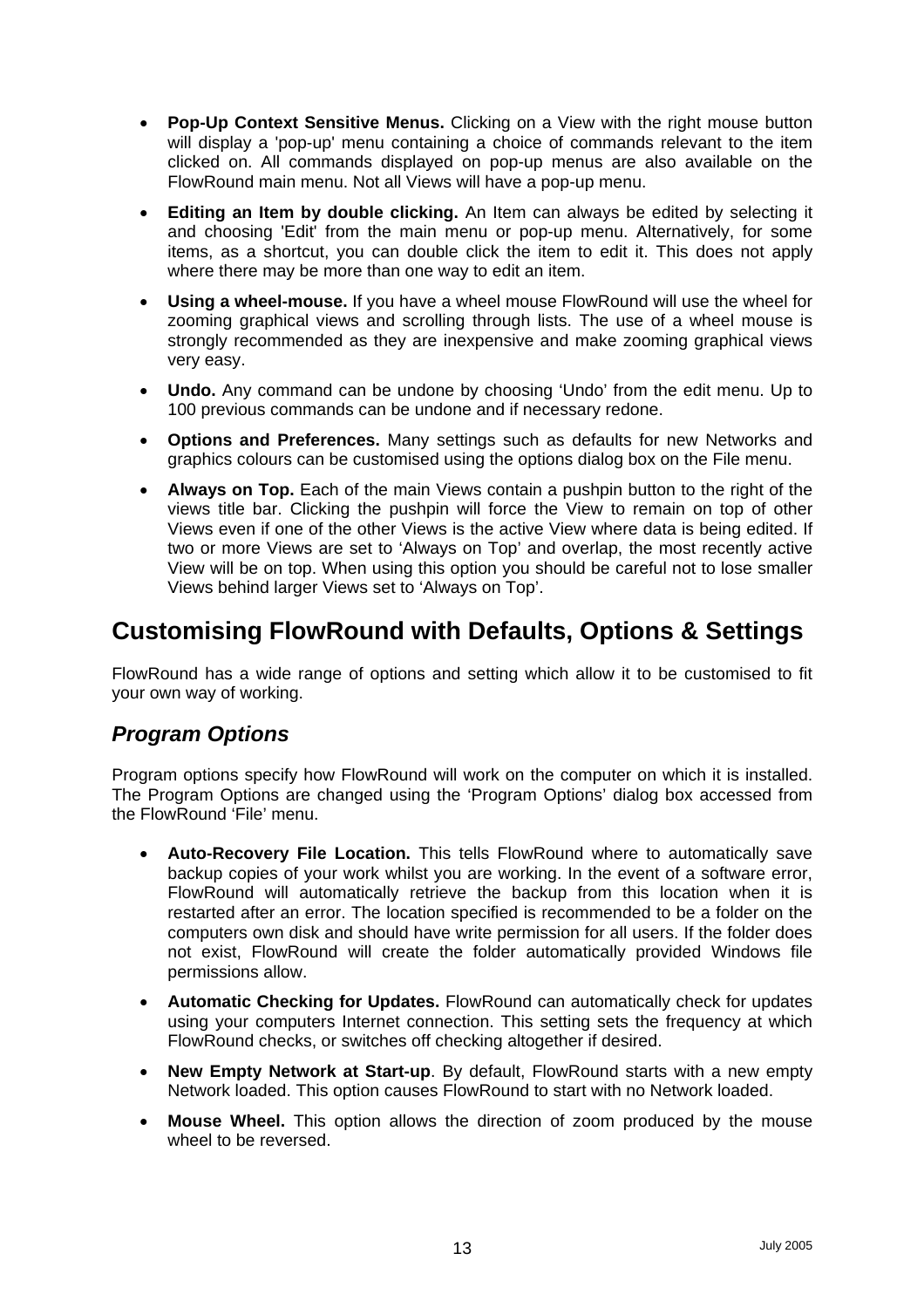# <span id="page-16-0"></span>*Default Options*

When FlowRound creates a new File, it uses stored default settings to give default values to a range of FlowRound Network parameters. These default settings can be changed if desired, so all new Networks will be created with customised initial parameter values. As with all defaults it is your responsibility to satisfy yourself that any defaults used, including the ones provided with FlowRound, are acceptable for your particular application.

Remember, changing defaults does not affect any previously created FlowRound file, only new files. If you wish to change parameters for a new file, you should load the file into FlowRound and use the appropriate dialog box to change the relevant parameters, as is described later in this user guide.

The Default Settings are changed using the 'Default Options' dialog box accessed from the FlowRound File menu. This dialog box allows three different categories of defaults to be changed.

#### **Default Network Parameters**

The default Network parameters are edited on the 'Default Network Parameters' tab of the 'Default Options' dialog box. It allows the defaults for various Network related parameters to be set. Each new file will be created using the default Network parameters, which can then be customised for each file as required using the normal FlowRound dialog boxes. The use of the parameters is explained later in this user guide.

#### **Default Author Information**

The 'Default Author Information' tab allows the default details of the author of the FlowRound File to be entered so they can be used in title blocks when printing the FlowRound Network. Each new file will be created using the default Author Information which can be then customised for the particular file using the 'Network Options' dialog box. This is displayed by selecting 'Edit Project Information' from the Network menu.

#### **Default Graphical Settings**

The graphical geometric size of Network Items such as text height, grid size etc. is set for each Network as some Networks may require different settings than others. The 'Default Display Sizes' tab allows you to setup the initial values you would like every Network to be created with. Each Network's display sizes can then be changed independently using the Network Options dialog box, which is displayed by selecting 'Edit Network Graphics Settings' from the Network menu.

### *Graphics Options*

The 'Graphics Options' menu item on the FlowRound File menu allows you to customise many of the cosmetic graphics settings used in FlowRound, such as colours and line thicknesses. This is particularly useful in cases where a user has difficulty distinguishing different colours or where a monitor displays colours in an unusual way. The Graphics Options do not affect the FlowRound file being edited in any way, and if your computer is configured to use user profiles, Graphics Settings can be configured differently for each user.

Although it is easy to customise colours in FlowRound, it is recommended that they are not changed frivolously without reason, as it makes sense to have consistent colours for most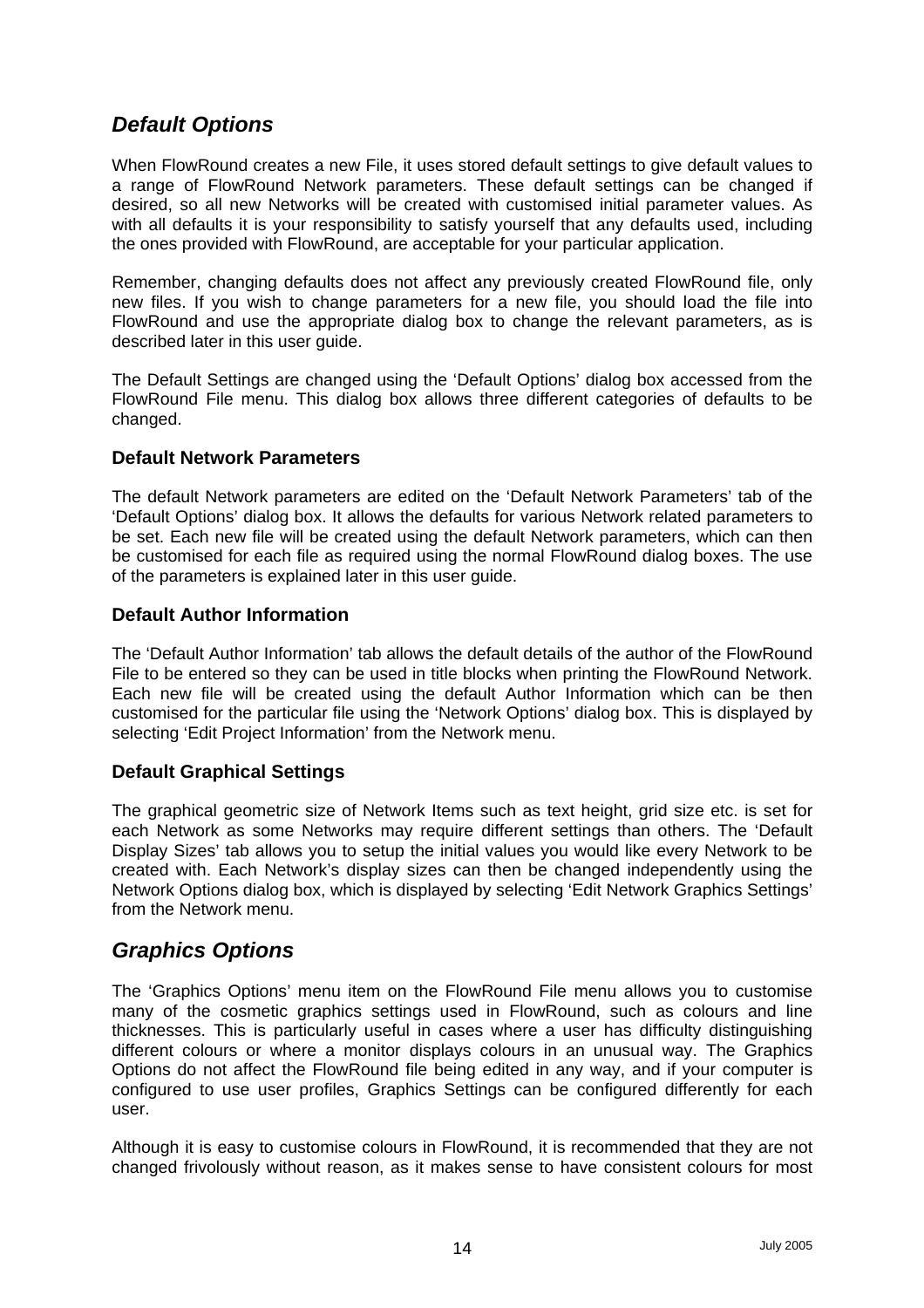<span id="page-17-0"></span>users. It is very easy to make FlowRound more aesthetically pleasing but very difficult for another user to understand

The flow display precision options govern how FlowRound displays traffic flows. FlowRound always works internally with highly precise traffic flows as this allows mathematical operations such as flow balancing to be carried out efficiently and avoids rounding errors accumulating. The flow display precision options allow flows to be displayed rounded to an appropriate level of precision. When building or troubleshooting a Network it is useful to display flows to at least one decimal place as this provides useful information on how balanced flows are split. When presenting results the display precision will usually be set to whole numbers.

#### **Rounding**

As FlowRound always stores traffic flows with a high degree of precision and does all calculations using the precise numbers this may occasionally lead to a seemingly arithmetically wrong result.

|        | <b>Precise Flow</b> | <b>Displayed Flow</b><br>(Rounded) |
|--------|---------------------|------------------------------------|
| Flow A | 100.33333           | 100                                |
| Flow B | 100.33333           | 100                                |
| Flow C | 100.33333           | 100                                |
| Total  | 300.99999           | 301                                |

For example, consider how three Route Flows in a Lane are summed:

The displayed flows although correct do not appear to add up correctly. Where this occurs, it may be desirable to manually round some Route Flows to force the rounded flows to add up correctly.

# **Working with FlowRound Files**

# *Creating a new FlowRound File*

A new FlowRound File is created by choosing 'New' from the FlowRound File menu. This closes any current File open in FlowRound before creating a new empty model in FlowRound. The File is not actually saved on disk until saved using 'Save As' as described below.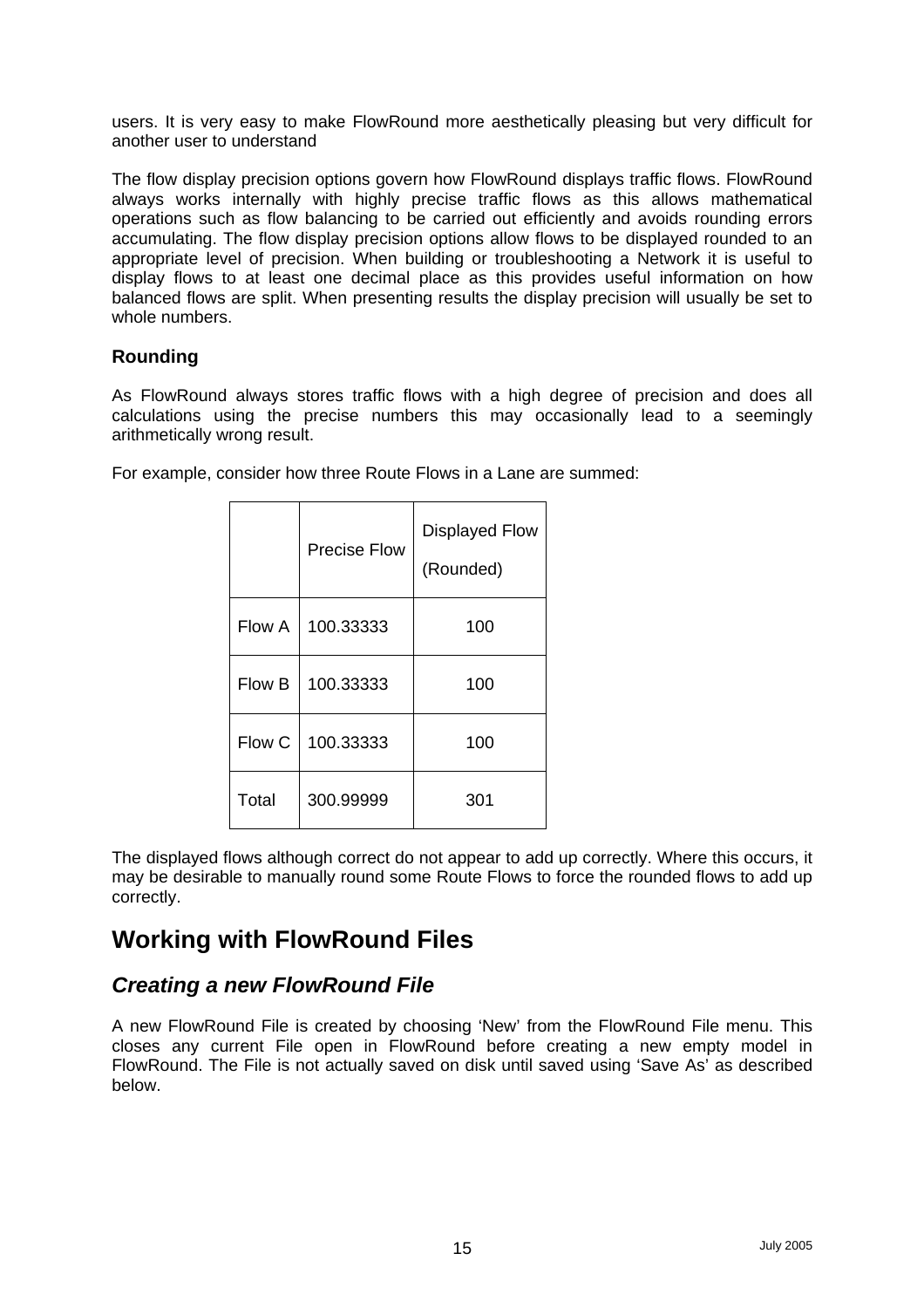# <span id="page-18-0"></span>*Opening an existing FlowRound File*

An existing file can be opened by choosing 'Open' from FlowRound File menu. If a file is already open in FlowRound it will be closed and you will be prompted to save any changes to the file as described below. FlowRound provides a dialog box that can be used to locate the file you wish to open, either on the local computer, or on a network. Once the FlowRound file is open, FlowRound will not change the file on disk unless you explicitly choose to save it using 'save' or 'save as' as described below.

# *Saving FlowRound Files*

The FlowRound File currently being edited can be saved to disk at any point by choosing 'Save' from the 'File' menu, or if you wish to change the file name, 'Save As'. Be careful not to overwrite files you wish to keep, as you cannot undo file saves from within FlowRound.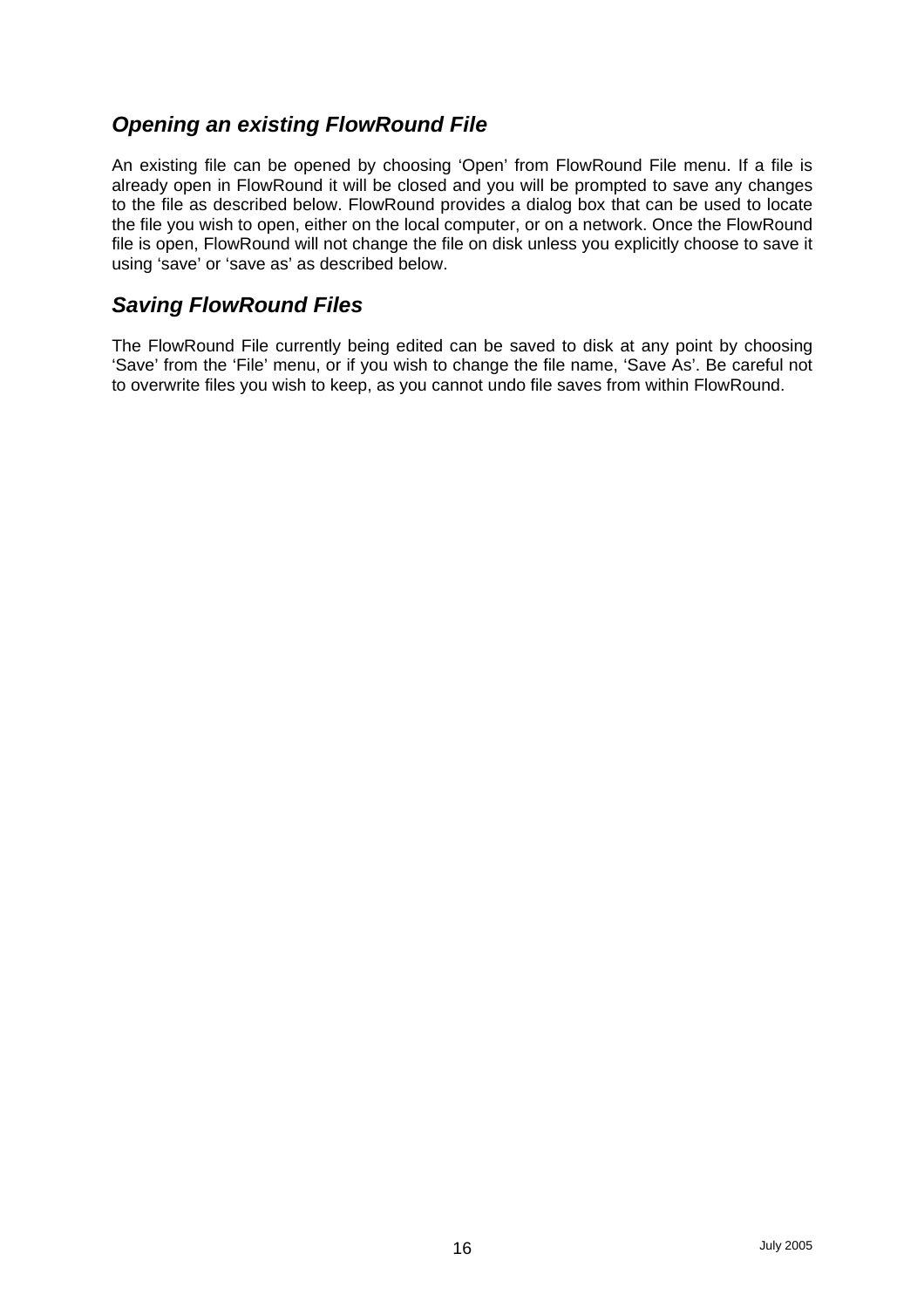# <span id="page-19-0"></span>**4 Building a Roundabout Model using FlowRound**

This section will build up a FlowRound model, step by step, explaining what information needs to be entered at each stage and how to enter it. A FlowRound file containing the tutorial model is provided on the FlowRound CD and in the FlowRound installation folder on your PC.

As with much Windows software, there are often a number of alternative methods of carrying out each task. For example, it may be possible to use the main menu, a right-click popup menu, or the toolbar to carry out a task. Sometimes tasks can also be carried out more quickly by dragging graphical items with the mouse. At each stage in this tutorial a number of different methods will be used for different tasks starting with the simpler (but often more long-winded) methods and progressing to shortcut methods later in the tutorial. You can of course use whichever methods you find most convenient when you have mastered FlowRound.

Except where explicitly stated the tutorial assumes that FlowRound has been installed and set up in its default location and using default settings. If your copy of FlowRound has been set up for you in a different location or with pre-configured defaults, you may need to substitute these in the appropriate parts of the tutorial.

# **The Tutorial Example**

The example to be used in this tutorial is shown in Figure 4.1. It is a fictitious four-arm signal roundabout, which represents a typical example of such a junction. The roundabout is marked with spiral lane markings that guide vehicles through the junction avoiding the need for lane changing providing vehicles approach the junction in the correct lane. (i.e. A decent job needs to be done on the approach signing and lining!)

# **Building the model**

# *Step 1: Creating the Basic Layout using Arms and Lanes*

The first steps in creating a FlowRound model involve creating the basic layout of the roundabout by adding Arms to form the Entries, Exits and Circulatory sections of the roundabout. This step will also teach you how to efficiently navigate around your model using the Network View.

- Start FlowRound by clicking on the Windows 'Start' button and choosing 'FlowRound' from the 'Programs' menu.
- FlowRound will start by default with a new empty FlowRound model open.
- Save your empty model to a new filename by choosing 'Save As' from the FlowRound 'File' menu. Locate a folder on your computer or network where you would like to save the files for this example. Enter 'User Guide Example Step 0.rnd' as a filename and click 'Save' to save the file.
- You can re-save the file at any point by choosing 'Save' from the TranEd 'File' menu or by clicking the save button on the toolbar.

**Tip:** If you ever encounter a software error in FlowRound the Auto-Recovery feature described in Section Two, will in most cases, allow you to recover your unsaved work the next time you start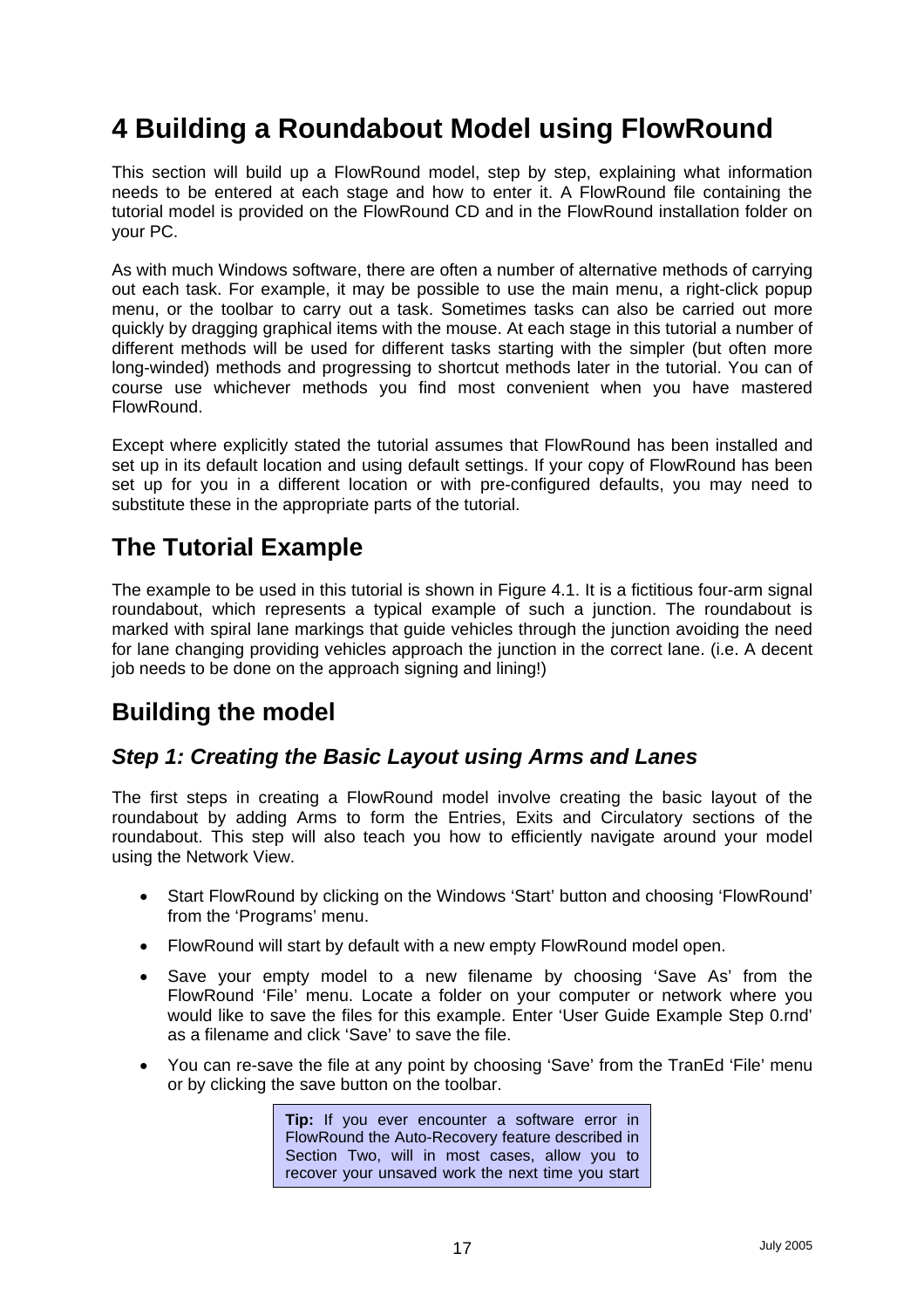

**Figure 4.1 - Tutorial Example** 

• Before starting to add Arms to the Network, first set up the Project Information using the Project Information dialog box which can be opened by choosing 'Edit Project Information…' from the FlowRound 'Network' menu. This dialog box allows you to title your model and add other administrative information. This information is useful later as it can be included in the title blocks of printed Network Diagrams and reports.

> **Tip:** If you find your are constantly entering the same Author Information this can be set up as a default as described in 'Default Options' in Section Two.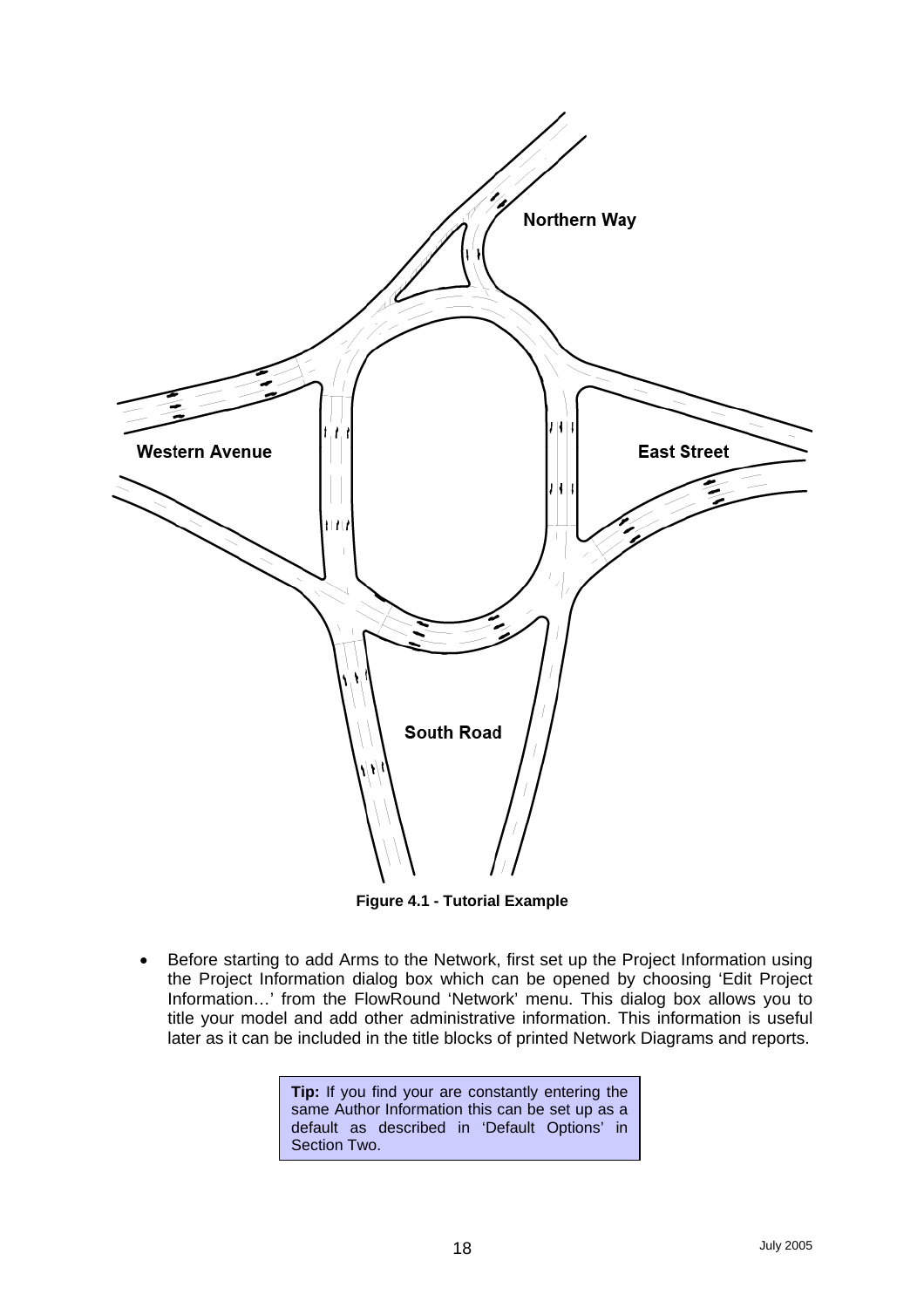Position and resize the Network Diagram to have a sensibly sized area for the left hand (currently blank) pane. It is in this pane the Network Diagram will be built to look like Figure 4.2 by the end of this step.



**Figure 4.2 : The Network Diagram after Step One**

- The Arms can be entered in any order desired; however, in this case we will be systematic and add each of the roundabout Entry Arms in turn, starting with Western Avenue, followed by the Circulatory Arms and Exit Arms.
- On the 'Network' menu, choose 'Arms'. A menu will pop out providing a number of editing choices relating to Arms. Choose 'Add Arm…' from the pop out menu.
- A dialog box will request the Arm's number and the initial number of Lanes on the Arm. These values are only initial values for the new Arm and can be changed later if desired. In this case, the default Arm number 1 can be left as it is and the number of Lanes changed to three, as the Entry Arm from Western Ave. has three Lanes as shown in Figure 4.1. After changing the number of Lanes, click OK to create the Arm and drag the new Arm into approximately the correct position on the Network Diagram.
- The Arms in FlowRound are positioned using the Arm Handles as shown in Figure 4.3 below. The red handles indicate the Arm is the currently selected Arm. The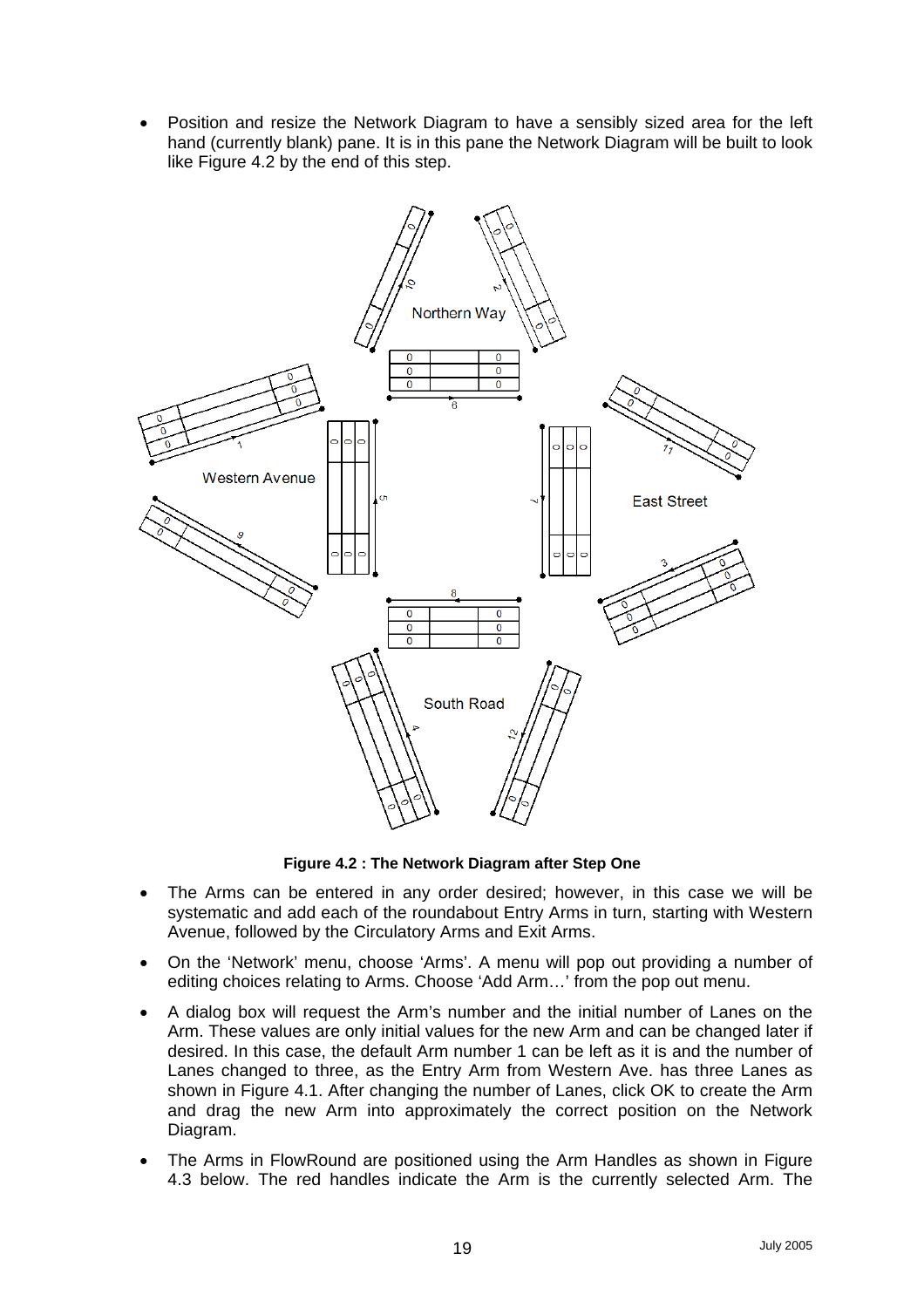numbers in each Lane on the Arm relate to traffic flows entering and leaving the Lane. These will be explained in more detail later when traffic flows are added to the model.



**Figure 4.3: Arm Details** 

• Referring to Figure 4.2, drag Arm 1 into position so it represents the Western Avenue entry to the roundabout.

> **Tip:** To assist with positioning graphical Items FlowRound can display a grid and also optionally snap the cursor to the grid when dragging. The grid and snapping are controlled from the View menu. The grid size is controlled using 'Edit Network Graphics Settings' on the Network menu.

- The next Arm, Arm 2 the entry from Northern Way, will be added using a shortcut method. Using the mouse right click on the Network Diagram in the approximate location where Arm 2 is required. A pop up menu will appear providing a number of editing choices. Select 'Add Arm…' from the pop up menu. This will request the new Arm number and number of Lanes as previous, before allowing the new Arm to be dragged into position in the same way as Arm 1.
- Now enter all the other Arms in the same way locating them approximately as shown in Figure 4.2. Make sure that Entry Arms point towards the roundabout, Exit Arms away from the roundabout and Circulatory Arms point in the direction of circulation (clockwise in the UK). As you add Arms, you may find you need to zoom and pan around the Network View. This is described in the next section. Any Arms that are created incorrectly can be deleted by selecting the Arm and choosing 'Delete Arm' from the 'Network…Arms' menu. This will also delete any Lanes belonging to the Arm being deleted.

**Tip:** Arms can be renumbered at any time by selecting the Arm and choosing 'Network…Arms…Edit Arm…' from the main menu. This will display the Edit Arm dialog box that allows a new Arm number to be selected for the Arm. Other Arms will be renumbered as necessary to provide space for the renumbered Arm within the Arm numbering sequence. Arms must always be numbered sequentially with no gaps in the sequence.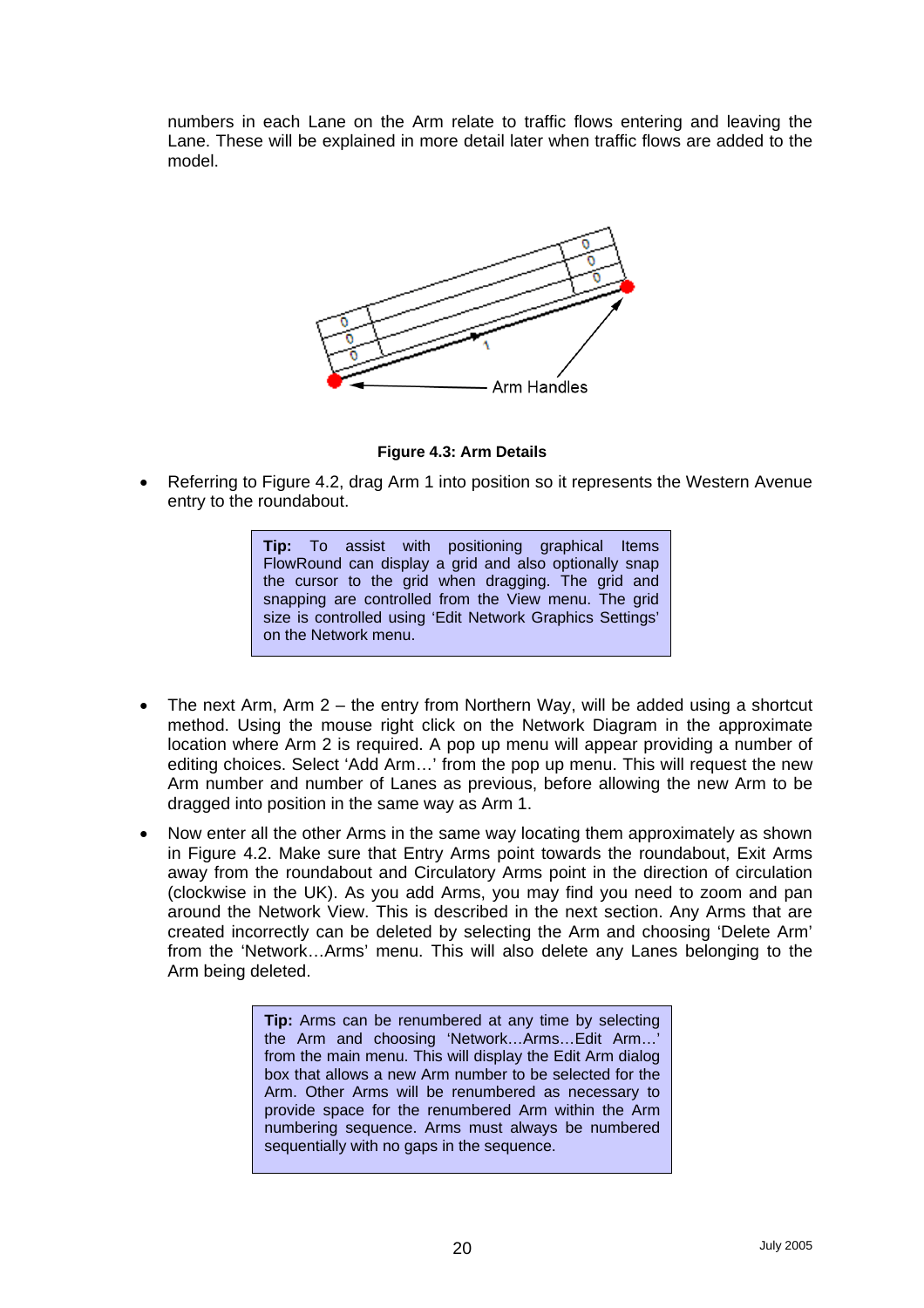- <span id="page-23-0"></span>• Choose 'Labels…' from the Network menu. From the pop-out menu choose 'Add Label'. The 'Edit Label' dialog box will be displayed. Enter 'Northern Way' for the Label text and 6.0 mm for the text height. Click 'OK' and position the Label as shown in Figure 4.2. Repeat for the other Road names.
- Save the current file as 'User Guide Example Step 1.rnd' to complete Step One of the tutorial.

Before continuing with Step Two of the tutorial you may like to review the following topics which expand on some of the tasks carried out in Step One.

#### **Navigating around the Network View**

One of the most common actions you will carry out whilst using the Network Diagram is zooming and panning the diagram to view different areas. The following exercise demonstrates the different ways to zoom and pan around the FlowRound Network Diagram. Zooming and panning affects only the way the Network Diagram is displayed on the screen and does not in any way affect how the diagram would print.

- On the FlowRound 'View' menu choose 'Zoom'. Choose 'Zoom In' from the pop-out menu. Notice how the Arms get larger as FlowRound zooms in on a smaller area of the Network Diagram, centred on the middle of the Network Diagram. 'Zoom Out' will reverse this operation. Repeat 'Zoom In' a number of times until one of the Arms disappears off the edge of the diagram.
- Click with the left mouse button anywhere in the Network Diagram, other than on one of the Arms. Holding the left mouse button down allows you to pan the Network Diagram by dragging with the mouse.
- Choose 'Zoom to Fit' from the 'Zoom' menu. FlowRound will calculate the correct amount to zoom the display so the Network Diagram just fits within the available screen space of the view. This can be very useful should you get 'lost' within a large Network.
- Zooming using the main FlowRound menu is quite cumbersome; FlowRound therefore includes a number of shortcuts allowing rapid zooming.
- Identify the 'Zoom' toolbar located at the top of the FlowRound main window just below the main menu. Each of the toolbar buttons will carry out a zoom operation. As well as identifying each button's operation from its icon, holding the mouse stationary over a toolbar button for a second or two will display a tool-tip describing the function of the button. Click on 'Zoom In', and 'Zoom Out', a few times before clicking on 'Zoom to Fit' to return to a display showing all of the Arms. Notice how FlowRound always zooms centred on the middle of the visible Network Diagram.
- An even quicker way of zooming is available if your mouse is equipped with a centre wheel button. Hold the mouse pointer over the Network Diagram and turn the mouse wheel. TranEd will zoom the Network Diagram centred on the mouse pointer. The zoom direction is reversed if the wheel is turned in the other direction. This is the recommended way of navigating in TranEd, providing your mouse has a wheel.

**Tip:** If you wish you can reverse the direction of zoom produced by the mouse wheel. This is described under 'Program Options' in section Two.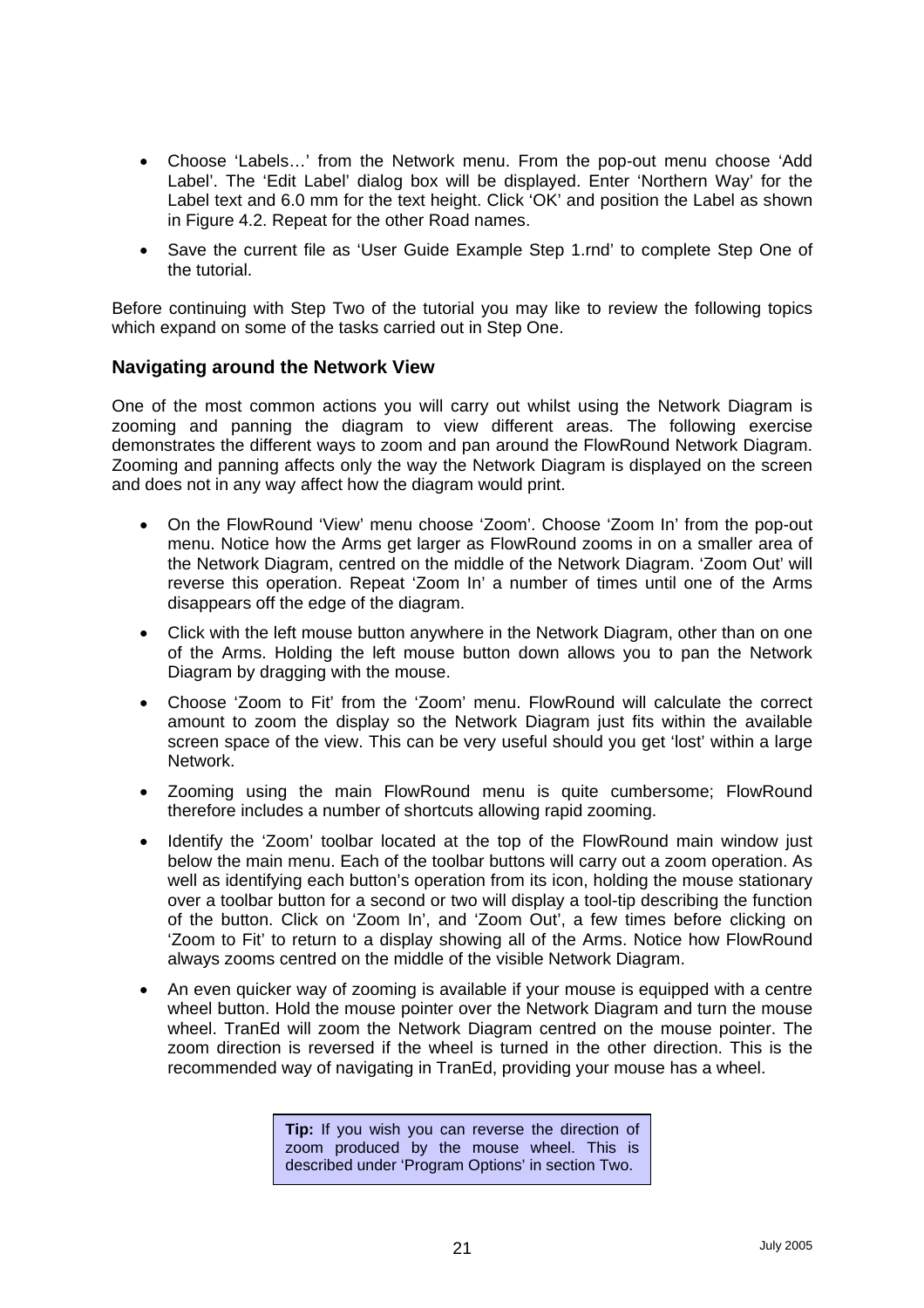### <span id="page-24-0"></span>**Editing Lanes**

So far, we have specified the correct number of Lanes for each Arm at the time the Arm was created. Where the number, or type, of Lanes needs to be changed after an Arm has been created this can be done using the Lane editing commands on the main menu's 'Network…Lanes' menu. Although the tutorial Network is correct at this point, the following steps adds and removes a number of extra Lanes to illustrate how Lanes are added and deleted.

- Select the left most Lane on Arm 1. On the 'Network…Lanes' menu choose 'Add Infinitely Long Lane to Left'. A new Lane will be added to the left of the selected Lane.
- Select the left most Lane on Arm 2. On the 'Network…Lanes' menu choose 'Add Infinitely Long Lane to Right'. This time a new Lane will be added to the right of the selected Lane, effectively inserting a new Lane between the two existing Lanes. As the Lanes have not yet been connected to any other Lanes, it makes no practical difference at this point where Lanes are added on an Arm, so long as the total number of Lanes is correct.
- Select either of the two Lanes added above. Choose 'Delete Lane' from the 'Network…Lanes' menu. The Lane will be deleted and the remaining Lanes moved together to remove the resulting gap. As the Lane was not yet connected to any other items, the Lane is simply deleted. When the model is more developed deleting a Lane will also delete any dependent items such as connections to other Lanes and Routes, and flows passing through the Lane.
- The 'Network…Lanes…' menu also includes a number of commands to add and edit short Lanes. Short Lanes are slightly more complex than long Lanes in that a short Lane is always connected to an adjacent longer Lane. Short Lanes are added in the same way as long Lanes with an additional step where the Lane's length and its parent longer Lane are specified. Currently Short Lanes are only provided for graphical purposes and are not used for any calculations.

### *Step 2 : Defining Traffic Movements using Lane Connectors.*

Once the Arms and Lanes have been entered, the next step is to define which traffic movements are allowed between particular Arms and Lanes. This involves creating Lane Connectors between Lanes where traffic movements are allowed. For example if traffic in the left Lane on a roundabout Entry Arm can proceed into the leftmost Lane of the circulatory carriageway a Lane Connector is created between the exit point of the Left Entry Lane and the entry point of the left Circulatory Arm. If traffic from the left entry Lane can also fan out into the left but one circulatory Lane, an additional Lane Connector is created from the left entry Lane to the left but one circulatory Lane.

The Lane Connectors are heavily dependent on the proposed lane-marking scheme for the roundabout and represent the lane-to-lane movements that the lane markings imply. Before constructing the Lane Connectors in FlowRound, it is important that thought has been given to the roundabout's geometry and likely road markings, to ensure that the Lane Connectors in FlowRound represent a roundabout lane structure that is geometrically build-able.

It is important to understand that as the Lane Connectors represent the physical lane structure of the roundabout they represent which traffic movements are allowed to take place, rather than the traffic movements that will actually take place for a given set of traffic flows. This allows the Lane Connectors to be the same for all Flow Groups and avoids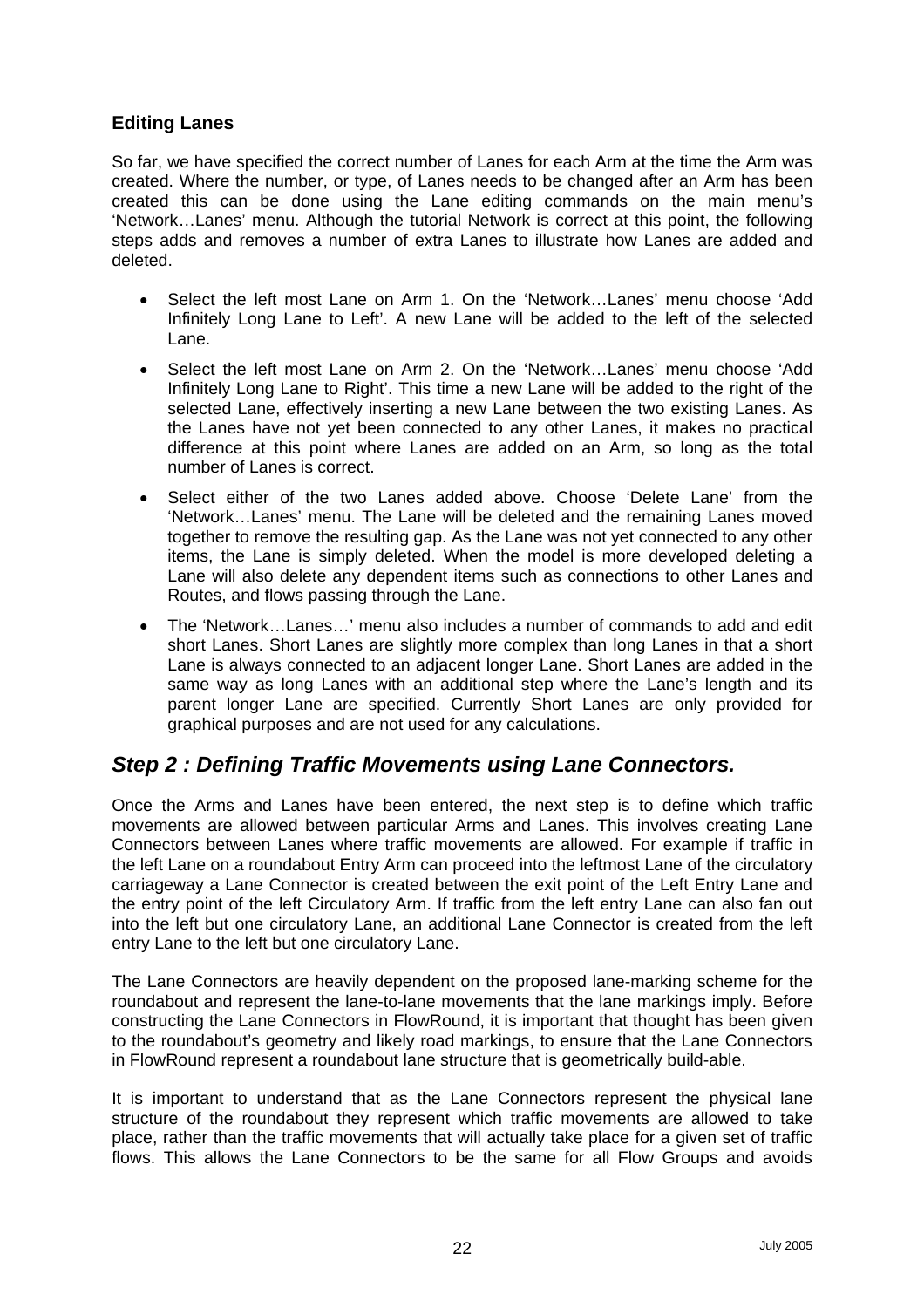changing the Network for each Flow Group. If in a particular Flow Group a Lane Connector is not used, it will simply result in a zero flow on the connector.



**Figure 4.4 : Lane Connectors** 

Figure 4.5 shows the Tutorial example roundabout with Lane Connectors representing the lane structure shown in the lane marking drawing in Figure 4.1.



**Figure 4.5 The Tutorial Example after adding Lane Connectors in Step 2.**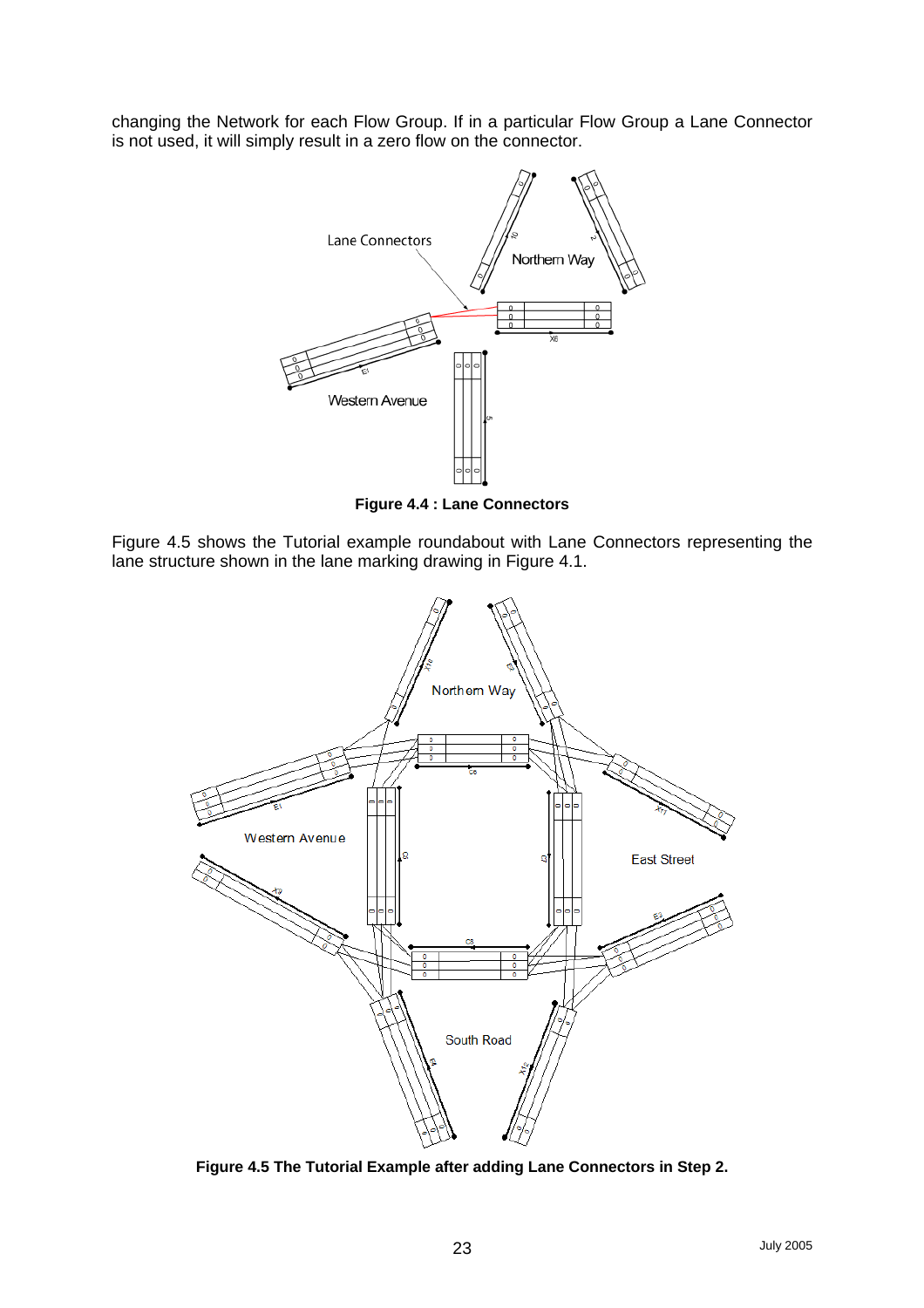<span id="page-26-0"></span>The Lane Connectors are added in the following manner:

- The Lane Connectors from Entry Arm 1 to Circulatory Arm 6 will be added first. Both Arms have three Lanes and each Lane on the Entry Arm connects to the same Lane on the Circulatory Arm as can be seen in Figure 4.5.
- Click on the exit box of the left Lane of Arm 1.
- Holding down the left mouse button, drag the mouse towards Arm 6 to start the Lane Connector.
- When the mouse is over the entry box of the left Lane on Arm 6, release the left mouse button. This will add a Lane Connector between the left most Lane of Arm 1 to the same Lane on Arm 6.
- Note that as Arm 1 now has Lane Connectors leaving it FlowRound deduces it to be an Entry Arm and prefixes its Arm number with 'E'. Arm 6 is incorrectly deduced to be an Exit Arm as it currently only has Lane Connectors entering it and none leaving. As more Lane Connectors are added, FlowRound will adjust Arm types to be consistent with the overall layout of Lane Connectors.
- Repeat the above to add Lane Connectors between Arm 1 and 6 for the middle and right Lanes on these Arms, referring to Figure 4.5 as necessary.
- Using the left mouse button, click on any of the Lane Connectors. The Lane Connector will turn red indicating it is selected.
- Choose 'Lane Connectors' under 'Network' on the main menu. Choose 'Delete Lane Connector from the pop out menu. The Lane Connector is deleted and is removed from the Network Diagram. Lane Connectors can be deleted at any time, however when the model is more developed, and Routes and traffic flows pass through a Lane Connector, deleting it will delete all Routes and other items that are dependent on the Connector. Do not forget though that you can always use undo if you inadvertently delete a Lane Connector that causes many Routes to be deleted.
- Replace the Lane Connector deleted above and then go on to add all of the other Lane Connectors shown in Figure 4.5. You may find it useful to refer to a copy of the roundabout's lane markings whilst doing this to help understand how the Lane Connector positions were determined.

When all of the Lane Connectors have been successfully entered, Step 2 of the tutorial is complete.

# *Step 3 : Defining Origins and Destinations*

Each road connected to the roundabout can be two-way or one-way. Two-way roads are defined by combining an Entry and an Exit Arm together using a Zone. A Zone defines an origin/destination point for traffic into or out of the roundabout. Zones allow an Entry and an Exit Arm to be combined together and given a common name, making naming of traffic movements simpler, as for example, there is no need to remember that Entry Arm 1 and Exit Arm 9 are both on Western Avenue. One-way roads, either entry or exit, are defined by creating a Zone connected to a single Arm, which may be either an Entry or Exit Arm.

Zones are created as follows:

- Choose 'Zones' from the 'Network' menu on the FlowRound main menu.
- Choose 'Add Zone' from the pop-out menu. The 'Create Zone' dialog box appears.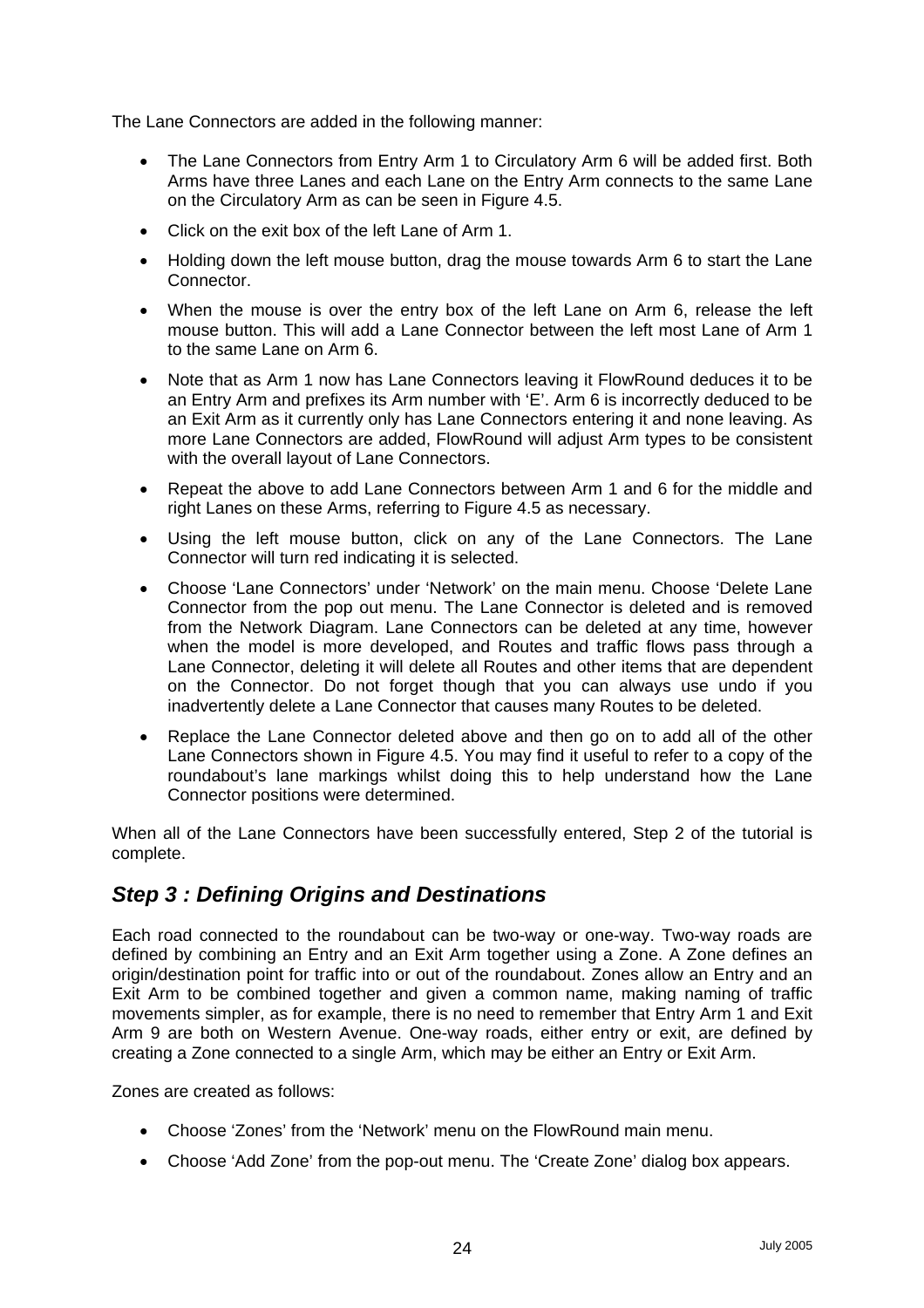- <span id="page-27-0"></span>• Select the name of the new Zone in the 'Zone' drop down list. Zone names are alphabetic and must be consecutively named with no gaps in the naming sequence. Zones can be renamed at any point, and all other Zones are renamed to close or create a gap in the list of Zones. For this example, choose Zone A as the first Zone to add.
- Select the Entry Arm for the Zone. For Zone A the Entry Arm will be Arm 1.
- Similarly, select the Exit Arm for the Zone. Arm 9 in this case.
- Each Zone is allocated a colour, which is used to colour code flow components on different FlowRound views. To change the colour click 'change' and use the standard windows colour selector to choose a new colour. To match the example choose black for Zone A, red for Zone B, blue for Zone C and green for Zone D.

**Tip:** It is a good idea to change the road name Label colours to match the Zone Colours

• Click on OK to create the Zone.

**Tip:** Dragging a Zone will reposition its Entry and Exit Arms as well as the Zone.

• Enter each of the other three Zones using Entry and Exit Arms based on the arrangement of Arms set up in step 2.

This completes Step 3 of the tutorial.

### *Step 4: Building and Validating Routes through the Roundabout*

Now the FlowRound Network setup is complete the next step involves using FlowRound to analyse potential Zone-to-Zone Routes through the Network. In later steps, traffic flows will be specified and allocated to each of the Routes to specify in detail how traffic travels through the roundabout.

#### **Building Routes**

FlowRound builds Routes through the roundabout by examining each Zone-to-Zone movement and attempting to construct a sequential path of Lanes between Zones. Each Route begins at a Lane on its start Zone's Entry Arm and finishes at a Lane on its end Zone's Exit Arm. As different paths may exist through the roundabout, more than one Route is sometimes possible between an entry Lane and an exit Lane.

All the Routes found by FlowRound are listed in the Route Manager located to the right of the main Network Diagram, and can also be displayed on the Network Diagram itself. The Route Manager provides a number of tools for working with Routes, controlling which Routes are shown, and how they are displayed. The use of the Route Manager is covered in more detail later in this section.

To build Routes between all Zones:

- Choose 'Build Routes' from the 'Routes' menu.
- FlowRound adds all the new Routes to the Route Manager and highlights all the Routes listed in the Route Manager in green in the Network Diagram.
- Click on any Route in the Route Manager. The selected Route will be highlighted in pink in the Network View, similar to Figure 4.6.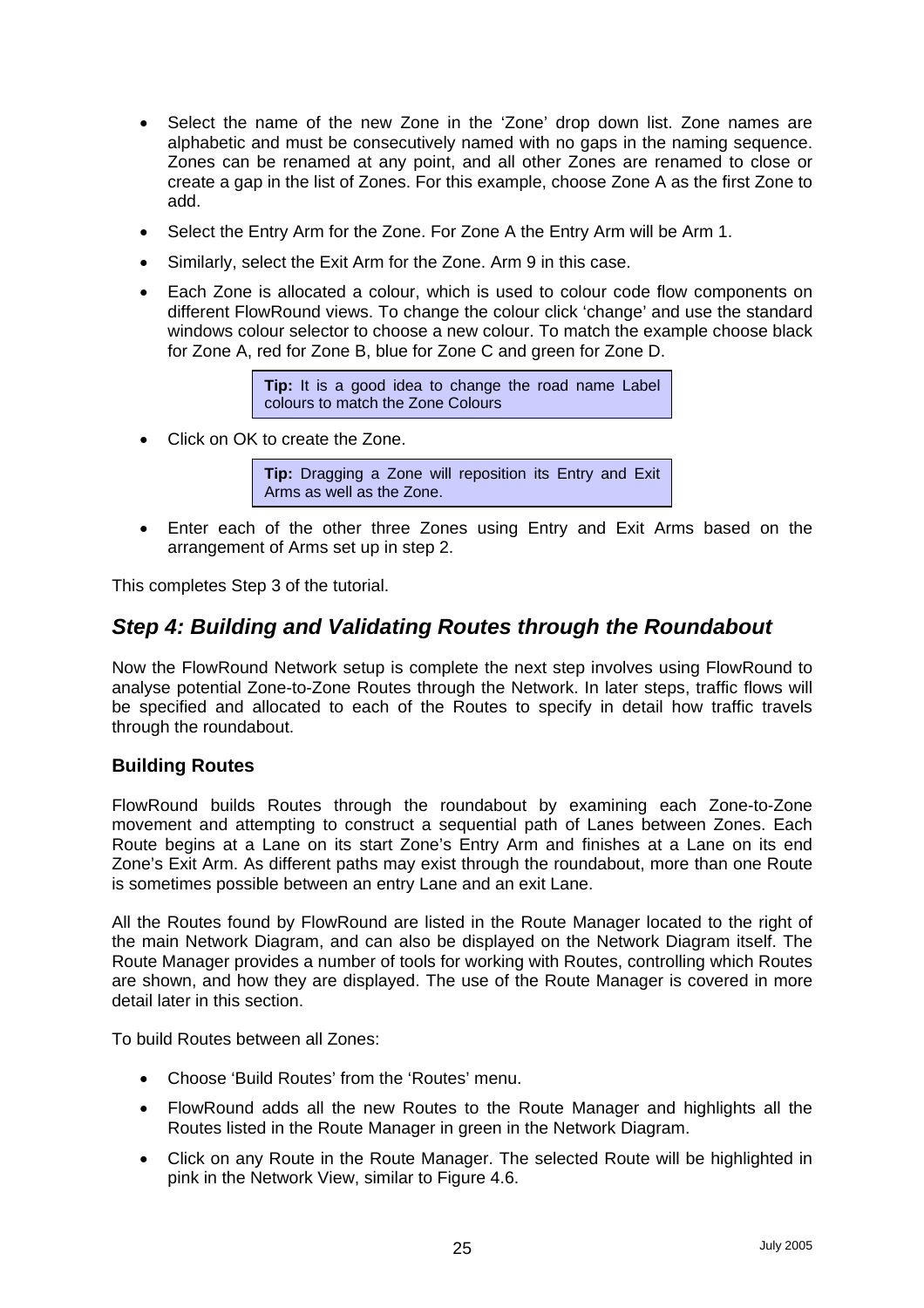

**Figure 4.6 : An Example of a Selected Route** 

- Click on several other Routes in turn, observing how the Network Diagram highlights each Route's path through the Network.
- With a Route selected in the Route Manager, choose 'Edit Selected Route' either from the Route menu, or by right clicking on the Route. The Edit Route dialog box will appear as shown in Figure 4.7.

| Cancel |
|--------|

**Figure 4.7 : The Edit Route Dialog Box** 

• The Edit Route dialog box contains two tabs. The 'General' tab shows details of the Routes origin and destination and also allows the traffic flow allocated to a Route to be edited. As we have not yet added flow information to the model all Route Flows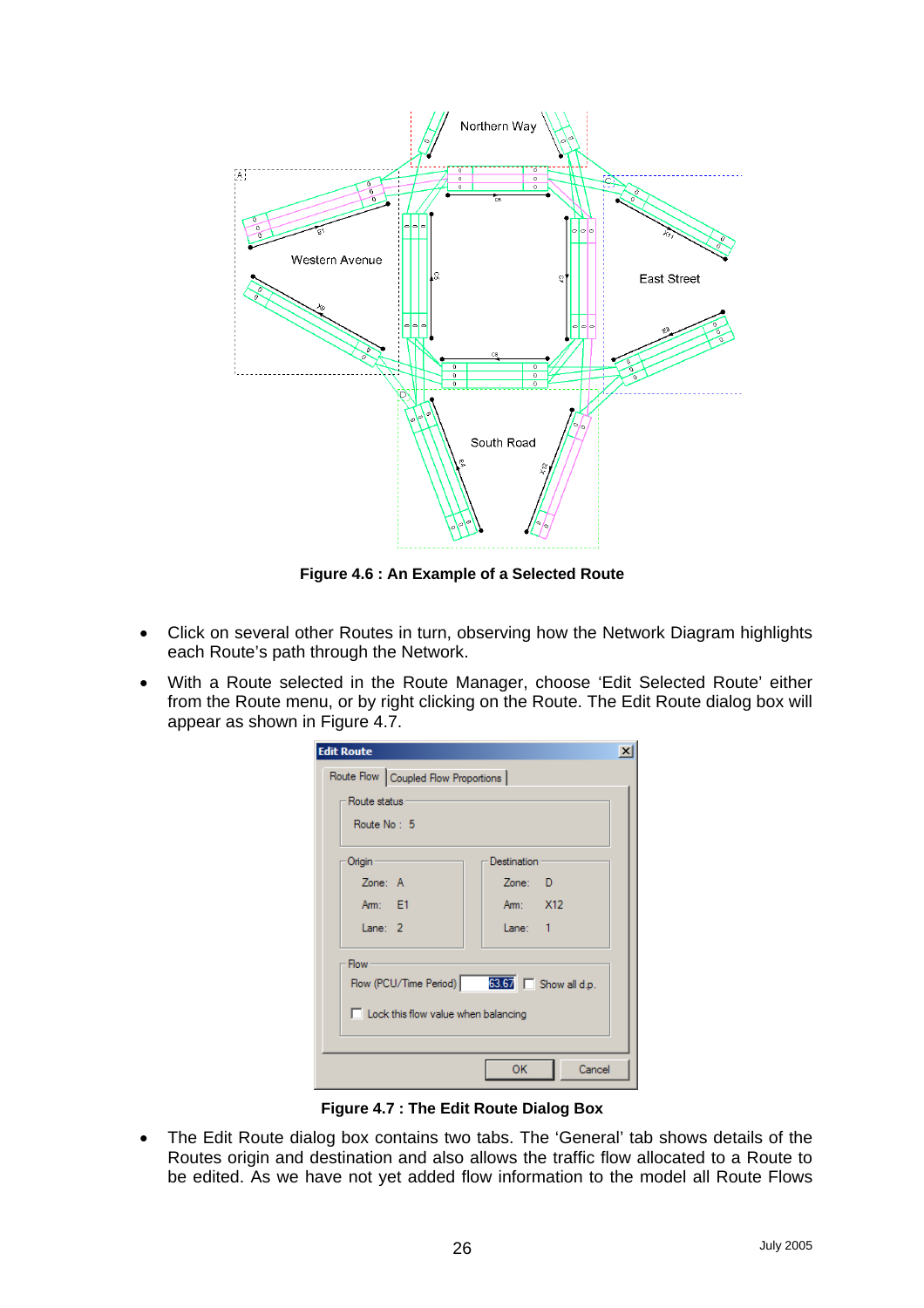<span id="page-29-0"></span>are currently zero. The Flow Locking and 'Coupled Flow Proportions' tab are used to constrain the flow balancing procedure which is covered later in this User Guide.

• Click OK to close the Edit Route dialog box.

Having looked at the basics of how Routes are built and examined, the Route Manager will now be described in more detail before being used to further examine and refine the Routes.

#### **The Route Manager**

The Route Manager is located to the right of the main Network Diagram and consists of three panels, which provide tools for editing Routes and changing the way Routes are displayed.

|              |                              |                |                   |                          |      | $\frac{1}{2}$                     |
|--------------|------------------------------|----------------|-------------------|--------------------------|------|-----------------------------------|
|              | Lane Flow Aggregation-       |                | Lane Flow Display |                          |      |                                   |
|              | Aggregate Flows by:          |                | Colour Flows by:  |                          |      |                                   |
| $C$ Origin   |                              |                | C Origin          |                          |      |                                   |
| C.           | Destination                  |                | Destination<br>C. |                          |      |                                   |
| $C$ OD       |                              |                |                   |                          |      |                                   |
|              |                              |                | п                 | Show Zero Flows on Lanes |      |                                   |
| $\odot$ None |                              |                |                   |                          |      |                                   |
|              |                              |                |                   |                          |      |                                   |
| Route        | Org Zn                       | Org Ln         | Dst Zn            | Dst Ln                   | Flow | Balancing                         |
| $\mathbf 1$  | А                            | 3              | А                 | $\mathbf 1$              | 0.00 |                                   |
| 2            | А                            | $\,1$          | В                 | $\mathbf 1$              | 0.00 |                                   |
| з            | А                            | 1              | C                 | $\mathbf 1$              | 0.00 |                                   |
| 4            | А                            | 2              | C                 | 2                        | 0.00 |                                   |
| 5            | А                            | 2              | D                 | $\mathbf 1$              | 0.00 |                                   |
| 6            | А                            | 3              | D                 | 2                        | 0.00 |                                   |
| 7            | В                            | 2              | А                 | $\mathbf 1$              | 0.00 | Shared equally between Routes 7 8 |
| 8            | B                            | 2              | А                 | 2                        | 0.00 | Shared equally between Routes 7 8 |
| 9            | B                            | 2              | В                 | $\,1$                    | 0.00 |                                   |
| 10           | В                            | 1              | C                 | $\,1$                    | 0.00 |                                   |
| 11           | В                            | 2              | C                 | $\mathbf{1}$             | 0.00 |                                   |
| 12           | B                            | 1              | D                 | $\,1$                    | 0.00 |                                   |
| 13           | В                            | 2              | D                 | 2                        | 0.00 |                                   |
| 14           | Ċ                            | $\overline{c}$ | A                 | $\mathbf{1}$             | 0.00 |                                   |
| 15           | C                            | 3              | А                 | 2                        | 0.00 |                                   |
| 16           | Ċ                            | 3              | В                 | $\mathbf 1$              | 0.00 |                                   |
| 17           | C                            | 3              | C                 | $\,1$                    | 0.00 |                                   |
| 18           | C                            | 1              | D                 | $\mathbf 1$              | 0.00 |                                   |
| 19           | C                            | 2              | D                 | 2                        | 0.00 |                                   |
| 20           | D                            | $\,1$          | А                 | $\mathbf 1$              | 0.00 |                                   |
| 21           | D                            | 2              | А                 | 2                        | 0.00 |                                   |
| 22           | D                            | $\overline{c}$ | B                 | $\mathbf{1}$             | 0.00 |                                   |
| 23           | D                            | $\overline{c}$ | Ċ                 | $\mathbf{1}$             | 0.00 |                                   |
| 24           | D                            | 3              | C                 | 2                        | 0.00 |                                   |
| 25           | D                            | 3              | D                 | $\mathbf 1$              | 0.00 |                                   |
|              |                              |                |                   |                          |      |                                   |
| Route Filter |                              |                |                   |                          |      |                                   |
| Origin       |                              |                |                   | Destination              |      |                                   |
|              | Zone<br>圖                    |                |                   | Zone $A$                 |      |                                   |
|              |                              |                |                   |                          |      |                                   |
| Arm          | Αll                          |                | Arm               | ΑI                       |      |                                   |
|              | Lane<br>ĀI                   | ▾              | Lane              | All                      | ▼    |                                   |
| г            | <b>Edit Permitted Routes</b> |                |                   |                          |      |                                   |
|              |                              |                |                   |                          |      |                                   |

**Figure 4.8 : The Route Manager**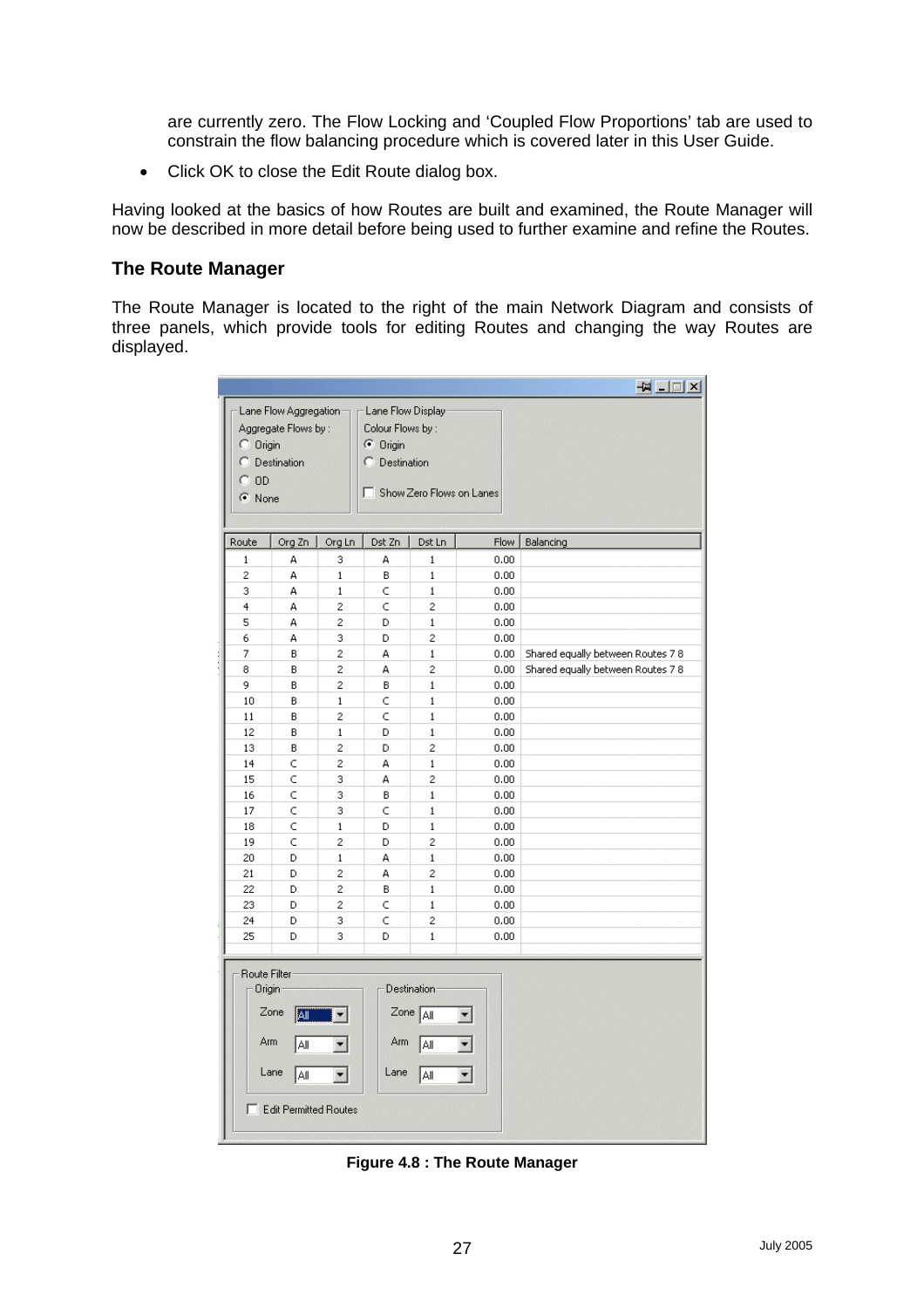#### **The Route List**

The central panel of the Route Manager lists information about each Route found by FlowRound. The information shown is:

- **Route number.** A unique reference number for each Route.
- **Route Origin.** The Zone, Arm and Lane from which the Route starts.
- **Route Destination.** The Zone, Arm and Lane where the Route finishes.
- **Flow.** The traffic flow allocated to the Route for the current Flow Group.
- **Balancing (Advanced).** Information regarding any flow balancing constraints applied to the Route. Further information is given in the section on flow balancing.

The Route List can be sorted on any column in either direction by clicking on the grey column header with the mouse. Clicking again reverses the sort direction.

Details of each Route can be viewed and edited using the Edit Route dialog box, which can be opened by double-clicking a Route in the Route List. The use of the Edit Route dialog box is covered in more detail in the sections on editing traffic flows and flow balancing below.

#### **The Route Filter**

The Route Filter is shown at the bottom of the Route Manager and allows the Routes shown in the Route List to be filtered by Origin and Destination. Only Routes fitting both the Origin and Destination filters will be included in the Route List, allowing the number of Routes shown to be controlled. This is particularly useful for complex roundabouts with many Routes, as Routes can be viewed in manageable sets.

| <b>Route Filter</b><br>Origin | Destination      |
|-------------------------------|------------------|
| Zone<br> A                    | Zone $\boxed{B}$ |
| Arm<br>E1                     | Arm<br>K10       |
| Lane<br> All                  | Lane<br>Αll      |
| <b>Edit Permitted Routes</b>  |                  |

**Figure 4.8 : The Route Filter** 

The use of the Route Filter is covered in more depth in 'Investigating Routing' below.

#### **The Lane Flow Aggregation & Display settings**

The Lane Flow aggregation and display settings specify how traffic flow components will be shown on Lanes in the Network Diagram. Each of the settings is used in conjunction with the Route Filter to control the level of detail shown on the Network Diagram.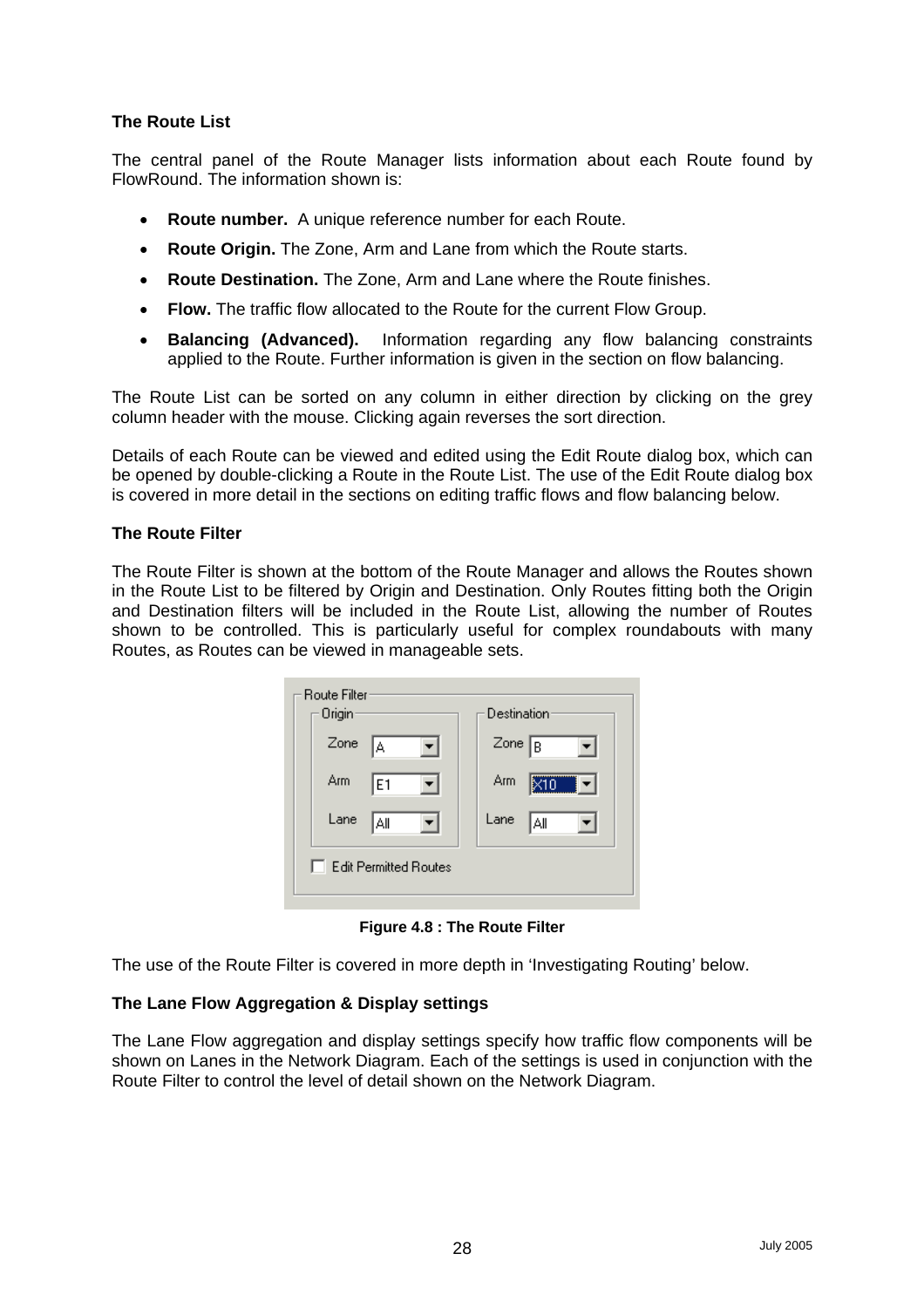<span id="page-31-0"></span>

**Figure 4.9 : The Lane Flow Aggregation & Display Settings** 

In some cases, it is not necessary to present the Network Diagram with every flow component shown separately. The Lane Flow aggregation settings allow the exact level of aggregation to be set, the four options being:

- **Origin.** Each Lane shows the total traffic passing through the Lane split by Origin Zone.
- **Destination.** Each Lane shows the total traffic passing through the Lane split by Destination Zone.
- **OD.** Each Lane shows the total traffic passing through the Lane split by Origin-Destination pair. In situations where each Origin-Destination movement has only one Route, this option will be the same as the 'None' option below.
- **None.** Each Lane shows each Routes contribution of traffic to the Lane separately. This is the most detailed view and is usually used with the Route Filter to avoid an excessive amount of detail being shown.

As well as changing the level of flow aggregation to control the amount of traffic flow detail shown, Lane Flow Components can also be coloured to provide information on the traffic using a Lane. The options are:

- **Colour by Origin.** Each traffic flow figure is coloured based on the Zone colour of its origin Zone. This is useful to identify where traffic on a Lane has come from.
- **Colour by Destination.** Each traffic flow figure is coloured based on the Zone colour of its destination Zone. This is useful to identify where traffic on a Lane is travelling.

#### **Defining Non-Permitted Routes**

FlowRound allows Routes to be labelled as non-permitted indicating they will not be used in the model. The 'Edit Permitted Routes' tick box sets the Route List to display both permitted and non-permitted Routes matching the current filter. When non-permitted Routes are shown, each Route also displays a tick box that allows its permitted status to be changed. Routes are generally made non-permitted because they are not sensible Routes, for example, spiral Routes around the roundabout. FlowRound detects and automatically suppresses most obvious nonsense Routes but some are less obvious and require a user to make the decision.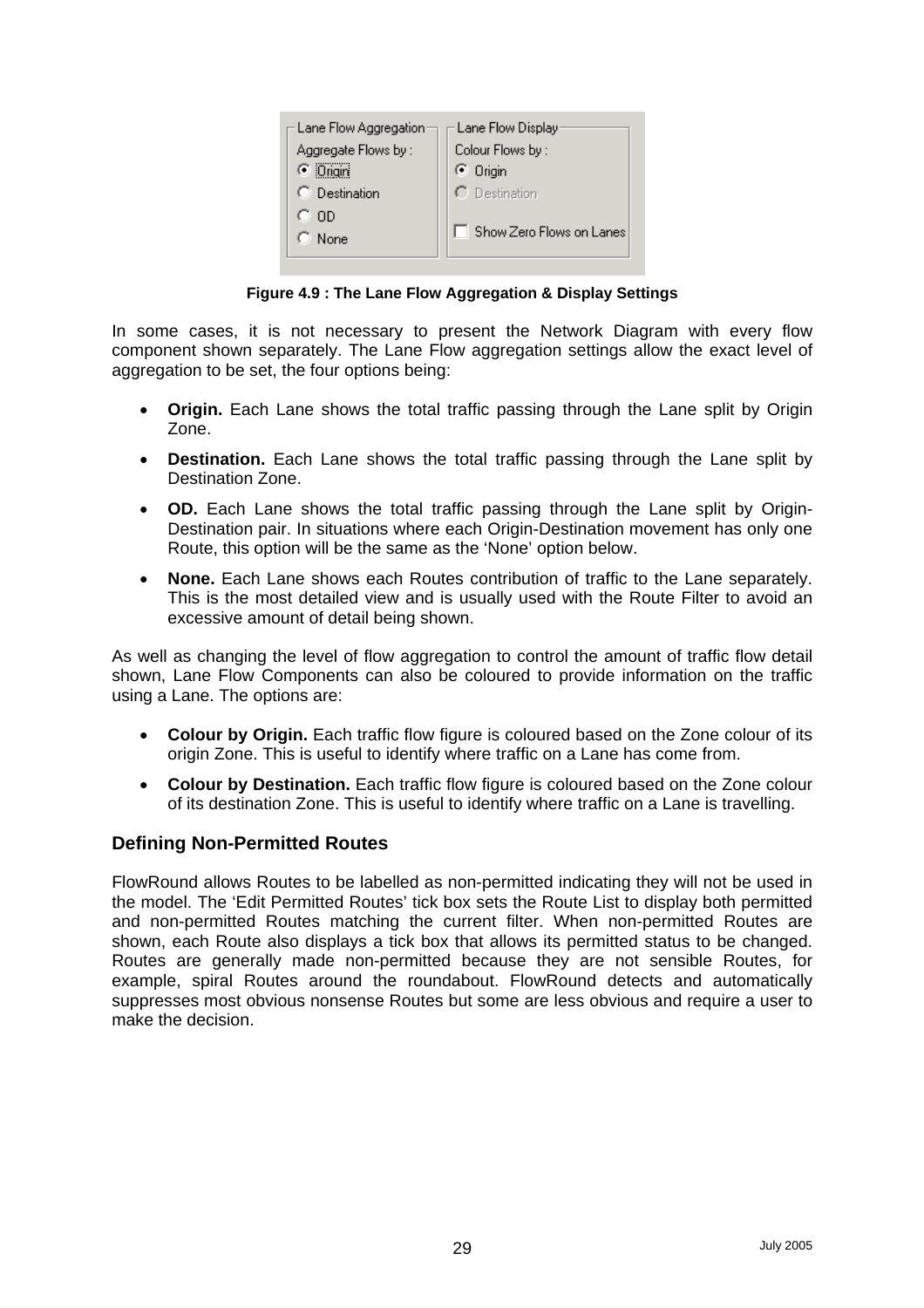<span id="page-32-0"></span>

| Route          | Org Zn | Org Ln | Dst Zn | Dst Ln | <b>Flow</b> | Balancing A |
|----------------|--------|--------|--------|--------|-------------|-------------|
| তা 4           | А      | 2      | C      | 2      | 0.00        |             |
| פ ⊠            | А      | 2      | D      |        | 0.00        |             |
| ⊠ 6            | А      | 3      | D      | 2      | 0.00        |             |
| ☑ 7            | В      | 2      | А      | 2      | 0.00        | Shared ed   |
| ☑ 8            | В      | 2      | B      |        | 0.00        |             |
| ☑ ୨            | В      | 1      | C      |        | 0.00        |             |
| 10             | В      | 2      | C      |        | 0.00        |             |
| $\boxtimes$ 11 | В      |        | D      |        | 0.00        |             |
| ☑ 12           | C      | 2      | А      |        | 0.00        |             |
| 13 ₪           | C      | 3      | А      | 2      | 0.00        |             |
| ☑ 14           | С      | 3      | В      |        | 0.00        |             |
|                |        |        |        |        |             |             |

**Figure 4.10 : The Route List Showing Non-Permitted Routes** 

#### **Filtering Routes**

We will now use the Route Manager and Route Filter to examine the Routes through the roundabout, which FlowRound has generated.

- Position the various windows so that the whole of the Network Diagram and Route Manager can be seen. If the Route Manager is not visible, it can be switched on by choosing 'Show Route Manager' from the Routes menu.
- In the Route Filter, choose Zone A from the Origin Zone drop down list. The Route List will be filtered to show only Routes starting at Zone A and the Network Diagram will highlight only these Routes.
- Select Route 1 from Zone A to Zone A in the Route List this will highlight this Route in pink on the Network Diagram. It can be clearly seen that this Route is a U-turn.
- Using the up–down cursor keys, select each Route in turn from the Route List. As each Route is selected, it is shown in pink in the Network Diagram. This method provides a quick way of checking a large number of Routes in a Network.
- Change the Route Filter's Origin Zone to Zone B. A different set of Routes will now be displayed in the Route Filter.
- Looking at circulatory Arm C6 to the north of the roundabout, notice that the left Lane is shown highlighted indicating that a Route from Zone B passes through it. This is potentially incorrect as it would not normally be necessary for any traffic movement from Zone B to use this Lane.
- To investigate further select Zone C in the Route Filter destination Zone drop down list. The Route List is further filtered to show only Routes between Zones B and C. Arm C6 still has a Lane highlighted indicating that one of the Routes between Zones B and C passes through it.
- Further filter the Routes by selecting Arm E2 and Lane 2 in the Route Filter Origin drop down lists. This filters the Route List down to a single Route, Route 11. This can clearly be seen from the Network Diagram to be a spiral Route that in most cases would not be desirable to use when allocating flows to Routes.
- In the Route Filter, tick 'Edit Permitted Routes'. A tick box appears to the left of the Routes in the Route List.
- As Route 11 is not required, untick the box to its left in the Route List. Route 11 will turn blue in the Network Diagram showing it is now a non-permitted Route. Currently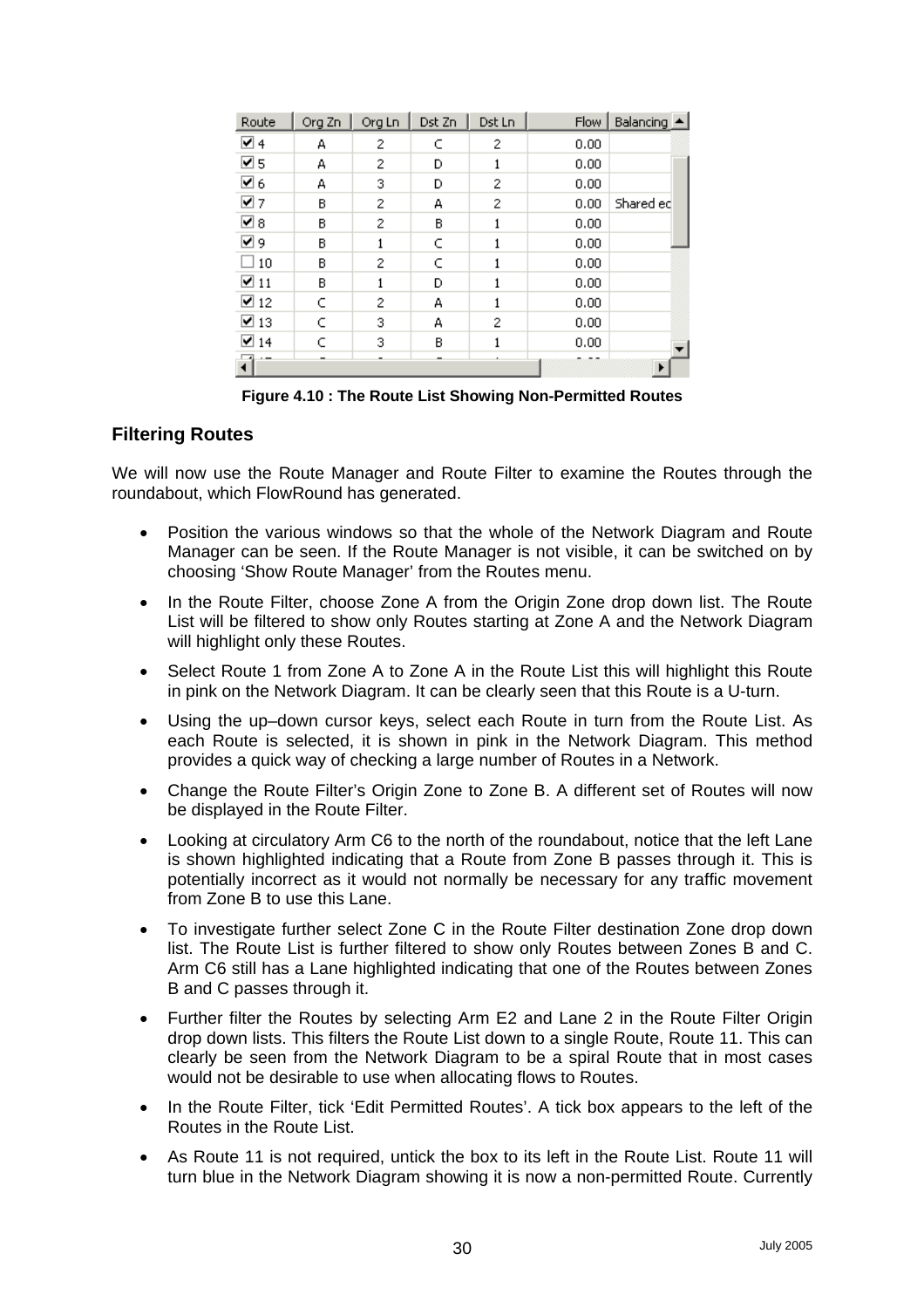<span id="page-33-0"></span>Route 11 has no traffic flow allocated to it, but if it did, the flow would be set to zero as traffic is now not allowed to use the Route.

- Change the Route Filter to show all Routes between Zones B and C for all Lanes. The Route List will now show two Routes, Route 10, which is permitted, and Route 11, which is not.
- In the Route Filter untick the 'Edit Permitted Routes' option. The non-permitted Routes (just Route 11 in this case) are no longer displayed in the Route List together with the permitted Route tick boxes next to each Route.

The above procedure should always be used after building Routes through the roundabout to validate that all Routes are sensible. This may appear tedious, especially with a larger roundabout, but is an essential check that the routing system produced by the computer makes traffic-engineering sense.

This completes Step 4 of the tutorial. Many of the techniques in this section are useful in a number of FlowRound situations and should be learned thoroughly before proceeding to the later tutorial steps.

# *Step 5 : Entering Traffic Demand Flow Matrices.*

This step of the tutorial will enter traffic information into FlowRound and demonstrate how to use different traffic Flow Groups.

Traffic flow movements in FlowRound are entered using Demand Flow Origin-Destination (OD) matrices that specify the amount of traffic wishing to move from each Zone to each other Zone. The matrices do not specify what routes traffic takes through the roundabout to satisfy these demands – this is done using the Routes in 'Section 6 : Assigning Traffic Flows to Routes'. The matrices are used to provide constraints on the total levels of traffic passing through the roundabout. This helps in detecting errors in the traffic flows allocated to Routes in Section 6.

#### **Traffic Flow Groups**

FlowRound uses Traffic Flow Groups to allow any number of different sets of traffic flows to be defined. Each Flow Group can represent a different a time period of any duration, for example, morning and evening peak periods, or for different development generated traffic scenarios such as with and without superstore traffic.

#### **The Traffic Flows View**

The Traffic Flows View is used both to create and manage traffic Flow Groups and to enter traffic flow OD matrices. The View is split into two parts:

|            | <b>B</b> Traffic Flows View      |                |                |                |               |      |                     |      |                   | $Q = 1$ |
|------------|----------------------------------|----------------|----------------|----------------|---------------|------|---------------------|------|-------------------|---------|
| <b>Num</b> | Description                      | Start          | End            | Duration       | Desired Flows |      | <b>Actual Flows</b> |      | <b>Difference</b> |         |
| ll 1<br>2  | Friday AM Peak<br>Friday PM Peak | 08:00<br>17:00 | 09:00<br>18:00 | 01:00<br>01:00 |               | А    | в                   | с    | D                 | Tot.    |
|            |                                  |                |                |                | А             | Ω    | 342                 | 731  | 632               | 1705    |
|            |                                  |                |                |                | в             | 165  | Ω                   | 211  | 564               | 940     |
|            |                                  |                |                |                |               | 831  | 206                 | ٥    | 327               | 1364    |
|            |                                  |                |                |                |               | 453  | 231                 | 421  | 0                 | 1105    |
|            |                                  |                |                |                | Tot.          | 1449 | 779                 | 1363 | 1523              | 5114    |
|            |                                  |                |                |                |               |      |                     |      |                   |         |

**Figure 4.11 : The Traffic Flows View**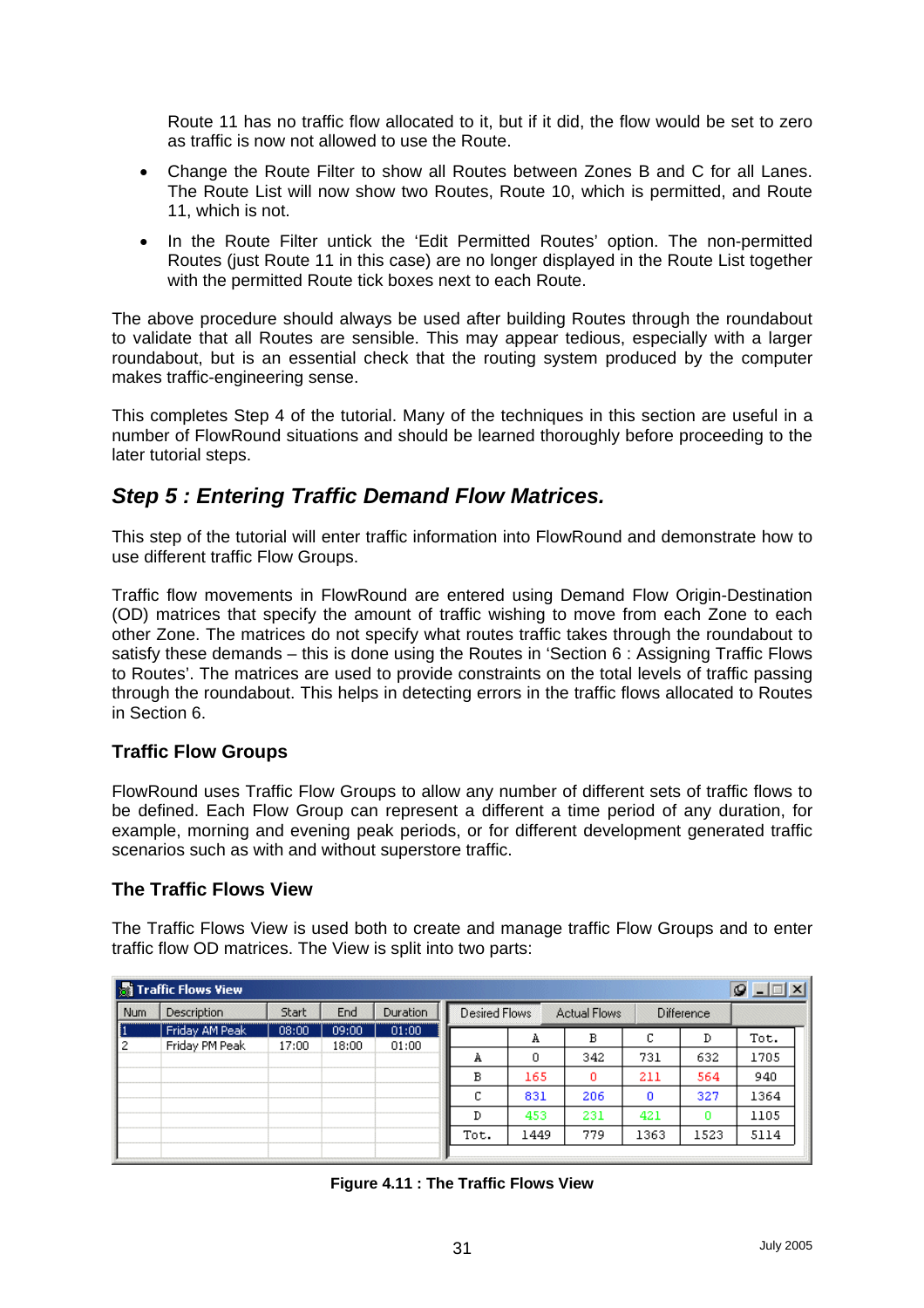- <span id="page-34-0"></span>• The Traffic Flow Group List, to the left of the view, lists the different traffic Flow Groups defined in FlowRound. Selecting a Flow Group defines it as the model's 'current' Flow Group that will be is used for all calculations and displays. A Flow Group's description and start and end times can be edited by selecting the Flow Group and choosing 'Edit Current Flow Group' from the Traffic Flows menu.
- The matrix display to the right of the View displays the traffic flow matrices for the currently selected Flow Group. As explained below only the Desired Flows matrix can be edited, the other matrices being used to display information calculated from the roundabout's Route Flows.

#### **Traffic Flow Matrices**

FlowRound uses three types of traffic flow matrices, one for input and two for output. These are:

- **Desired Flows Matrix.** This matrix displays and allows editing of the desired Zoneto-Zone traffic flows. As is customary with origin-destination (OD) matrices Origin Zones are shown to the left of the matrix and Destination Zones above. Each cell contains the desired total traffic flow by any Route from the Origin Zone to the Destination Zone. Any units can be used, as FlowRound will display output results using the same units as the input traffic flows.
- **Actual Flows Matrix.** The Actual Flows Matrix is derived from the traffic flows assigned to each Route by the process described in Step 6 below. Each Zone-to-Zone total is calculated by summing the Route traffic flows for all Routes connecting an Origin and Destination Zone. It represents the total Zone-to-Zone flow actually assigned to Routes rather than the flow that we are aiming to assign to Routes.
- **The Difference Matrix.** The Difference Matrix shows the numerical differences between a cell in the Desired Flows Matrix and the same cell in the Actual Flows Matrix. It represents Zone-to-Zone movements for which too little or too much flow has been allocated to Routes. Where the Difference Matrix is non-zero, this should be investigated and corrections made to Route Flows as detailed in Step 6. This will ensure the total Zone-to-Zone Route Flows equal the desired Zone-to-Zone traffic movements.

#### **Entering the Desired Traffic Flows**

The tutorial includes two Flow Groups: A Morning Peak period (AM Peak) and an Evening Peak Period (PM Peak). The Desired Traffic Flow Matrices are:

| <b>Morning (AM) Peak</b> |      |     |      |      |      |
|--------------------------|------|-----|------|------|------|
|                          | A    | в   | С    | D    | Tot. |
| Α                        | ი    | 342 | 731  | 632  | 1705 |
| B                        | 165  | 0   | 211  | 564  | 940  |
| C                        | 831  | 206 | 0    | 327  | 1364 |
| D                        | 453  | 231 | 421  | 0.0  | 1105 |
| Tot.                     | 1449 | 779 | 1363 | 1523 | 5114 |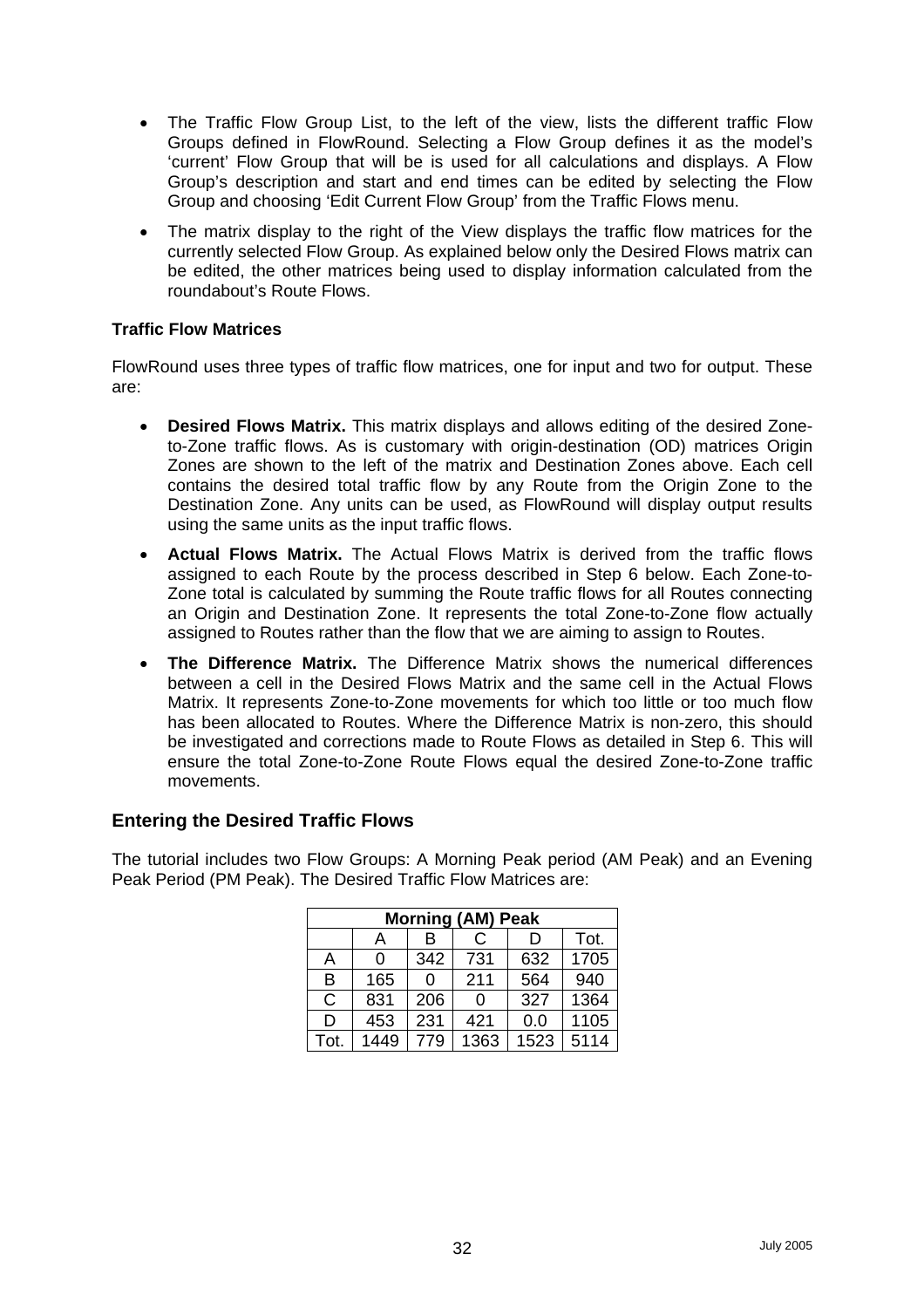| <b>Evening (PM) Peak</b> |      |     |      |      |      |
|--------------------------|------|-----|------|------|------|
|                          | A    | В   | C    | I)   | Tot. |
| А                        | ი    | 172 | 421  | 321  | 914  |
| B                        | 221  | 0   | 281  | 432  | 934  |
| $\mathsf{C}$             | 342  | 210 | 0    | 429  | 981  |
| D                        | 563  | 310 | 453  | 0    | 1326 |
| Tot.                     | 1126 | 692 | 1155 | 1182 | 4155 |

<span id="page-35-0"></span>In this case, the units used are Passenger Car Units (PCUs).

- Open the Traffic Flow View by choosing 'Show Traffic Flows View' from the 'Traffic Flows' menu. Click the Pushpin button on the View's title bar to make the View 'Always on Top' and prevent it disappearing behind the larger Network View.
- In the Traffic Flow Group List on the right side of the View, select the initial Flow Group that was created automatically using default settings.
- Choose 'Edit Current Flow Group' from the 'Traffic Flows' menu. This opens the 'Edit Flow Group' dialog box.
- Change the Flow Group's title from 'Flow Group 1' to 'Friday AM Peak'. Check the peak period's start and end times are 08:00 and 09:00 respectively. Close the 'Edit Flow Group' dialog by clicking on OK.
- In the Desired Traffic Flows Matrix display click on a cell and enter the traffic flows from the Morning Peak shown above. The active cell can be moved using the arrow keys in a similar manner to a spreadsheet. The View will recalculate row and column totals as each cell value is entered.
- When the Morning Peak is complete right mouse click on the Flow Groups List and choose 'Add Flow Group' from the popup menu. This creates a new Flow Group, which is listed in the Flow Groups List.
- Edit the new Flow Group to change its title to 'Friday PM Peak' and change the start and end times to 17:00 and 18:00 respectively.
- Enter the Evening Peak traffic flows shown above in the same manner as the Morning Peak flows.

**Tip:** The traffic flow Matrix for the current Flow Group can be shown superimposed on the Network Diagram using 'Show OD Matrix in Network View' on the View menu.

This concludes Step 5 of the tutorial.

### *Step 6 : Assigning Traffic Flows to Routes*

This step of the tutorial covers the most important part of building a FlowRound model – that of allocating traffic flows to FlowRound Routes. The Route Flows are used by FlowRound to calculate and display the Lane usage pattern for each arm of the roundabout. This step looks at how to carry out a basic automatic assignment of traffic to Routes. This is further refined in Step 7 by making manual adjustments and using more advanced techniques to distribute traffic between Routes.

Each FlowRound Route is allocated a volume of traffic that represents the traffic flow travelling from an Origin Zone to a Destination Zone following a particular sequential path of Lanes. It is possible to have more then one Route from one Zone to another Zone, for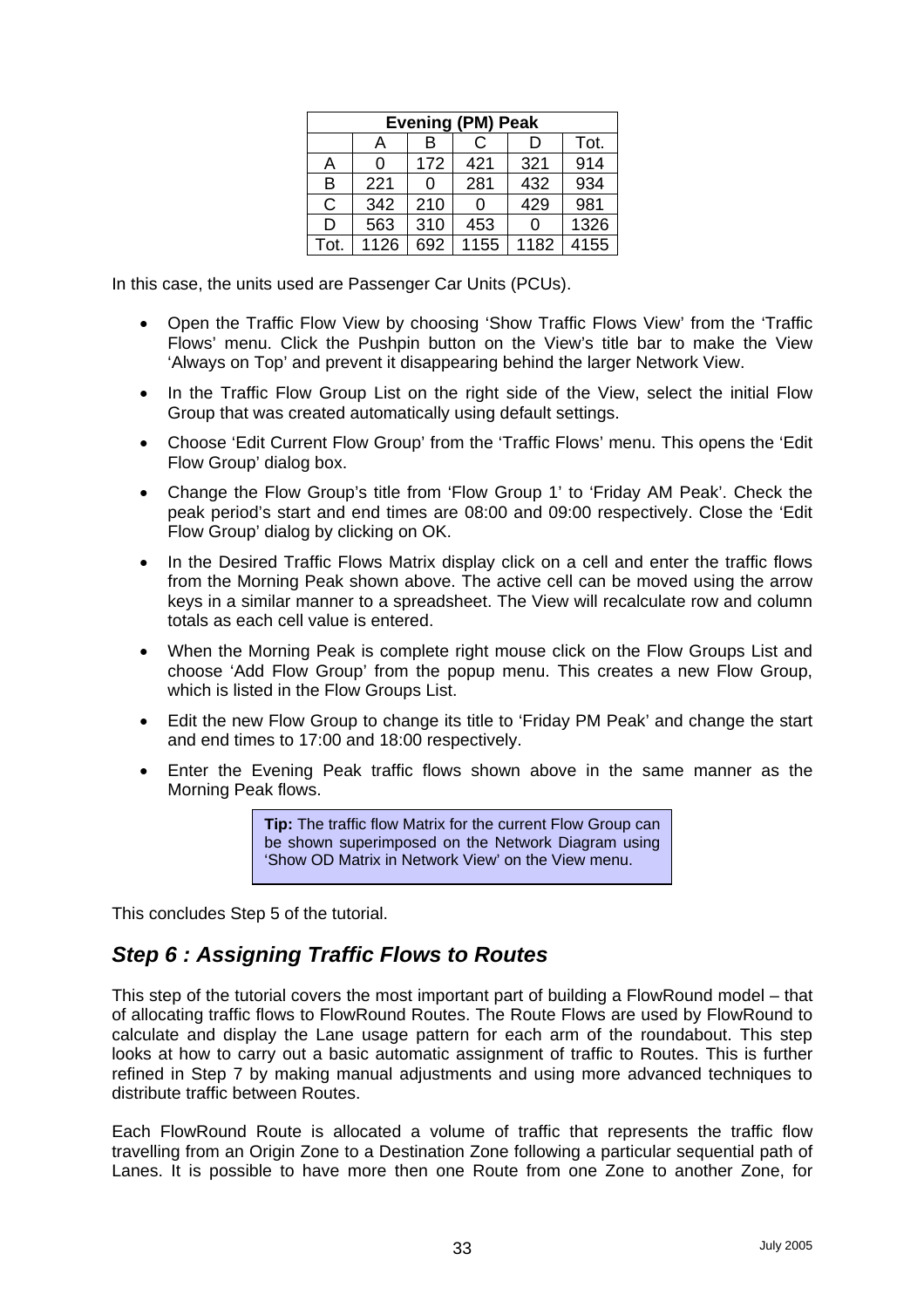<span id="page-36-0"></span>example, where the Entry or Exit Arms for the Zones have more than one Lane. FlowRound sums Route Flows on each Lane to calculate Lane Flow totals, and also sums Route Flows between Zones to calculate Zone-to-Zone Actual Flows as shown in the Actual Flows Matrix.

#### **The Assignment Process**

The process of assigning traffic flows to Routes can be carried out in two different ways, but most commonly a mix of both methods is used.

These methods are:

- Automatic Entry Lane Flow Balancing
- Manual assignment of traffic to Routes

The Automatic Entry Lane Flow Balancing method is intended to provide a rapid way of assigning traffic to Routes whilst being reasonably accurate. Like all automatic methods, it will never produce as good a distribution of Route Flows compared with a full manual assignment carried out by an experienced engineer with local knowledge. A full manual assignment is, however, a lengthy process and the Lane Flow Balancing method will generally be sufficiently accurate to provide a starting point, which can be further refined to add engineering knowledge of local traffic flow patterns. Simple roundabouts will often require little or no refinement; more complex roundabouts can be refined to a lesser or greater extent depending on the level of detail required. One of the key benefits of FlowRound is that it allows changes to be made rapidly, providing instant feedback on their consequences. This Step of the tutorial concentrates on explaining Automatic Entry Lane Flow Balancing, and how display options can be used to assist in reviewing the generated Route Flows. Step 7 then refines the automatically generated flows by making manual adjustments and using more advanced techniques to influence the automatic method.

#### **Automatic Entry Lane Flow Balancing**

Automatic Lane Flow Balancing attempts to distribute the traffic volumes on a roundabout Entry Arm, as specified in the Desired Flows Matrix, between Routes to achieve equal traffic flows in each entry Lane. This is achieved by adjusting Route Flows to balance flows on entry Lanes, subject to constraints such as Zone-to-Zone movement totals, and taking into account movements that can only take place in specific entry Lanes.

It is important to note that no balancing of Lane Flows on Circulatory Arms takes place as in practice, providing the roundabout's lane markings are well designed, drivers tend to choose lanes based on entry queues and signing/white lining, rather than anticipating what may happen further downstream on the circulatory carriageway. In some situations with other near-by junctions, a high proportion of commuting drivers with good knowledge of the junction, or poor signing/lining, this assumption may be less correct and traffic may well choose to create unbalanced flows on an Entry Arm. In these cases, manual adjustments to Route Flows may be necessary to build the effects of these external non-standard influences into the model.

To carry out Automatic Entry Lane Flow Balancing:

• Position the various windows so that the whole of the Network Diagram and Route Manager can be seen. If the Route Manager is not visible, it can be switched on by choosing 'Show Route Manager' from the Routes menu.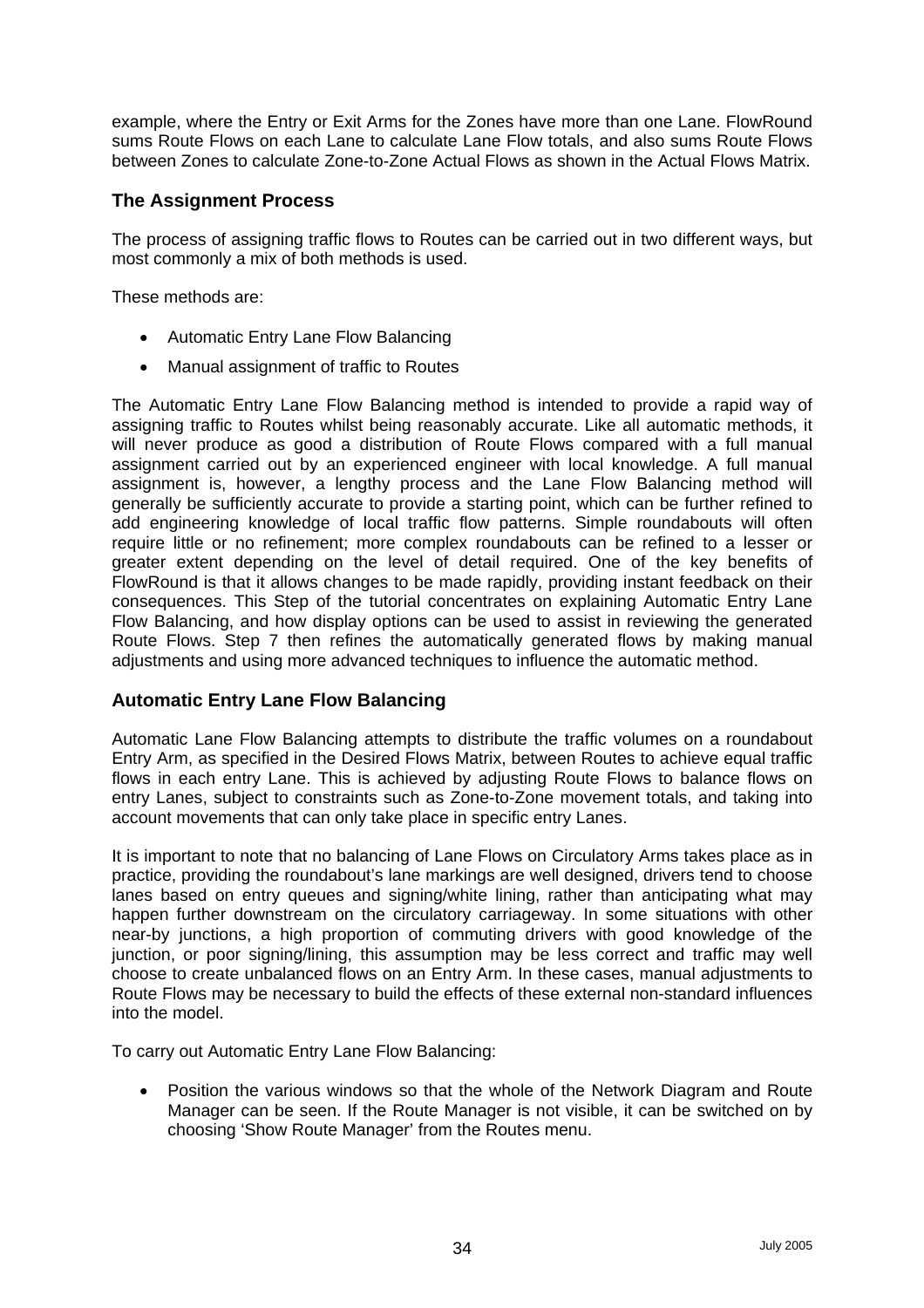<span id="page-37-0"></span>• Choose 'Balance Lane Flows on all Entry Arms' from the 'Traffic Flows' menu. Route Flows are generated and displayed in the Route Manager. The Network Diagram is updated to show Lane Flows and Flow components derived from the Route Flows.

After carrying out Automatic Entry Lane Flow Balancing it important that the resulting flows are critically examined to allow the need for their further refinement to be assessed. The remainder of this tutorial step concentrates on the use of graphical display options in FlowRound, which can be used to make a detailed examination of the Route Flows assigned by FlowRound's Automatic Entry Lane Flow Balancing.

#### **Examining the Route Flows**

Now that an initial set of Route Flows have been generated the Route List, Route Filter and Lane Flow Aggregation and Display Settings sections of the Route Manager can be used to examine the generated routing patterns. This is an important exercise as it allows the Route Flows to be checked for sensibleness.

#### **The Route List**

The Route List, described in detail in Step 4, lists the Routes through the roundabout displaying key information for each Route. Now that an initial flow assignment has been generated, each Route has been allocated a Route Flow, which is displayed in the Route List. For larger roundabouts, the Route List can be filtered if necessary using the techniques described in Step 4.

#### **Lane Flow Display**

Each Lane displays a detailed breakdown of the traffic flow components passing through it. A typical three Lane Arm – Arm C8 - is shown in Figure 4.12.



#### **Figure 4.12 : FlowRound Arm showing Lane Flow Components Coloured by Origin**

Arm C8 shows three main items of information. These are:

- The Lane Entry Flow at the upstream end of each Lane
- The Lane Exit Flow at the downstream end of each Lane. As this Arm contains no short Lane (flares) all the Lane Entry Flows match the Lane Exit Flows.
- The Lane Flow Components shown in colour in the centre of each Lane. The Lane Flow Components correspond to flows on Routes passing through the Lane. Depending on the level of flow aggregation chosen each flow component may represents the flow on one Route or an aggregation of a number of Routes. For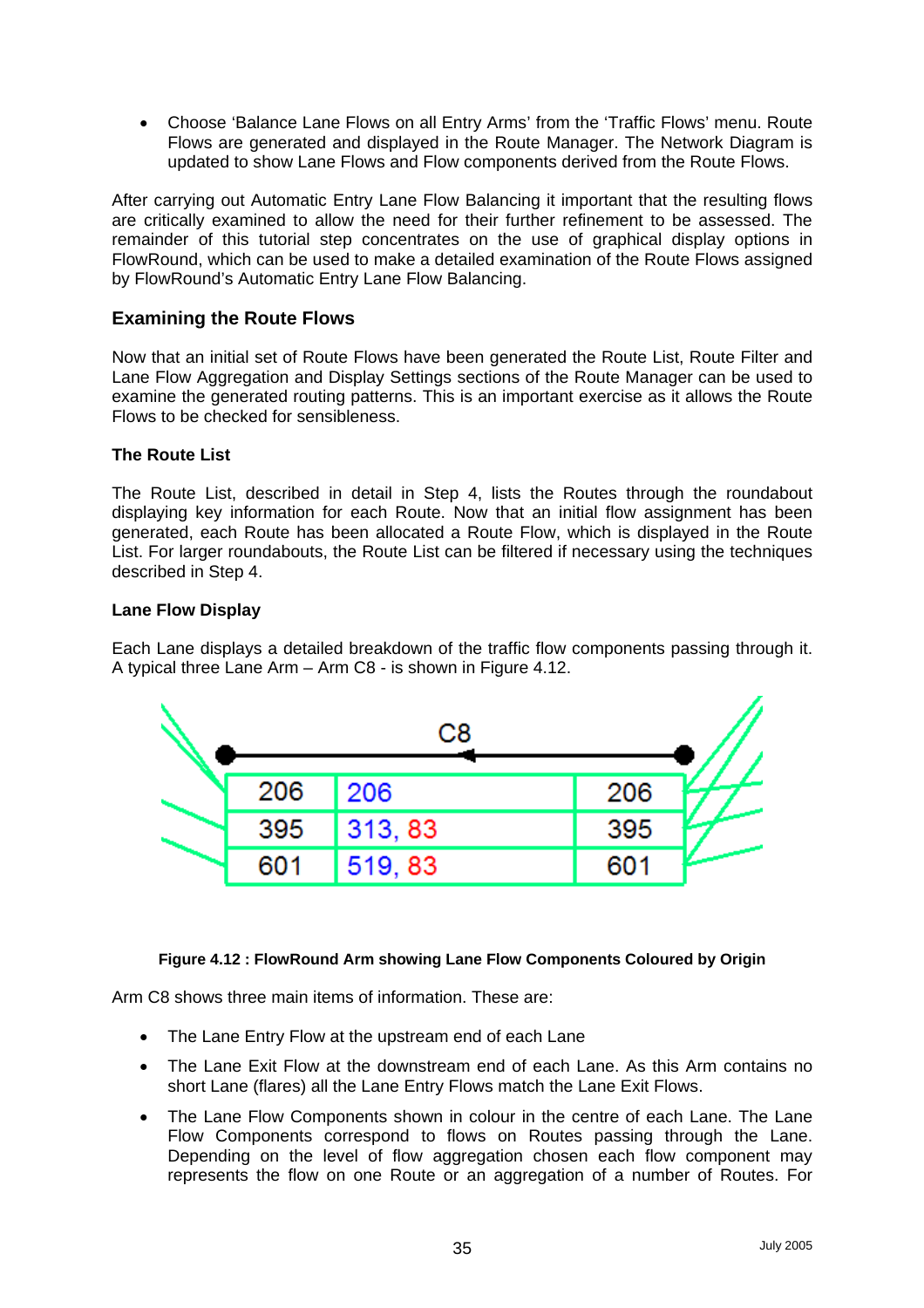example, in this case no flow aggregation is set so the blue 206 in the offside Lane represents the flow of 206 pcus on Route 14.

#### **Lane Flow Component Colour Coding**

Lane Flow Components can be colour coded to display flow information in different ways. The following steps illustrate how the colour coding can be used to examine the roundabout's traffic flows:

- In the Lane Flow Aggregation and Display Settings section of the Route Manager, select 'none' for the aggregation setting, and 'Origin' for the 'Colour Flows by' setting. Ensure the Route Filter settings are set to 'All' to ensure all Route Component Flows are shown. Each Arm in the Network Diagram will resemble Arm C8 shown above in Figure 4.12.
- Each Flow Component is colour coded based on its origin or destination. In this case as the 'Colour Flows by' setting is set to 'Origin', each number is coloured based on the colour code of its Origin Zone. For example, the blue 206 is from Zone C which is colour coded blue. The red 83s are from Zone B.
- In the Route Manager's 'Lane Flow Display' section, change the display setting to 'Destination'. Arm C8 now displays as shown in Figure 4.13. The Arm now uses colour to indicate the Destination Zone of Flow Components. For example, the red 206 indicates this Flow Component is travelling to Zone B.



#### **Figure 4.13 - FlowRound Arm Showing Flow Components Coloured by Destination**

#### **Lane Flow Component Aggregation**

The Lane Flow Aggregation settings in the Route Manager allow the Route Flows to be displayed on the Lanes with different levels of aggregation. This is most useful with very complex roundabouts as it allows the amount of information shown on each Lane to be controlled. A choice can be made between a highly detailed Network Diagram showing a lot of densely displayed information, and a Network Diagram showing less detail but in a clearer manner. Of course, the best option is often to use a larger screen/printer to avoid compromises regarding how much detail to display.

In the Lane Flow Aggregation and Display Settings section of the Route Manager, select 'none' for the aggregation setting and 'Origin' for the 'Colour Flows by' setting. Ensure the Route Filter settings are set to 'All' to ensure all Route Component Flows are shown. Arm E2 will be as shown in Figure 4.14 with the Lane Flow Components showing each individual Route Flow.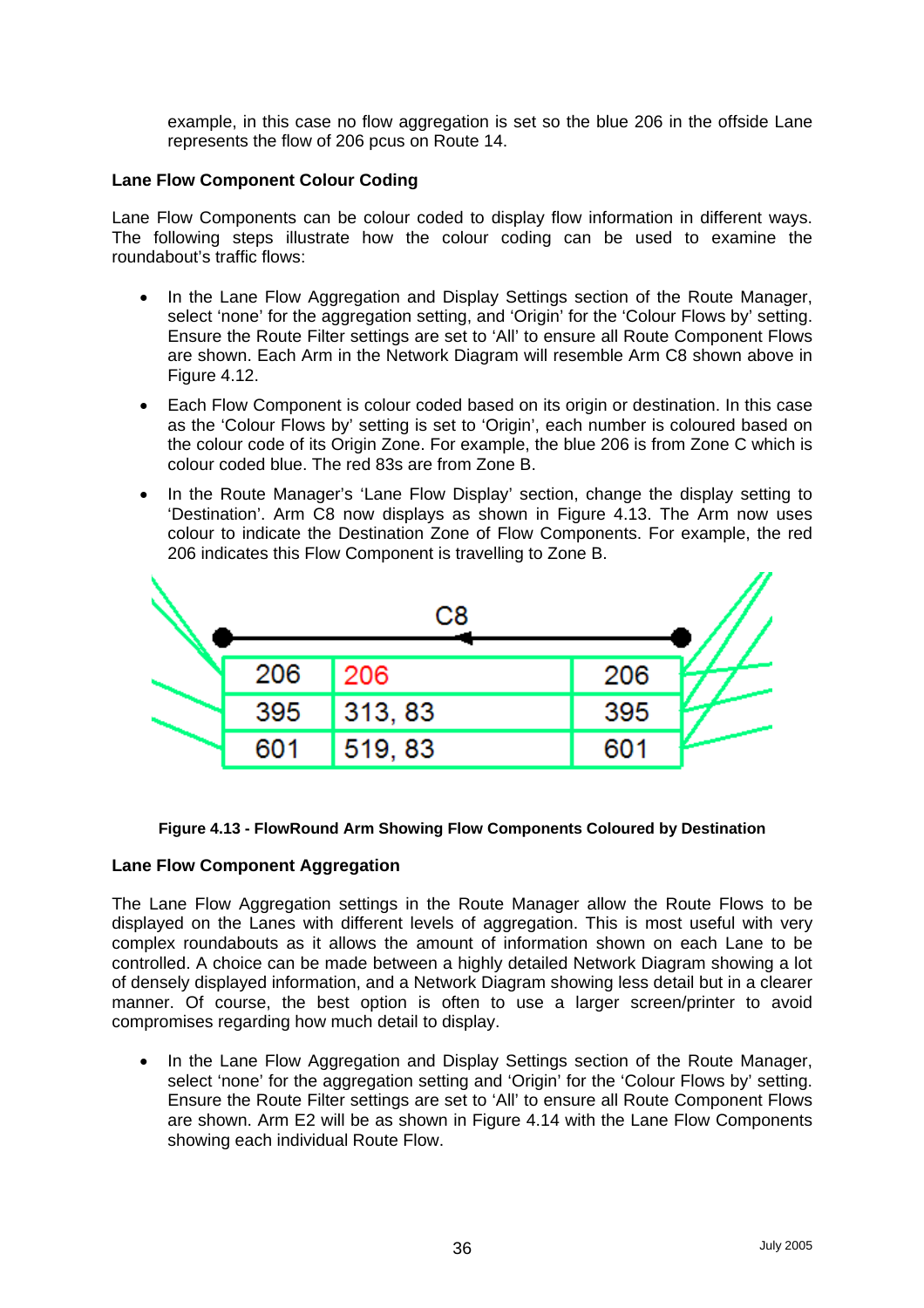• Change the Lane Flow Aggregation setting to 'OD'. The Lane Flow Components displayed in Arm E2 change to reflect the higher level of aggregation as shown in Figure 4.15. In this case the two Routes carrying 83 PCU are both between Zones B and A and are therefore aggregated together to show a total flow of 165 PCU. (The one PCU difference is due rounding effects).





**Figure 4.14 : Lane Flow Components with no Flow Aggregation** 

**Figure 4.15 : Lane Flow Components Aggregated by OD Movement** 

• Change the Lane Flow Aggregation setting to 'Origin'. This further aggregates the Lane Flow Components so all Route Flows from an Origin are aggregated together. For example, in the nearside Lane the Lane Flow Components 259 and 211 PCU to Zones D & C respectively are aggregated together to give a total of 470 PCU. Only 'Colouring by Origin' is available, as each number may be comprised of Route Flows travelling to a number of different Zones.





**Figure 4.16 : Lane Flow Components Aggregated by Origin** 

**Figure 4.17 : Lane Flow Components Aggregated by Destination**

• Lane Flow Components can be aggregated in a similar manner based on Route Destination as shown in Figure 4.17. Each number represents the total traffic in each Lane travelling to a Destination Zone. For example in the nearside Lane 259 PCU are travelling to Zone D and 211 PCU to Zone C.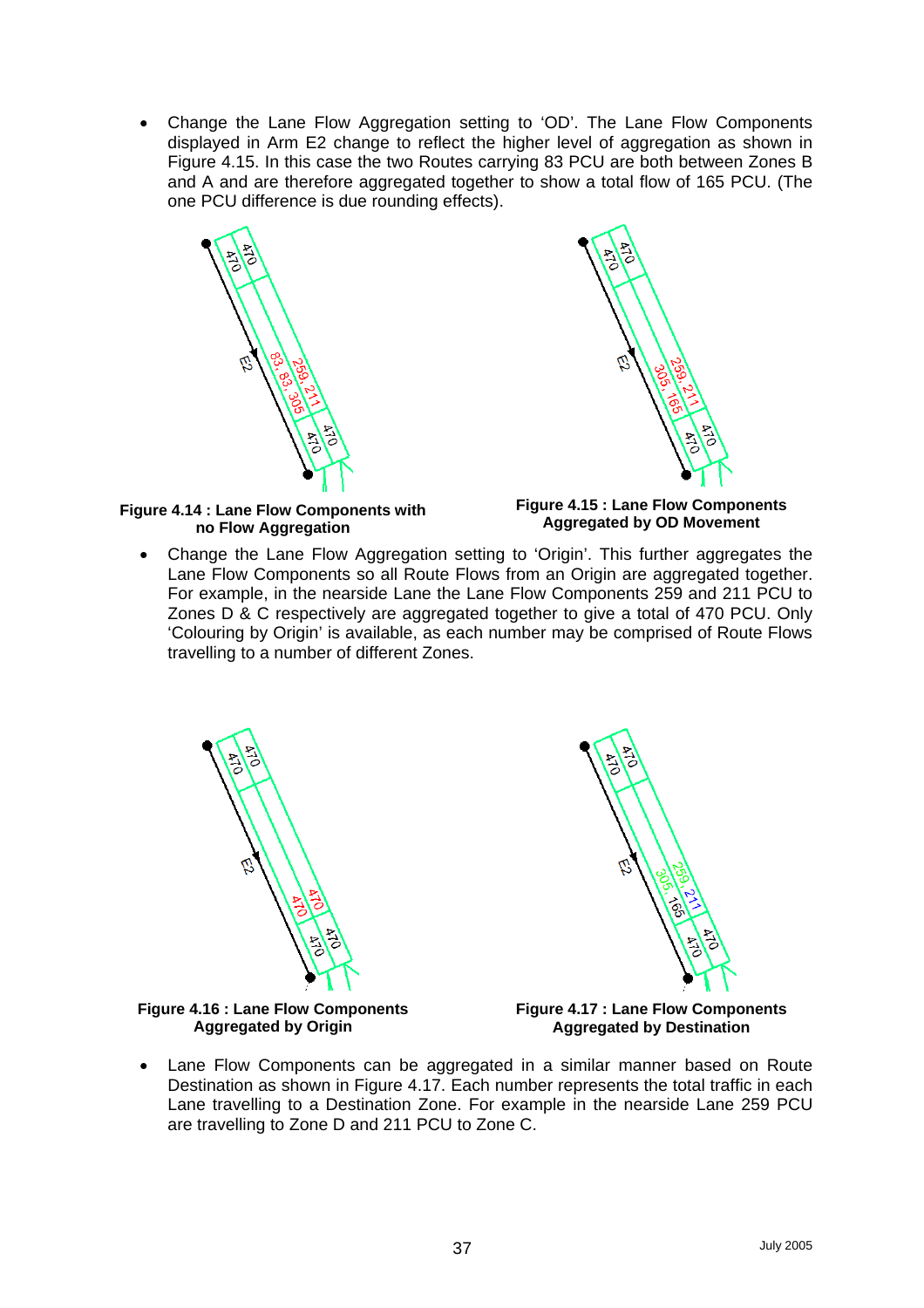# <span id="page-40-0"></span>*Step 7 : Refining the flow assignment.*

As discussed in Step 6 above the Automatic Entry Lane Flow Balancing provides an initial assignment of traffic flows to Routes. This Step looks at how this initial assignment can be improved using manual adjustments and a number of more advanced techniques.

The techniques available include:

- **Manual Route Flow Adjustment.** This involves examining the Lane Flows and manually reallocating flows between Routes to achieve a 'custom' assignment. This allows local traffic knowledge and other external factors to be included in the Route Flows.
- **Route Flow Locking.** This allows individual Route Flows to be locked to a custom value and other Route Flows to be rebalanced around the locked values using the Automatic Entry Lane Flow Balancing.
- **Coupled Route Flow Proportions.** Where one or more Routes originate from a single Entry Lane and finish at the same Destination Zone, FlowRound's Automatic Entry Lane Flow Balancing assumes the total Lane Flow calculated by the flow balancing, is split equally between the Routes originating in the Lane. The Coupled Route Flow Proportions feature allows an unequal split to be defined where desired.

The following demonstrates each of the above techniques using the roundabout which has been built up as part of this tutorial.

#### **Manual Route Flow Adjustment**

Figure 4.18 shows the Roundabout after Tutorial Step 6 with the Route Filter set to show only Lane Flow Components originating from Zone D. Flow Components are coloured by Destination Zone.

For the purposes of this tutorial, the flows of interest are the right turning flows from Zone D to Zone C. These are shown in blue in Figure 4.18. It can be seen that two parallel Routes starting in Lanes 2 & 3 on Arm E4 are used by traffic making this movement. The total Zoneto-Zone flow of 421 pcu is split unevenly between the two Routes due to the heavy ahead and left turning flows in Lane 2. The first downstream Circulatory Arm can be seen to have very unbalanced flows with only 53 pcu using the centre Lane. This is not necessarily incorrect as it is reflecting the fact that the lane markings suggest only one Route uses this Lane – the right turn of 53 pcu. To illustrate how this situation could be manually adjusted it is assumed that local driver behaviour means that 100 pcu of right turning traffic in Lane 3 choose to instead use Lane 2 in order to take advantage of the relatively underused centre Lane on the circulatory Arm C5.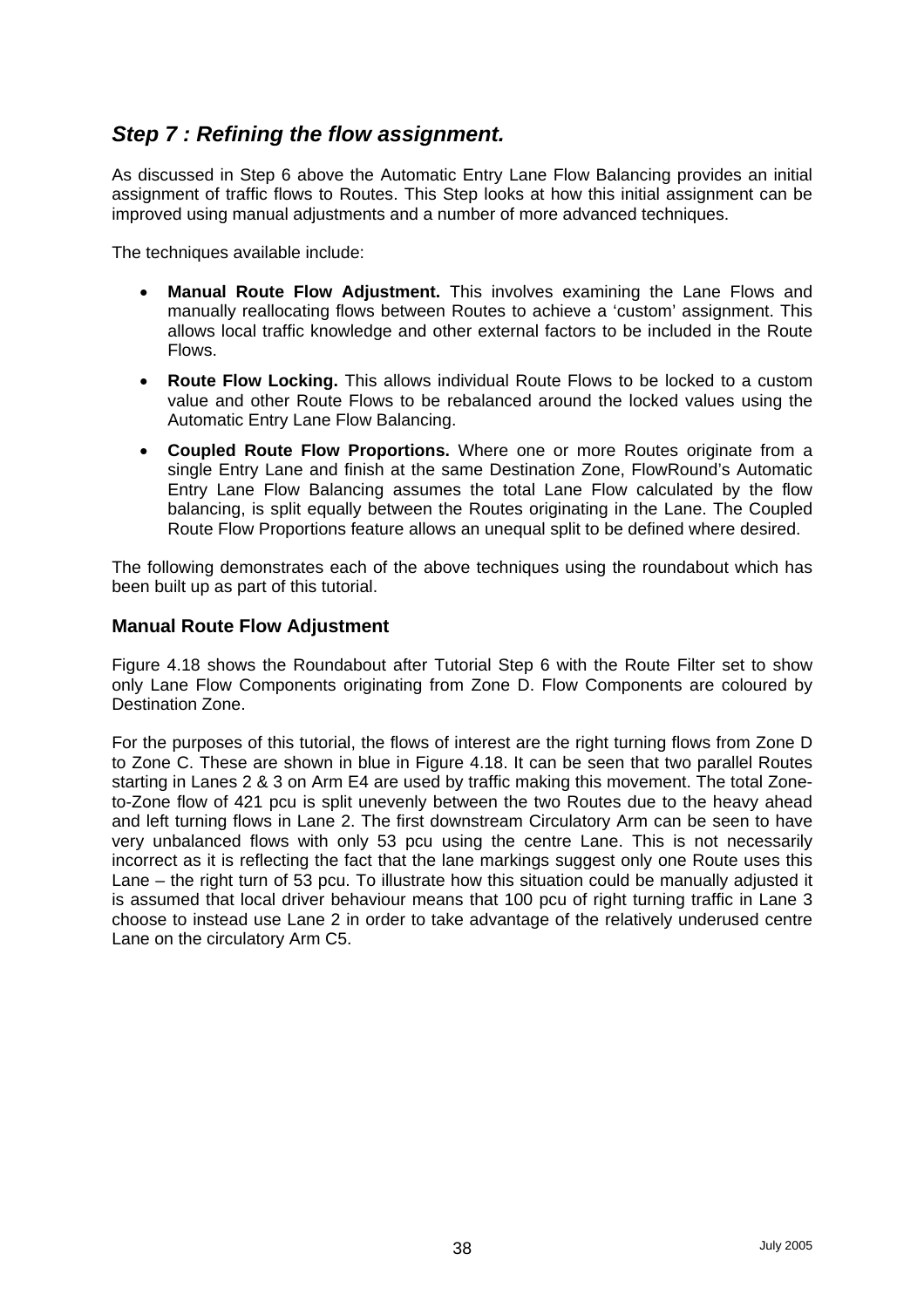

**Figure 4.18 - Lane Flow Components for Traffic from Zone D** 

The flows can be manually redistributed as follows:

- Ensure the Network View shows Lane Flow Components with no aggregation, coloured by destination, with the Route Filter set to display only Routes starting from Zone D.
- Open the Traffic Flows View and select the Difference Flow Matrix for the AM Peak Period. This will ensure any manual adjustments made do not erroneously change the total Zone-to-Zone traffic movements.
- Examining the Route List it can be seen that the two Routes of interest are Routes 21 & 22, which carry 53 and 368 pcu respectively.
- In the Route List, open the Edit Route dialog box for Route 21. As we are moving 100 pcu to this Route change the Route Flow from 52.67 pcu to 152.67pcu. It is good practice to retain a high degree of numerical precision to avoid spurious rounding issues causing display ambiguities in outputs.
- The Network View updates to show the new Lane Flow totals along the edited Route. The Traffic Flow View's Difference Matrix indicates an excess flow of 100 pcu on the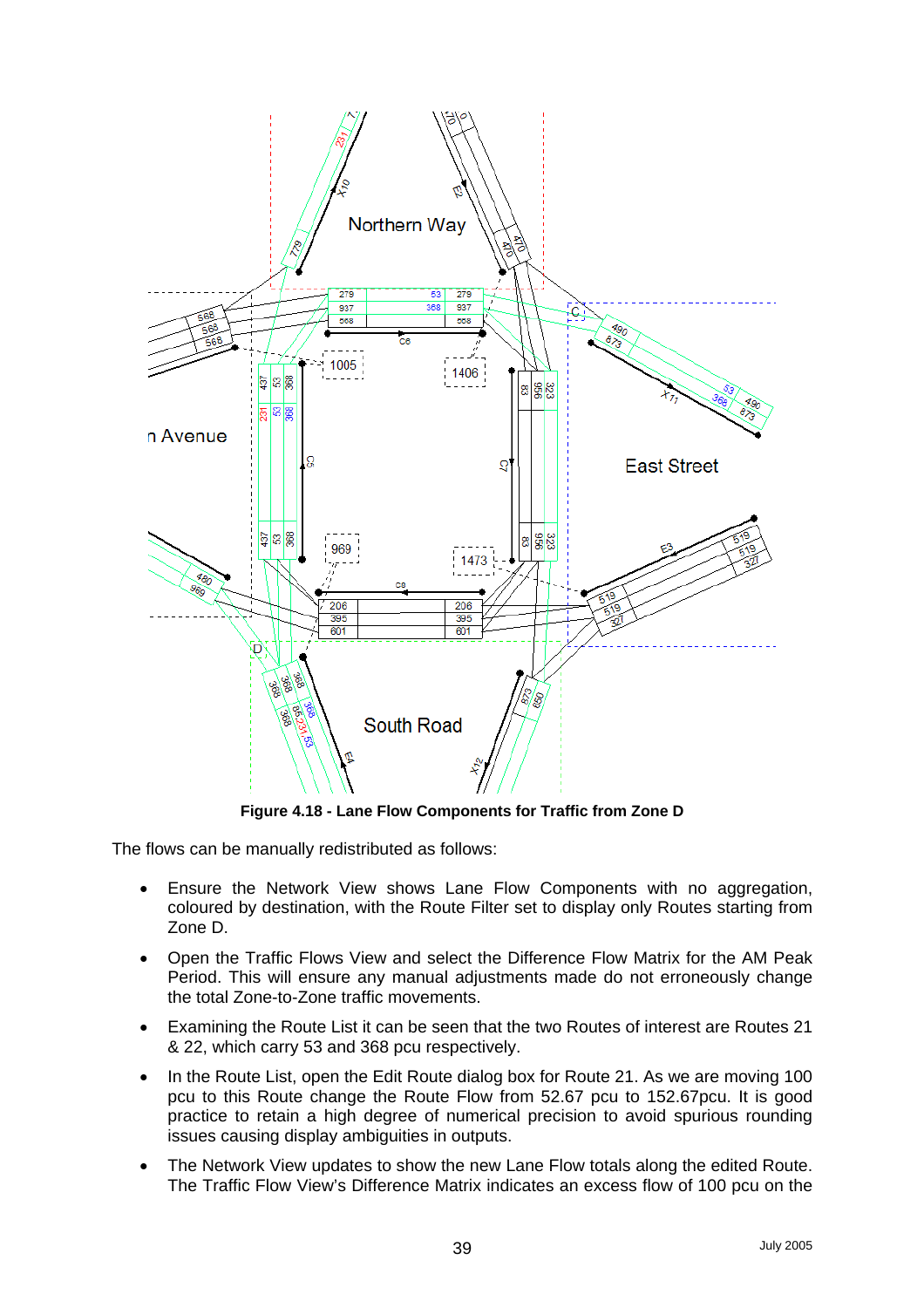<span id="page-42-0"></span>Zone-to-Zone movement D to C. This is correct, as we have added flow to a Route without yet having removed it from another Route.

- Now edit Route 22 in the Route List. Change the Route Flow from 368.33 pcu to 268.33 pcu.
- The Network View is again updated to reflect the new Route Flow and the Traffic Flow View's Difference Matrix now shows the total Zone-to-Zone flows back in balance.
- The Network View now shows that the Lane Flows on Circulatory Arm C5 are more balanced. Entry Arm E4 is now less balanced with slightly more traffic using the centre Lane.

#### **Route Flow Locking**

Route Flow Locking allows Route Flows that have been manually edited to be locked preventing subsequent use of Automatic Entry Lane Flow Balancing from changing their values. For this example, having made the manual Route Flow changes in the previous section it is assumed that traffic in other Lanes on Entry Arm E4 will rebalance to try to equalise the unequal Lane Flows caused by the manual Route Flow adjustments. This can be achieved in FlowRound as follows:

- In the Route List open the 'Edit Route' dialog box for Route 21. Tick the 'Lock this flow value when balancing' box.
- Repeat the above to also lock Route 22.
- Choose 'Balance Lane Flows on all Entry Arms' from the Traffic Flows menu. FlowRound rebalances the Route Flows, in this case moving 63 pcu from Route 19 to Route 18. As Routes 21 & 22 are locked, the Route Flows on these Routes are unchanged.

#### **Coupled Route Flow Proportions**

FlowRound's Automatic Entry Lane Balancing facility attempts to distribute traffic flows between Routes with the objective of equally balancing Lane Flows on Entry Arms where possible. In the situation where more than one Route to the same destination start from the same Entry Lane, FlowRound is unable to accurately balance Route Flows without more information on how to share the total Zone-to-Zone traffic movement in this Entry Lane between Routes. By default, FlowRound assumes equal sharing between these Routes but the following procedure can be used to set custom sharing proportions, which will be used by the Automatic Entry Lane Balancer.

Using the tutorial example at the end of Step 6, open the Network View and set the Route Filter to display Routes between Zones B and A. Figure 4.19 shows that two Routes, each carrying 83 pcu, travel from Zone B's Arm E2, Lane 2 to Zone A. FlowRound's Automatic Entry Lane Flow Balancing has split this flow equally as it has no information to do otherwise.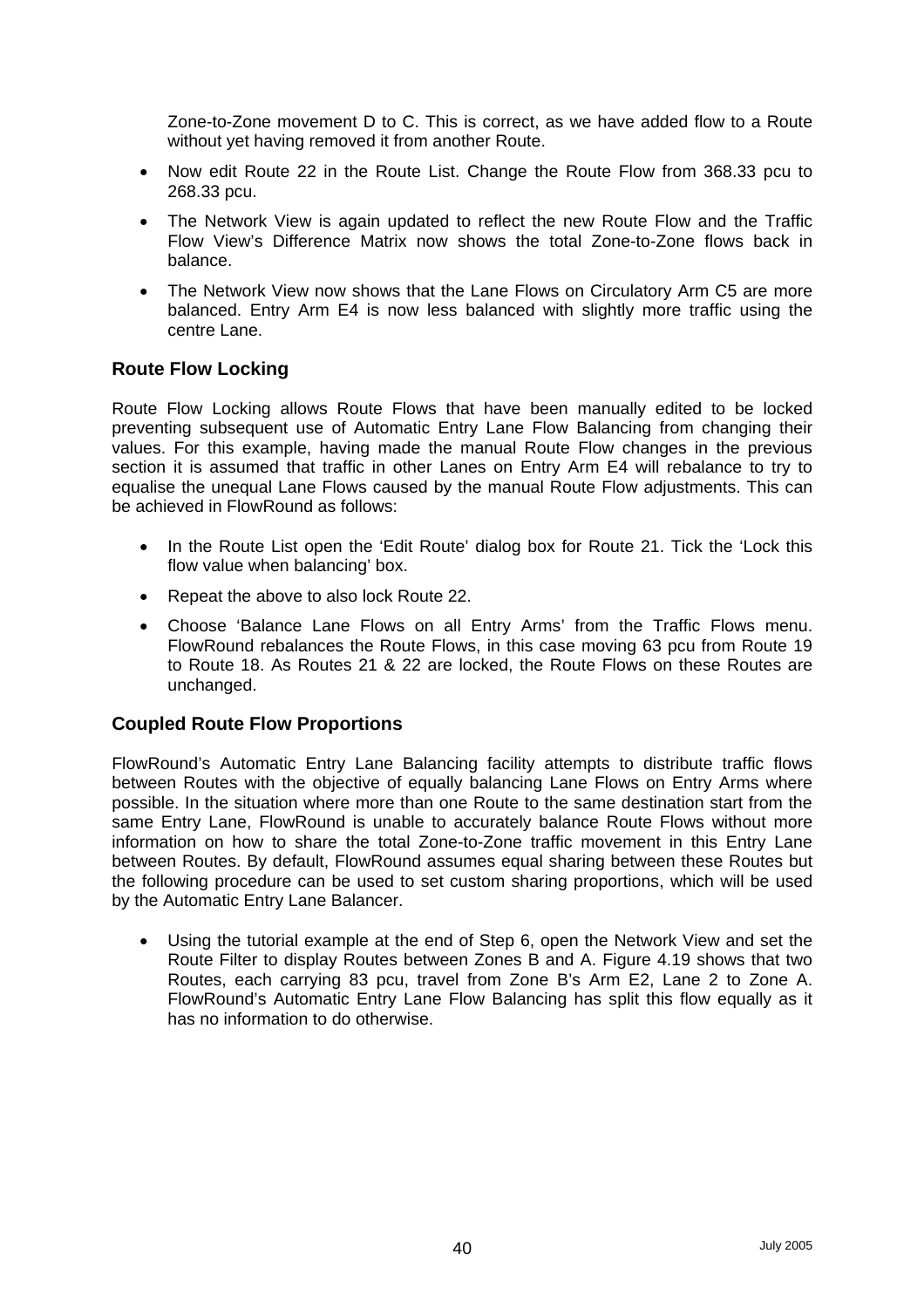

**Figure 4.19 : Lane Flow Components for Traffic from Zones B to A** 

• Open the 'Edit Route' dialog box from the Route List for Route 7 and select the 'Coupled Flow Proportions' tab as shown in Figure 4.20.

| <b>Edit Route</b><br>Route Flow Coupled Flow Proportions                                         |              |                                                 |  |
|--------------------------------------------------------------------------------------------------|--------------|-------------------------------------------------|--|
| Flow Balancing On Coupled Routes<br>Multimatically share flows equally<br>between coupled routes |              |                                                 |  |
| Proportion %<br>Shared Equally<br>Shared Equally 24                                              | Route<br>878 | <b>Current Flow</b><br>82.50<br>82.50           |  |
| will be scaled accordingly.                                                                      |              | Proportions should add up to 100%. If not, they |  |
| Current Flow will not be modified until flow<br>balancing is performed.                          |              |                                                 |  |

**Figure 4.20 : Coupled Route Flow Proportions Dialog**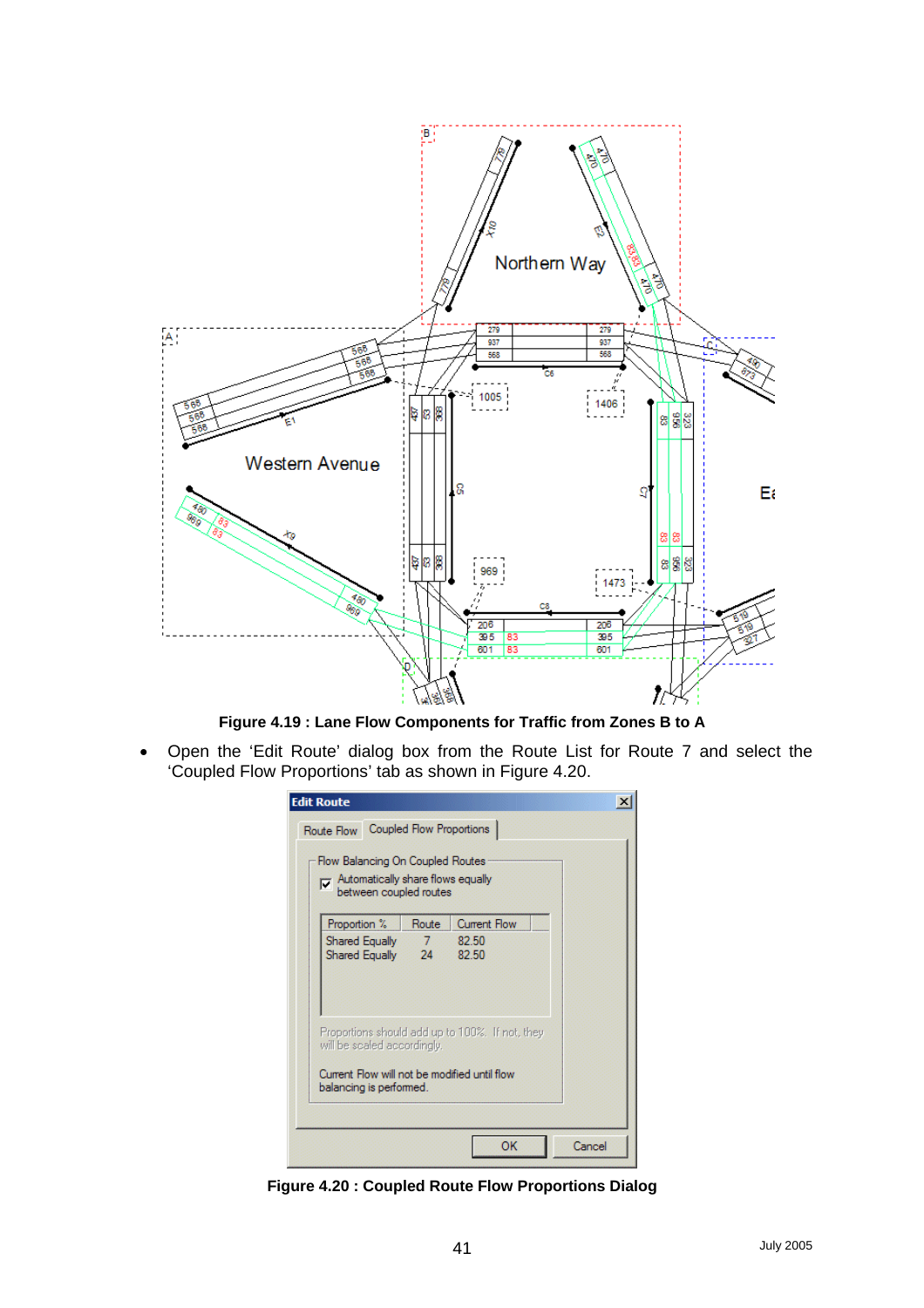- <span id="page-44-0"></span>• Untick the 'Automatically Share Flows between Coupled Routes' box.
- In the table now available, enter the flow proportion for each of the coupled Routes. In this case, we are assuming that traffic would be biased towards using the Route passing through the more lightly trafficked Lane 3 or circulatory Arm C7. Therefore, enter 90% for Route 7 and 10% for Route 24. Click OK to close the dialog box.

| <b>Edit Route</b>                                                     |                                                                                                                                |                |        |  |  |  |
|-----------------------------------------------------------------------|--------------------------------------------------------------------------------------------------------------------------------|----------------|--------|--|--|--|
| Route Flow Coupled Flow Proportions                                   |                                                                                                                                |                |        |  |  |  |
| Flow Balancing On Coupled Routes<br>Automatically share flows equally | between coupled routes                                                                                                         |                |        |  |  |  |
| Proportion %                                                          | Route                                                                                                                          | Current Flow   |        |  |  |  |
| 90<br>10                                                              | 7<br>24                                                                                                                        | 82.50<br>82.50 |        |  |  |  |
|                                                                       |                                                                                                                                |                |        |  |  |  |
|                                                                       |                                                                                                                                |                |        |  |  |  |
|                                                                       | Proportions should add up to 100%. If not, they<br>will be scaled accordingly.<br>Current Flow will not be modified until flow |                |        |  |  |  |
| balancing is performed.                                               |                                                                                                                                |                |        |  |  |  |
|                                                                       |                                                                                                                                | ОК             | Cancel |  |  |  |

**Figure 4.21 : Coupled Route Flow Proportions Dialog with Custom Route Proportions** 

- Select Arm E2 using the mouse.
- Choose 'Balance Lane Flows on Selected Entry Arm' from the 'Traffic Flows' menu. Balancing just a single Entry Arm will avoid changing flows on any unlocked Routes on other Entry Arms.
- The Route Flows on Routes 7 and 24 are rebalanced from 83 pcu each to 149 and 17 pcu respectively.

#### **Further Refinement**

The above tutorial has looked briefly at the techniques available in FlowRound for refining FlowRound's automatic assignment of traffic to Routes. The amount of refinement necessary or desirable in a real case will be dependent on a number of factors including:

- **The design stage of the junction**. Less detail and refinement may be acceptable in the earlier stages of a design. FlowRound is designed to allow models to be progressively refined as a project progresses. For example, in the early stage of a project a rapid 'will it ever work' assessment can be carried out very quickly often using purely automatic assignment. This model can then be further refined to improve the operational efficiency of a design at later detail design stages.
- **The complexity of the junction.** Complex junctions will tend to have more Route and Lane choice and hence more scope for non-typical Lane choice behaviour to produce different flow patterns.
- **The amount of non-typical local driver behaviour with respect to Lane choice**. Driver behaviour varies considerably between different geographical areas and local behaviour with respect to Lane changing and choice should be taken into account when adjusting Route Flows.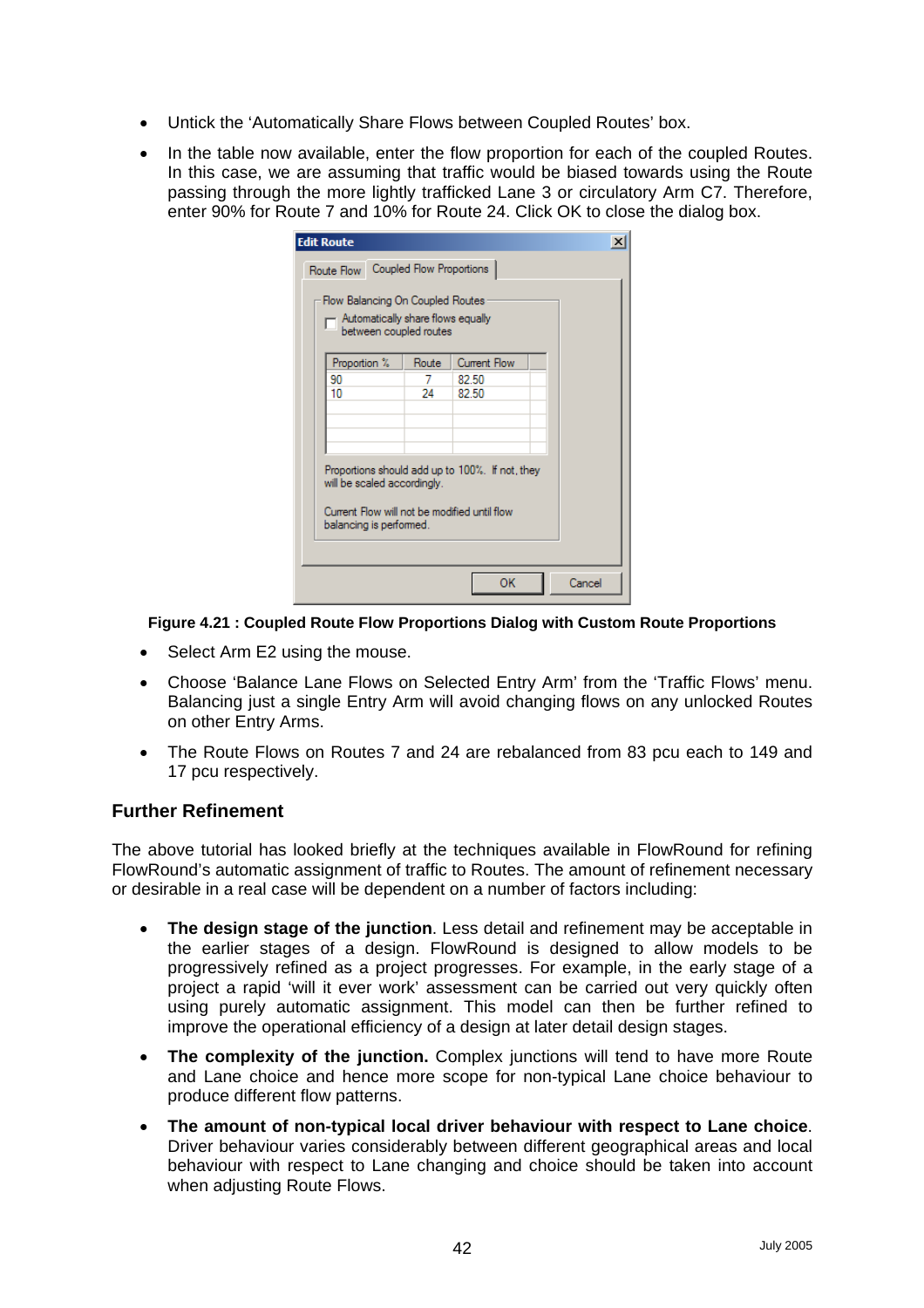# <span id="page-45-0"></span>*Step 8 : Basic Network Assessment.*

Currently FlowRound is intended as a tool for preparing roundabout Lane Flow Diagrams and for assessing the feasibility of Lane Flow patterns by manual inspection. Feasible designs can then be progressed for more in depth analysis using other modelling packages such as LINSIG and TRANSYT. However, to allow a basic assessment of the roundabouts capacity to be made from within FlowRound, a rule of thumb assessment method, commonly used when manually assessing Lane Flow Diagrams, is provided using capacity assessors. Capacity Assessors are connected to an Entry Arm and a Circulatory Arm and display the sum of the worst Lane Flow on each of the two Arms. Making some simplifying assumptions, and using basic traffic signal capacity equations, a maximum threshold for this value can be calculated which will imply the Lanes degree of saturation are within acceptable limits.

### **Capacity Assessor Assumptions**

- The Intergreens between Entry and Circulatory Arms are the same.
- The Saturation Flows for all Lanes are the same.
- Green times are such that the degree of saturation of Entry and Circulatory Arms are equalised.
- Short Lanes are assumed to be infinitely long.

### **Capacity Assessor Theory**

Cycle Time = C seconds

Intergreens = I seconds

Lost Time  $= L = 1 - 1$  seconds

Saturation Flow = S pcu/hour

Desired maximum degree of saturation = d

Max Entry Lane Flow = FE

Max Circulatory Lane Flow = FC

Then the Capacity Assessor threshold value FC+FE is calculated using:

#### **FC+FE = (d\*S\*(C-2\*L))/C**

Therefore assuming typical values of  $C = 60$  Seconds:  $I = 5$  Seconds:  $S = 1900$  pcu/hour and a maximum degree of saturation of 90%: this implies that FC+FE must not exceed 1482 pcu/hour to ensure the worst Lane degree of saturation is 90%.

The use of Capacity assessors is best illustrated by example:

- Position the Network View so Arms E1 and C5 can be seen.
- Right mouse click on the Network View and choose 'Add Capacity Assessor'.
- Select Arm E1 as the Entry Arm and C5 as the Circulatory Arm.
- Accept 1500 as the Threshold Value by clicking 'OK'.
- Position the Capacity Assessor using the mouse.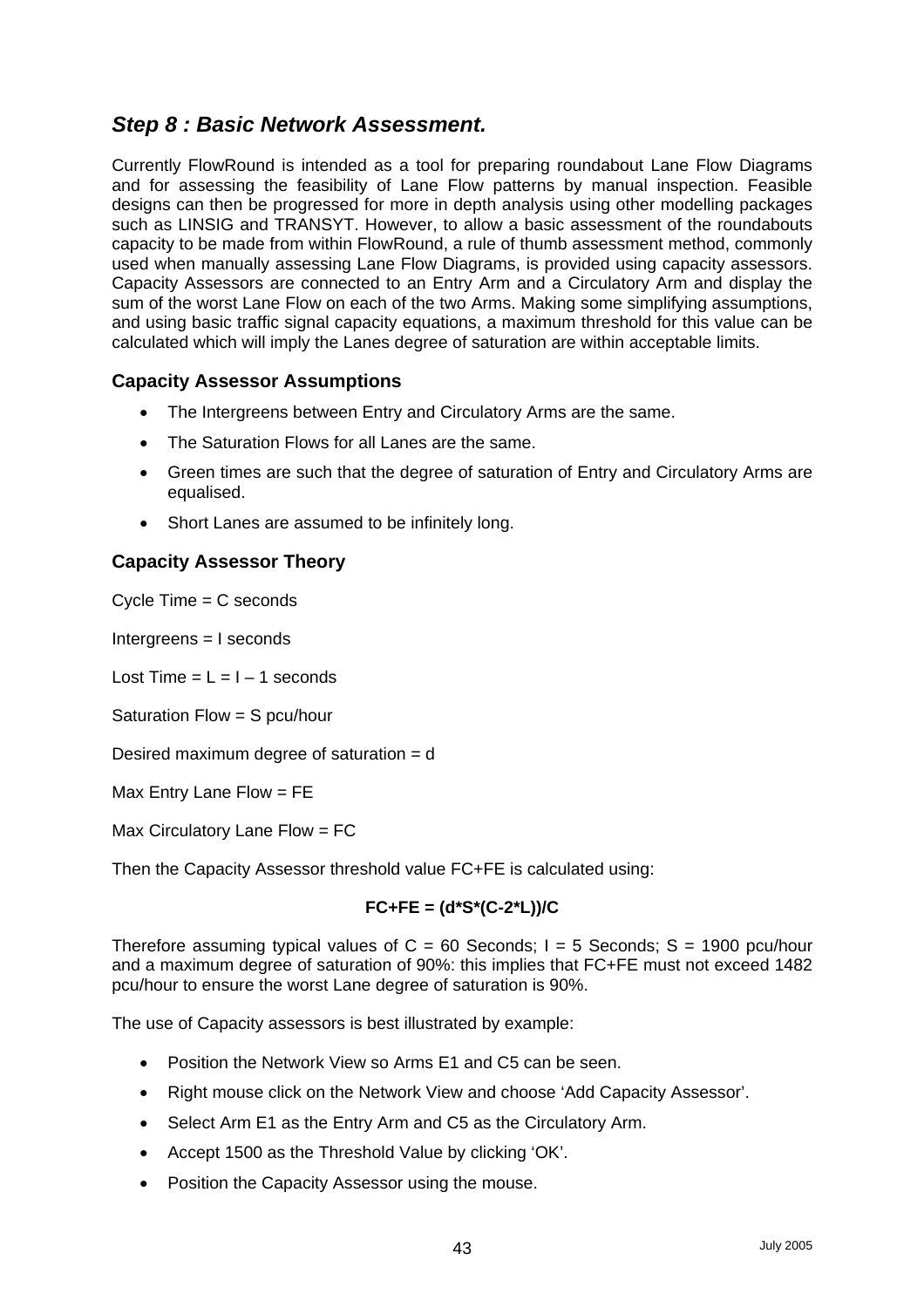- The Capacity Assessor will show the sum of the highest Lane Flow on the Entry and Circulatory Arms.
- Add the other three Capacity Assessors as above.
- Edit the Capacity Assessor linked to Arms C6 and E2 by double clicking with the mouse.
- Change the threshold value to 1400 pcu/hour and click OK.
- As the Capacity Assessors value is now exceeding the threshold the Capacity Assessor is displayed in red indicating further investigation is required to avoid capacity issues at a node.

It is important to understand that Capacity Assessors are only intended as a first line of assessment to help to quickly weed out obviously unfeasible designs. Further more detailed modelling may be required to fully test a design. This will usually require significantly more effort than the use of Capacity Assessors.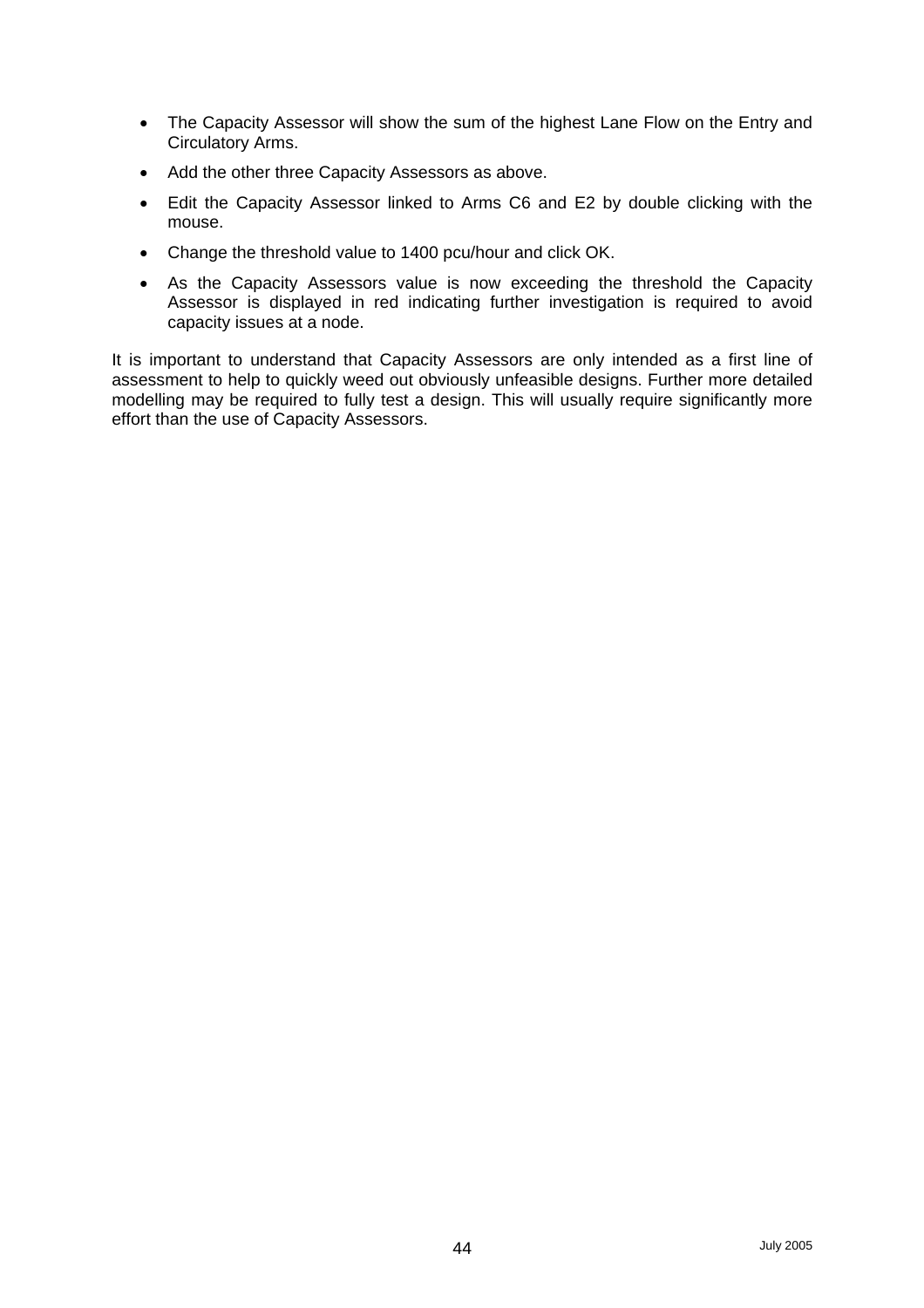# <span id="page-47-0"></span>**5 Reporting & Printing**

FlowRound provides a number of options for printing and reporting the design and results of a FlowRound model. These include:

- Printing of all or selected Zones of the Network Diagram to any size of printer including large format plotters.
- Export of the Network Diagram to DXF (Drawing Exchange Format) format that can be imported into most CAD software for further enhancement.
- A Report Generator that allows reports of any degree of complexity, including graphics, to be defined and exported to a Rich Text Format file. This Format can be opened, edited and printed using most modern word processors including Microsoft Word.

# **FlowRound Network Printing**

The Network Diagram can be printed in two ways:

- A quick draft print, which requires no set up but has a relatively basic page layout.
- A more sophisticated multi page printing system that allows Print Zones to be defined to specify which part of the Network Diagram is printed on each page. Each Print Zone can have scaling defined independently and pre-defined title blocks can be added to each page.

The Network Diagram can of course also be embedded in a FlowRound Report and printed with the rest of the report via a word processor. This is covered under 'Report Generator' below.

### *Quick Printing*

A quick draft print of the Network Diagram is intended to allow a print of the full Network to be obtained quickly without the need to get involved with Print Zones etc. This is particularly useful to print a working Network Diagram to discuss with colleagues in meetings or design reviews. The main restrictions are that the full FlowRound Network is printed in landscape orientation only and that no title block is printed.

> **Tip:** The OD Matrix can be added to the Network Diagram using 'Show OD Matrix on Network View' on the View Menu. This is useful for including the matrix when printing the Network

To do a Quick Print of the current FlowRound Network Diagram:

- Choose 'Print Setup…' from the File menu in FlowRound to open the Print Setup dialog box. Check that the printer you wish to print to and the desired Paper size is selected in the drop down list. As Quick Print always prints in landscape orientation, the orientation setting is ignored. Click 'OK' to close the Print Setup dialog box.
- Choose 'Draft Print Entire Network…' from the File menu. FlowRound will display a preview of the printed page. If the preview is satisfactory click 'Print' followed by 'OK' to print the Network Diagram.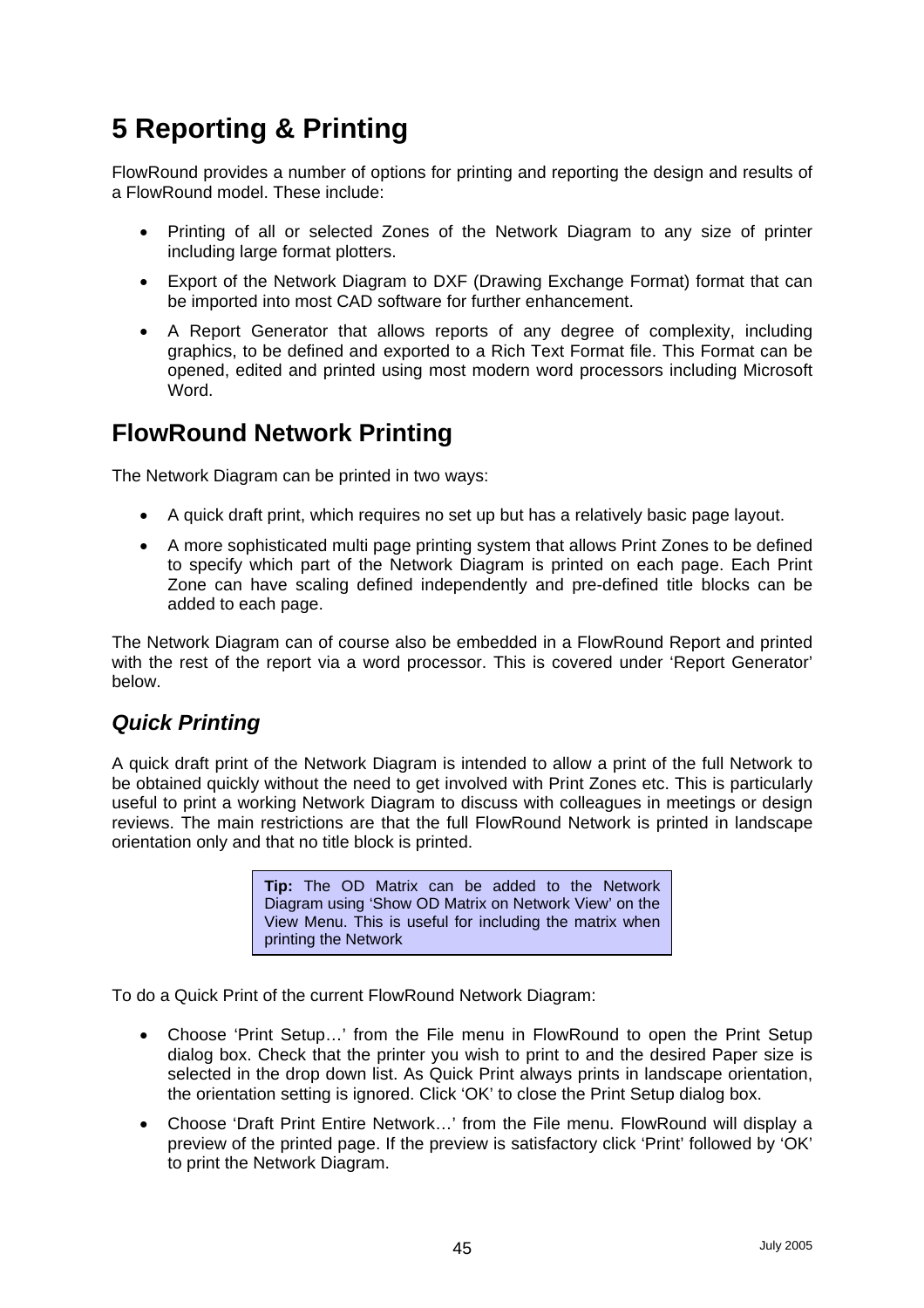# <span id="page-48-0"></span>*Multi-Page Printing using Print Zones*

FlowRound allows multi-page print layouts to be set up and stored enabling consistent layout and scaling between print sessions. Print Zones are used to set up the scaling and other settings for each printed page, each Zone corresponding to one page.



**Figure 5.1 : A Print Zone**

As shown in Figure 5.1 a Print Zone is a rectangular area of the Network Diagram and defines the content that will be included on the printed page corresponding to the Print Zone. Any number of Print Zones can be defined, with each Print Zone corresponding to a Printed Page.

#### **Creating Print Zones**

All creation and editing of Print Zones is carried out with FlowRound's Network View in Print Layout Mode. This special mode allows Print Zones to be created and edited but does not allow changes to be made to the Network.

• To switch the Network View into Print Layout Mode choose 'Print Layout Mode' from the View menu. Print Layout Mode can be switched off at any point by choosing 'Print Layout Mode' again.

A new Print Zone/Printable Page can be created as follows:

• On the File menu pop out the Print Layout menu and choose 'Create a new Print Page…' from the pop out menu.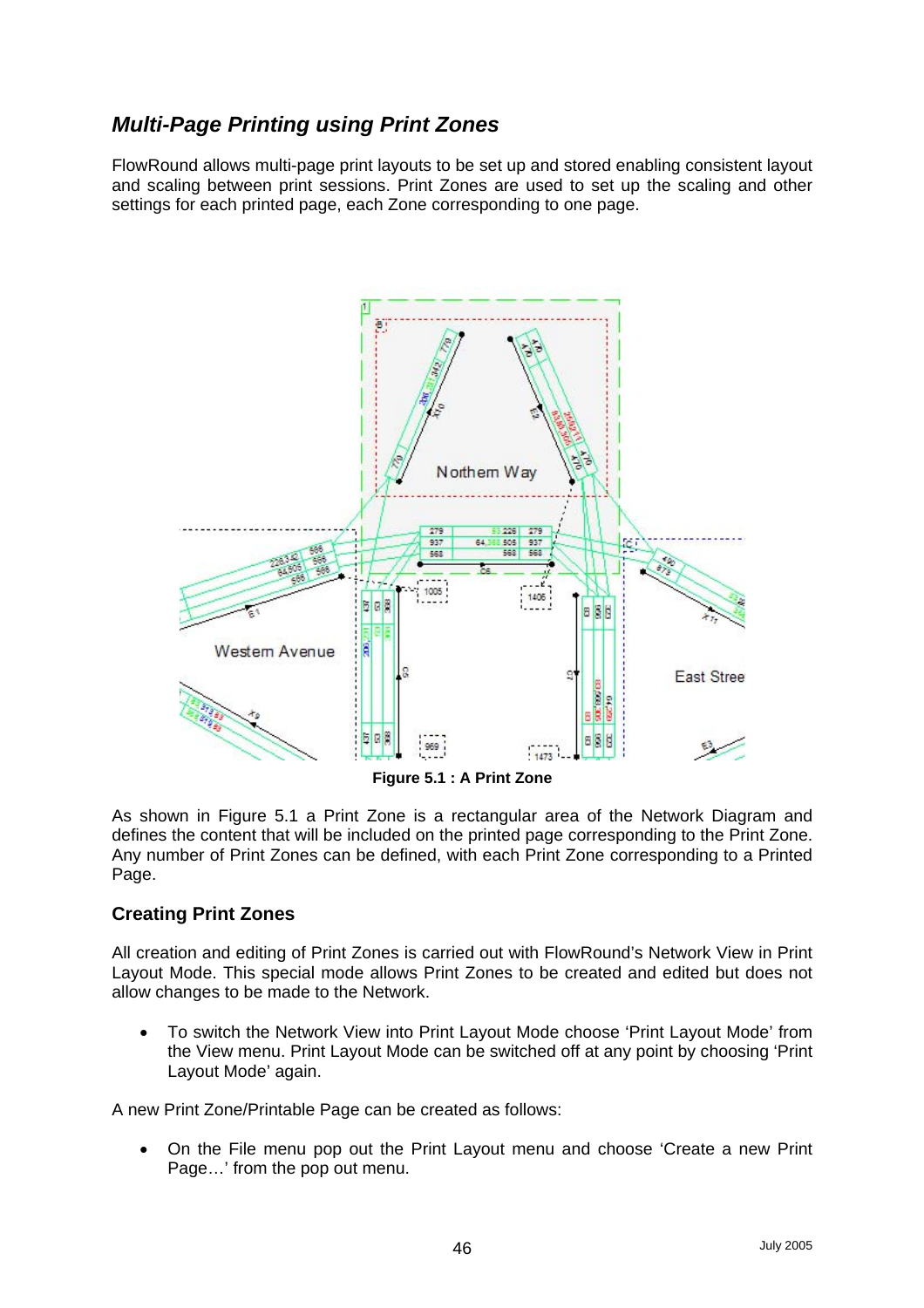- <span id="page-49-0"></span>• The Print Page Settings dialog box will appear. This allows settings relating to scaling and layout of the print page to be changed. These can be changed at any point so for now click 'OK' to accept the defaults.
- A light green rectangle is displayed indicating the current extents of the Print Zone corresponding to the new page. The Print Zone can be repositioned and resized using the mouse.

#### **Editing Print Zones**

Print Zone Settings are edited using the Print Page Layout dialog box. This can be opened by selecting a Print Zone and choosing 'Edit Print Zone' from the Print Layout pop-out menu. The settings for each page are independent of the settings for other pages.

| $\overline{\mathbf{x}}$<br><b>Print Page Layout</b> |  |  |  |  |
|-----------------------------------------------------|--|--|--|--|
| Print Page Number 1 1 1                             |  |  |  |  |
| Page Scaling                                        |  |  |  |  |
| C Scale To Fit Print Zone to Page                   |  |  |  |  |
| C Choose Specific Scale 1.00                        |  |  |  |  |
| <b>▽</b> Crop To Print Zone                         |  |  |  |  |
| Page Orientation                                    |  |  |  |  |
| C Portrait                                          |  |  |  |  |
| ⊕ Landscape                                         |  |  |  |  |
| Title Block:                                        |  |  |  |  |
| Position<br>Right                                   |  |  |  |  |
| Page Title                                          |  |  |  |  |
| Indicate scale on title block                       |  |  |  |  |
| OK<br>Cancel                                        |  |  |  |  |

**Figure 5.2 : The Print Page Layout Dialog Box** 

The main settings are:

- **Page Number.** When more than one page is defined, pages can be renumbered by choosing a new page number in the drop down list. Other pages will be renumbered to create a gap in the numbering sequence if required.
- **Page Scaling.** Each Page either can scale the section of Network Diagram within its Print Zone to fit onto the current printers default paper size, or can specify an absolute scale. Absolute scales are less flexible than scale-to-fit but are useful in ensuring each pages text and detail sizes are identical.
- **Page Orientation.** Allows each pages orientation to be set independently. The shape of the print Zone has no bearing on its page orientation.
- **Title Block.** Optionally inserts a title block onto each page populating it with the project information defined by 'Edit Project Information…' on the Network Menu. Each page can also have a separate Page Title defined.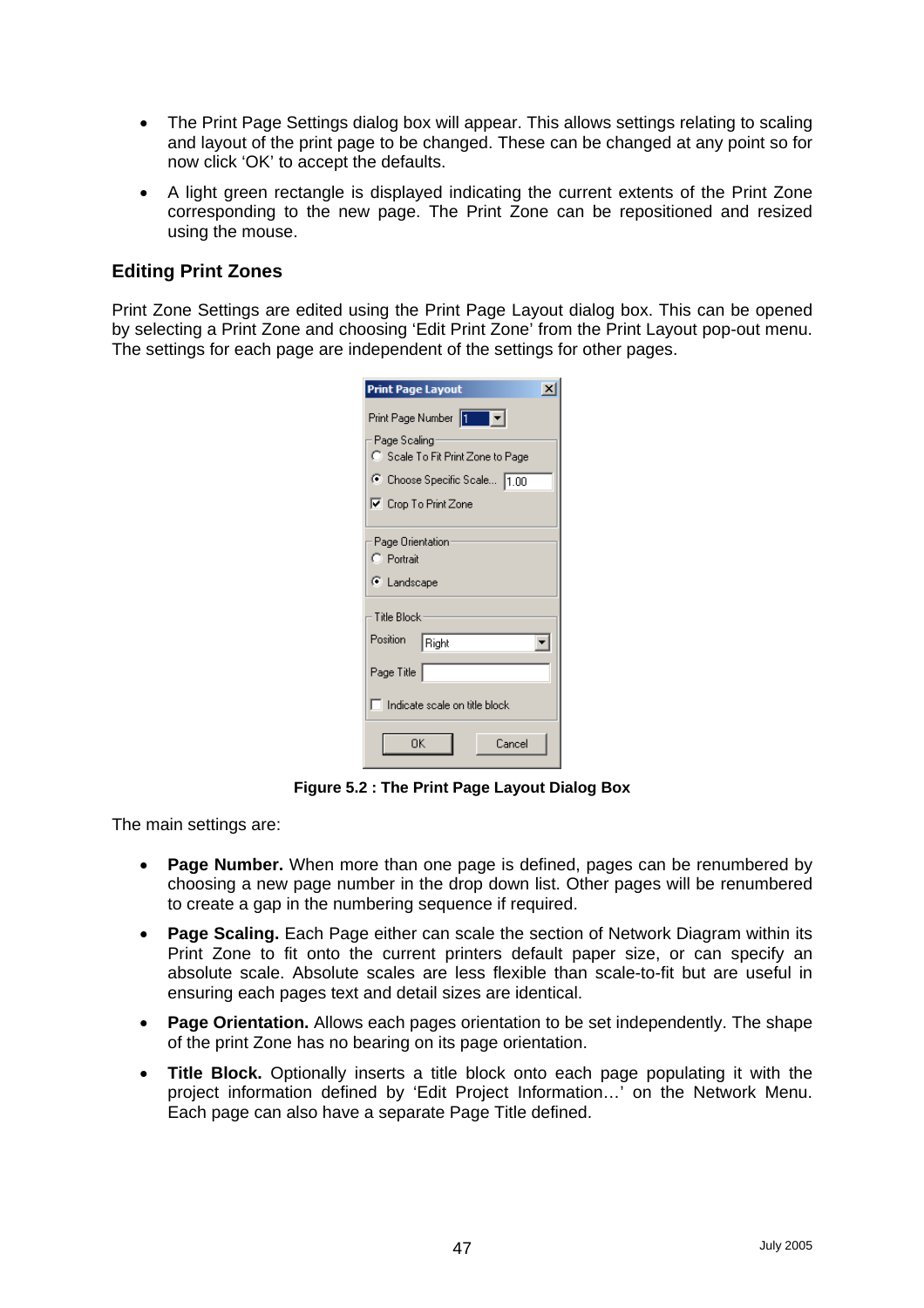### <span id="page-50-0"></span>**Printing the Network Diagram**

Having defined the desired number of Print Zones, the Network Diagram can be printed as follows:

- Choose 'Print…' from the FlowRound File menu. FlowRound will display the Print dialog box.
- If necessary, select the desired printer from the drop down list.
- If necessary, specify the pages to be printed.
- If necessary, click on 'Properties' to display and change any printer specific settings such as paper size, colour or print quality.
- Click 'OK' to send to the printer.

# **The FlowRound Report Builder**

The FlowRound Report Builder allows detailed reports to be designed and generated as Rich Text Format (RTF) files. The RTF format is supported by most modern word processors including Microsoft Word and Corel WordPerfect. Reports can then be edited and enhanced, for example with company logos, before being printed from within the word processor. The Rich Text Format is particularly suited to this task as it allows graphics and tables to be easily integrated into reports as well as providing comprehensive support for different page sizes and orientations.

# *Building a Report Definition*

Figure 5.3 shows the Report Builder which is used to design and work with reports. Each Report consists of a sequence of Report Fragments, each Fragment representing a component of the Report, such as a diagram or table. The left pane of the Report Builder provides tools to create new reports and to define the Fragments in the current report. The pane lists the Report Fragments currently included in the report, and allows new fragments to be added as well as the order of fragments changed. The right pane of the Report Builder displays options for the Report Fragment currently selected in the left pane. Each Fragment has a different set of options with the number of options available reflecting the complexity of the Fragment. The Reports defined are stored in the FlowRound file being edited, however, they can be transferred between files using Report Templates as described below.

In FlowRound available Fragments are:

- **Header.** The Header is a special Fragment that is repeated at the top of each page. It includes information such as titles and filenames.
- **Footer.** The Footer is also a special Fragment and is repeated at the foot of each page. It can include similar information to the Header.
- **Network Diagram.** The Network Diagram is similar to the FlowRound Network View. The Fragment Options allow the Flow Group, Flow Aggregation and colouring to be set along with other display details. More than one Network Fragment can be included in a Report with each Fragment having different settings for the Fragment Options. This allows several Network Diagrams to be included in the report with, for example, a different Flow Group set for each Fragment.
- **Traffic Flows Matrix.** The Traffic Flows Matrix Fragment inserts a table showing the traffic flow matrix for a single Flow Group. Options allow Demand, Actual or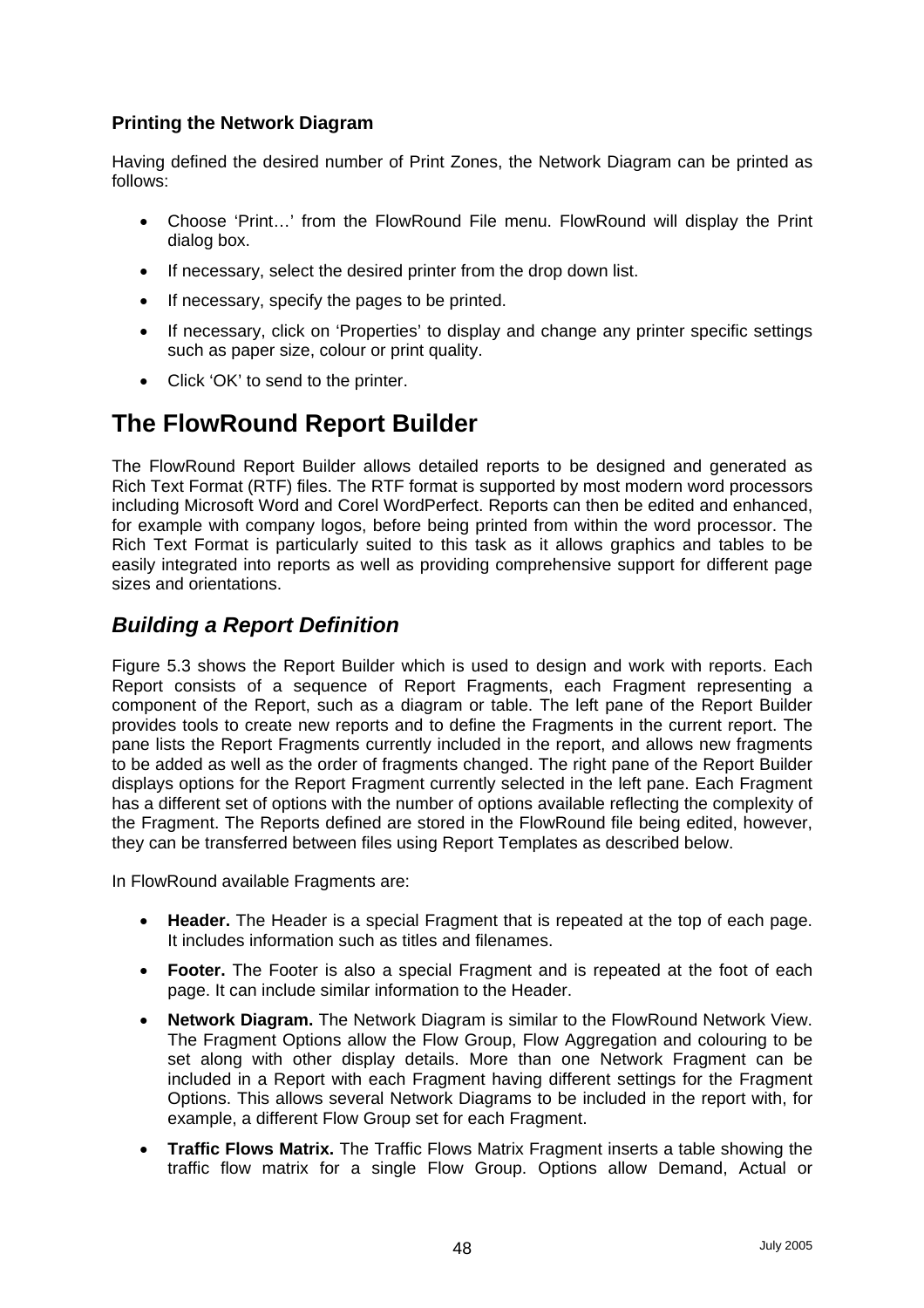<span id="page-51-0"></span>Difference flows to be selected as well as the degree of flow precision included. The higher levels of precision are provided more for trouble shooting rounding issues than for practical output. Again several Matrix Fragments each showing a different Flow Group can be used in the Report.

• **Routes List.** The Routes List provides a detailed table showing all the Route information for a Flow Group. This is intended for archiving and providing detailed appendices rather than being a necessary part of every FlowRound Report. Again several Route List Fragments can be used in a Report where desired.

| Report Builder                                                                                                                                                                                                                                                                                                                                                                                                                                           | $-14$ $-11$ $\times$                                                                                                                                                                                                                                                                                                                                                                                                                                                                                                                                                                                                                              |
|----------------------------------------------------------------------------------------------------------------------------------------------------------------------------------------------------------------------------------------------------------------------------------------------------------------------------------------------------------------------------------------------------------------------------------------------------------|---------------------------------------------------------------------------------------------------------------------------------------------------------------------------------------------------------------------------------------------------------------------------------------------------------------------------------------------------------------------------------------------------------------------------------------------------------------------------------------------------------------------------------------------------------------------------------------------------------------------------------------------------|
| Create New Report<br>Create New From Template<br><b>Report Title</b><br><enter 1="" here="" report="" title=""><br/>A3 (297x420mm)<br/>Delete Report<br/>Available Report Fragments:<br/><math display="inline">\blacktriangledown</math><br/>Add<br/>Current Report<br/>Header<br/>Network Diagram<br/>Flows Matrix<br/><b>Routes List</b><br/>Footer<br/>Move Up<br/>Move Down<br/>Remove<br/>View Report<br/>Save Report<br/>Save As Template</enter> | Network Diagram<br>Report Fragment Name<br>Network Diagram Reporting Options:<br>C Portrait<br>C Landscape<br>□ Show Report Fragment Name<br>Flowgroup<br>Friday AM Peak<br>$\blacktriangledown$<br>Flowgroup<br><b>▽</b> Show Flowgroup Description<br>Lane Flow Aggregation<br>Lane Flow Display<br>Aggregate Flows by:<br>Colour Flows by:<br>C Origin<br>C Origin<br>C Destination<br><b>Destination</b><br>$\subset$ OD<br>□ Show Zero Flows on Lanes<br>$\bigcirc$ None<br><b>Highlight Filtered Routes</b><br><b>Highlight Selected Routes</b><br>п<br>Entire Network<br>Display<br>Fit To Page Width<br>Scale<br>$\overline{\phantom{a}}$ |

**Figure 5.3 : The Report Builder** 

# *Viewing and Printing a Report*

As FlowRound Reports are created in RTF format, they are viewed, edited and printed using an external RTF compatible Word Processor or viewer. It is anticipated that almost all users will have a modern word processor available to them on their PC, however for users who do not have such software available a free Word Viewer can be downloaded from Microsoft's web site [www.microsoft.com](http://www.microsoft.com/). You may need to consult you IT department before downloading or installing the viewer. Although JCT will always try to assist with any Word Processor or Viewer related problems, it may sometimes be quicker to contact your Word Processor Vendor or Helpdesk to assist with purely Word Processor related problems.

You should ensure the software you wish to use to view FlowRound Reports is set up as the default application for opening \*.RTF files. Sometimes other applications can 'hijack' the \*.RTF extension leading to Reports inadvertently opening in an incorrect application. To correct this use your Word Processor, or Windows, settings to re-associate the \*.RTF extension with your Word Processor of choice.